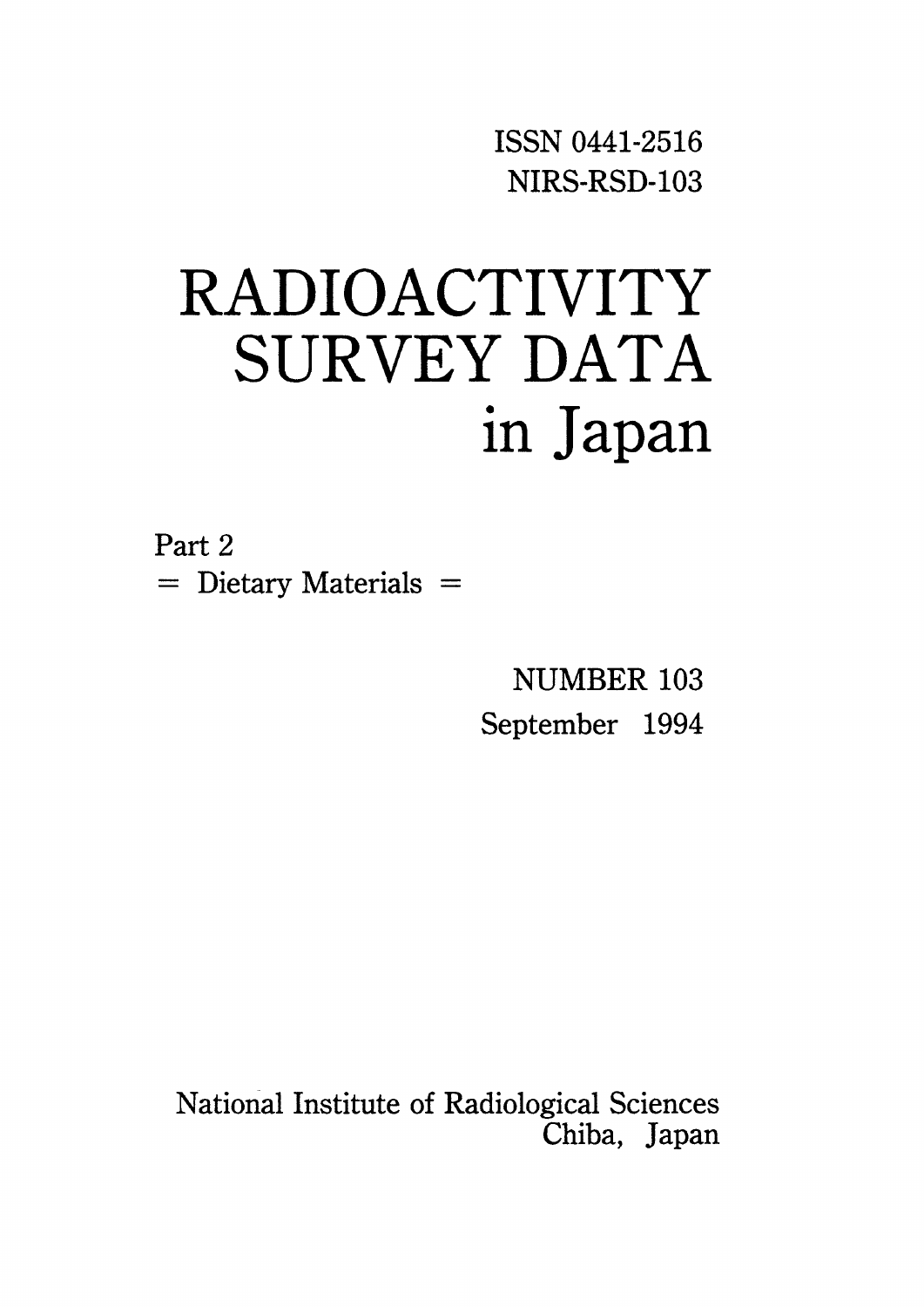#### in Japan

#### Number 103

September 1994 part  $2 =$  Dietary Materials =

#### Contents

Environmental and Dietary Materials (Japan Chemical Analysis Center) 1.  $2.$  $3.$ Determination of Stable Strontium, Calcium and Potassium ............................. 4  $\mathbf{A}$ 5.  $6^{\circ}$  $(1)$ (producing districts) (producing districts for domestic program) (producing districts for WHO program) (consuming districts) (powderd milk) (4)-1 Strontium-90 and Cesium-137 in Vegetables .................................13 (producing districts) -2 Strontium-90 and Cesium-137 in Vegetables .................................14 (consuming districts) Strontium-90 and Cesium-137 in Tea(Japanese Tea) ..............................15  $(5)$  $(6)$ Strontium-90 and Cesium-137 in Freshwater Fish ................................19  $(7)$  $(8)$  $(9)$  $7<sub>1</sub>$ 

Editted by National Institute of Radiological Sciences, under the supervision of Science and Technology Agency of Japanese Government.

#### Page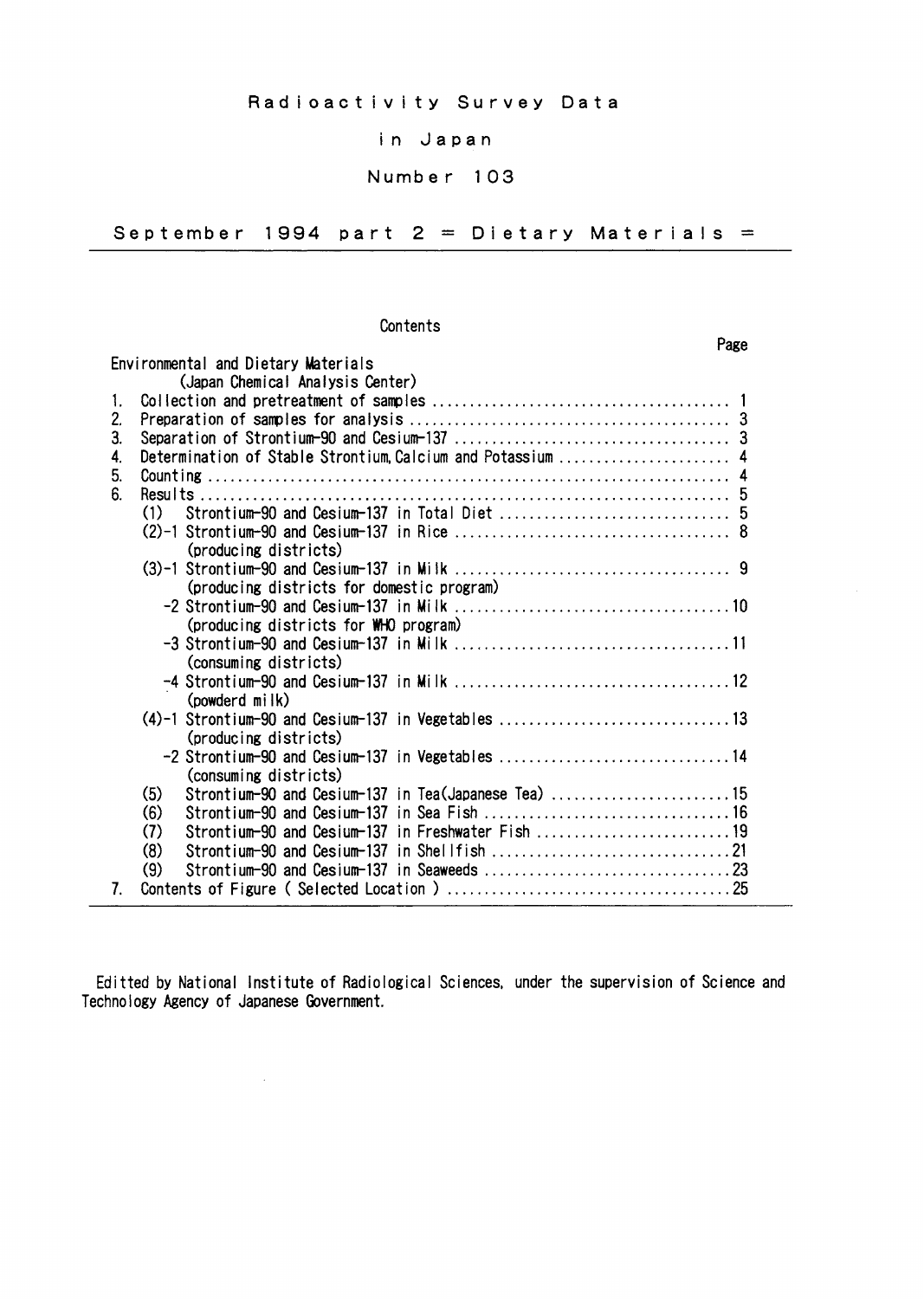#### Environmental and Dietary Materials<sup>\*</sup>

(Japan Chemical Analysis Center)

Collection and pretreatment of samples  $\mathbf{1}$ .

(1) Rain and dry fallout

Rain and dry fallout was collected monthly on asampling tray, approximately 5000 cm<sup>2</sup> in area, which was filled with water to a depth of 1 cm at the beginning of every month.

Strontium and cesium carrier solutions were added after the sample was filtered. The tray was washed with 52 of distilled water and the washing was combined to the filtrate.

The sample was passed through a cation exchange column (500 m  $\ell$  of Dowex 50W X8, 50 $\sim$ 100 mesh. Na form) at a rate flow of 80 m 2/min.

#### (2) Airborne dust

Airborne dust was collected by an electrostatic precipitator or a filter air sampler for every threemonths at a rate of more than 3000  $m<sup>3</sup>$  per month. The sampling was done 1 to 1.5 meters above the ground.

(3) Service water and freshwater

Service water, 100 2 each, was collected at the intake of the water-treatment plant and at the tap after water was left running for five minutes. Strontium andcesium carriers were added to the filtered water sample. The subsequent process was the same as that describedin the section (1). Freshwater was treated inthe same way as the service water.

#### $(4)$  Soil

Soil was collected from the location in the spacious and flat area without past surface disturbance caused by duststorms, inflow and out flow due to precipitation, etc.. Any places located under trees in a forest, in astony area or inside of river banks were avoided.  $Soi1$ was taken from two layers of different depths,  $0-5$ cm and  $5-20$ cm. The soil lumps were crushed by hands and driedin a drying oven regulated  $105^{\circ}$ C. The soil was then passed through a 2 mm sieve to remove plant roots and pebbles.

#### (5) Sea water

Sea water was collected at the fixed stations where the effect of terrestrial fresh water from rivers was expected to be negligibly

small. A special consideration was also given to weather conditions. The sampling was carried out when there was no rainfall for the last few days. To prevent contamination, water samples were collected at the bow of a sampling boat just before she stood still by scooping surface water using a polyethylene bucket. Immediately after the collection, the samples were acidified to a pH lower than 3 by adding concentrated hydrochloric acid in a ratio of  $1m\ell$  to 1  $\ell$  of sea water, and then stored in 20 2 polyethylene containers. The sampling equipments as well as containers were thoroughly rinsed with dilute hydrochloric acid and then with distilled water before use. Two hundred milliliters of sea water was also collected at the same stations for the determination of chiorinity.

#### Sea sediments  $(6)$

Sediment was collected in the same area as that for the sea water sample, taking the following criteria into account:

- a. The depth of water exceeds 1 m at low tide.
- b. No significant sedimental movement is observed in the vicinity of concern.

c. Mud, silt and fine sand are preferable.

A conventional sediment sampling device was used for collecting the top few centimeters of surface sediment. Approximately 4kg of the sample in wet weight was spread on a stainless steel dish after removed of the pebbles, shells and other foreign materials, and dried in a drying oven regulated at 105°C.

#### (7) Total diet

A full one day ordinary diet including three meals, water, tea and other in-between snacks for five persons was collected as a sample of "total diet".

The sample in a large stainless steel pan was carbonized carefully by direct application of gas flame, and was transfered to a porcelain dish and then ashed at 450°C in an electric muffle furnace.

#### $(8)$  Rice

Polished rice was collected in producing districts at the harvest and in consuming areas when new crops were first put on sale. The sample was carbonized and ashed in a porcelain dish.

\* Samples were sent to the Center from 46 contracted prefectures.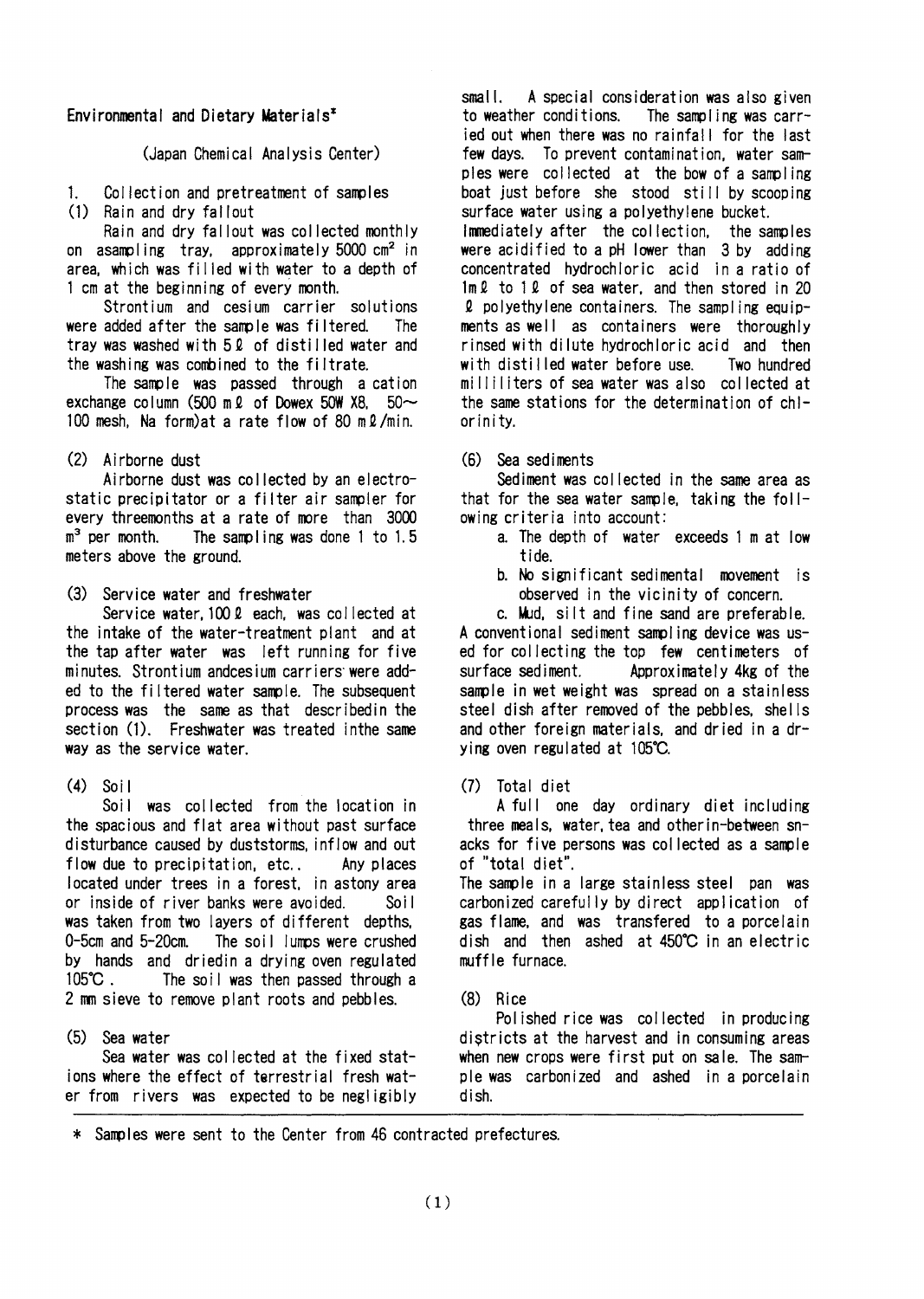$(9)$  Milk

Raw milk was collected in producing districts and commercial milk was purchased in consuming districts. Milk in a stainless steel pan or a porcelain dish was evaporated to dryness followed by carbonization and ashing.

#### (10) Vegetables

Spinach and Japanese radish were selected as the representatives for left vegetables and for non-starch roots, respectively, After removing soil, the edible part of vegetable sample was dried and carbonized in a stainless steel pan or a porcelain dish.

#### $(11)$  Tea

Five hundred grams of manufactured green tea was collected, carbonized and ashed in a stainless steel pan or a porcelain dish.

#### (12) Fish, shellfish and seaweeds

a. Sea fish and freshwater fish

Fish was rinsed with water and blotted with a filter paper. Only the edible part was used in case of larger sized fish, and the whole part was used in case of smaller ones. Each sample was weighed and placed in a stainless steel pan or a porcelain dish. After carbonized, the sample was ashed in an electric muffle furnace.

b. Shellfish

Approximately 4 kg of shellfish including the shells was collected or purchased. After removing the shells, it was treated in the same way as that for the sea fish.

c. Seaweeds

Edible seaweeds were collected and rinsed with water to remove sand and other adhering matters on the surface. These were removed of excess water, weighed dried and ashed.

Table 1 shows detailes of sample collection.

| Sample                           | Frequency of sampling                | Quantity of sample            |
|----------------------------------|--------------------------------------|-------------------------------|
| =Environmental_materials=        |                                      |                               |
| (1) Rain and dry fallout         |                                      |                               |
| 1. For domestic program          | monthly                              |                               |
| 2. For WHO program               | monthly                              |                               |
| (2) Airborne dust                | quarterly                            | $>3000$ m <sup>3</sup> /month |
| (3) Service water and freshwater |                                      |                               |
| 1. Service water (source water)  | semiyearly                           | 100 <sub>2</sub>              |
| 2. Service water (tap water)     | semiyearly                           | $100 \Omega$                  |
| 3. Freshwater                    | yearly (fishing season)              | 100R                          |
| $(4)$ Soil                       |                                      |                               |
| 1. $0 \sim 5$ cm                 | yearly                               | 4 kg                          |
| 2. $5 - 20$ cm                   | yearly                               | 4 kg                          |
| (5) Sea water                    | yearly                               | 40 Q                          |
| (6) Sea sediments                | yearly                               | $4$ kg                        |
| =Dietary materials=              |                                      |                               |
| (7) Total diet                   | semiyearly                           | daily amount for 5 p          |
| ersons                           |                                      |                               |
| $(8)$ Rice                       |                                      |                               |
| 1. Producing districts           | yearly (harvesting season)           | 5 kg (polished rice)          |
| 2. Consuming districts           | yaerly (harvesting season)           | 5 kg (polished rice)          |
| $(9)$ Milk                       |                                      |                               |
| 1. Producing districts for       | quarterly (February, May, August and | 3Q                            |
| WHO program                      | November)                            |                               |
| 2. Producing districts for       | semiyearly (February and August)     | 3 Q                           |
| domestic program                 |                                      |                               |

Table 1 Details of sample collection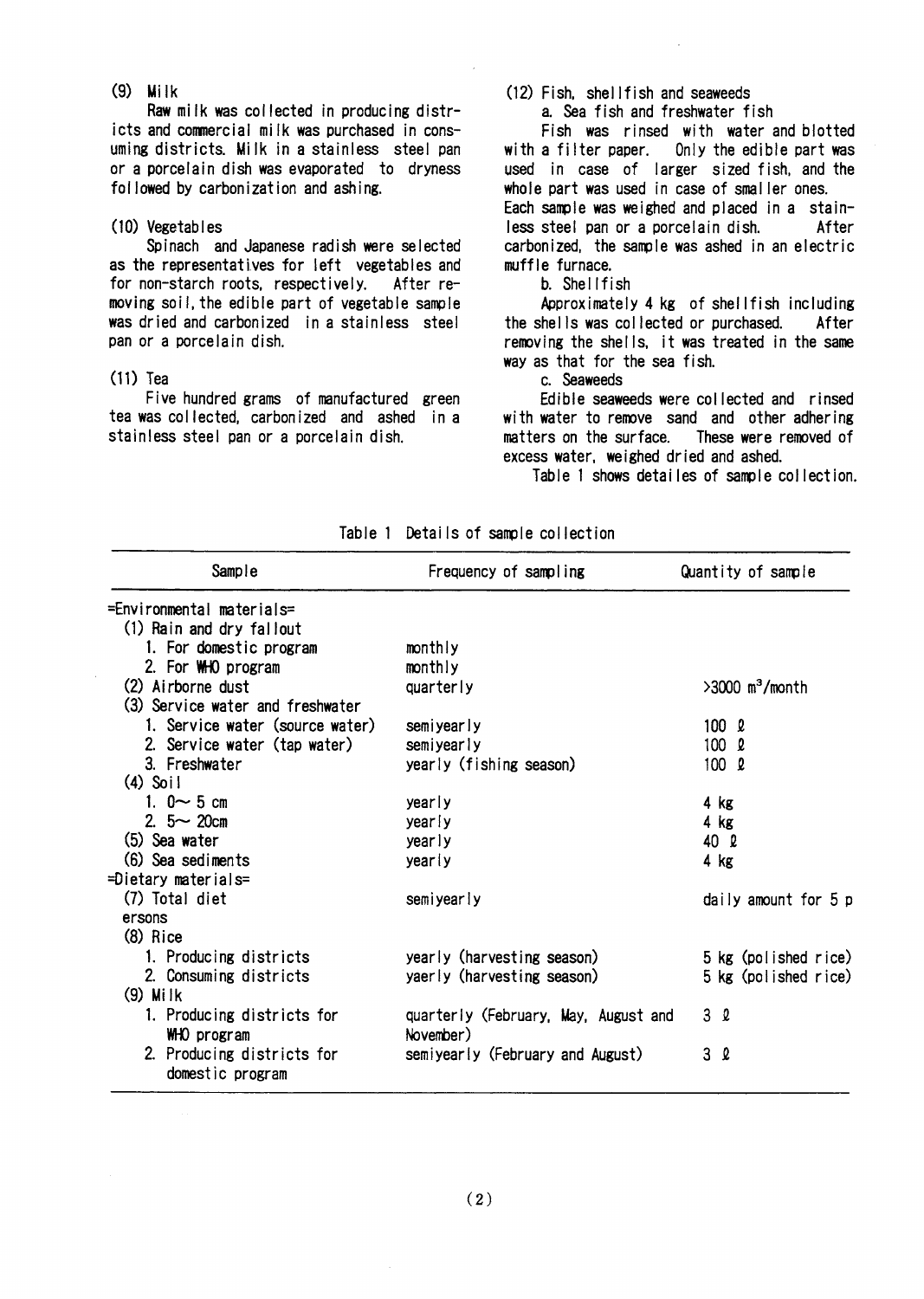| Sample                              | Frequency of sampling                | Quantity of sample         |
|-------------------------------------|--------------------------------------|----------------------------|
| 3. Consuming districts              | semiyearly (February and August)     | 3 <sub>2</sub>             |
| 4. Powdered milk<br>(10) Vegetables | semiyearly (April and October)       | $2 \sim 3$ kg              |
| 1. Producing districts              | yearly (harvesting season)           | 4 kg                       |
| 2. Consuming districts              | yearly (harvesting season)           | $4$ kg                     |
| $(11)$ Tea                          | yearly (the first harvesting season) | 500g (manufactured<br>tea) |
| (12) Fish, shellfish and seaweeds   |                                      |                            |
| 1. Sea fish                         | yearly (fishing season)              | 4 kg                       |
| 2. Freshwater fish                  | yearly (fishing season)              | 4 kg                       |
| 3. Shellfish                        | yearly (fishing season)              | 4 kg                       |
| 4. Seaweeds                         | yearly (fishing season)              | $2 \sim 3$ kg              |

 $2.$ Preparation of samples for analysis (1) Rain, service water and freshwater

Strontium and cesium were eluted with hydrochloric acid from the cation exchange column. The residue of rain sample on the filter paper was ashed in an electric muffle furnace and the ash was dissolved in hydrochloric acid. The insoluble part was filtered and washed. The filtrate and the washings were combined to the previous eluate and used for radiochemical analysis.

 $(2)$ Soil and Sea sediment

Dried soil was crushed to smaller ones than 0.25 mm in size by a crusher. The sieved sample was ashed in an electric muffle furnace regulated at 450°C. The sample was then heated with hydrochloric acid, strontium and cesium carrier solutions and the mixture washeated. The insoluble constituent was filtered off and washed with water.

The dried sample was crushed to smaller ones than 0.25 mm by a crushing machine. The further preparation of the sample was the same as that described in the section  $2-(2)$ .

#### (3) Rice

The ashed sample was pulverized with a porcelain mortar and passed through a 0.35 mm sieve. The sievedsample to which both strontium and cesium carriers were added, was digested with nitric acid by heating. After the sample was heated again with nitric acid to dryness, strontium and cesium were extracted with hydrochloric acid and water. The insoluble constituent was filtered and washed. The filtrate and washings were combined for subsequent radiochemical analysis.

(4) Airborne dust, diet, milk, vegetables, fish and shellfish, seaweeds, tea and others

These ashed samples were treated with the same procedure as that described in the section  $2-(4)$ .

3. Separation of strontium-90 and cesium-137  $(1)$  Strontium-90

Sample solutions, prepared as in the foregoing sections  $2-(1)$  through  $2-(4)$ , were neutralized with sodium hydroxide. After sodium carbonate was added the precipitate of strontium and calcium carbonates was separated. <u>The</u> supernatant solution was retained for cesium-137 determination. The carbonates weredissolved in hydrochloric acid and strontium and calcium were precipitated as oxalates. The precipitate was dissolved in nitric acid and strontium was separated from calcium by successive fuming nitric acid separation. Iron scavenge was made after addition of ferric iron carrier followed by barium chromate separation after addition of barium carrier to remove radium, its daughters and lead. Strontium was recovered as carbonate. and the precipitate was dried and weighed to determine strontium recovery. The strontium carbonate was dissolved in hydrochloric acid and iron carrier was added. The solution was allowed to stand for two weeks for strontium-90 and yttrium-90 to attain equilibrium Yttrium-90 was coprecipitated with ferric hydroxide and the precipitate was filtered off, washed and counted.

#### $(2)$  Cesium-137

The supernatant separated from the strontium fraction was acidified with hydrochloric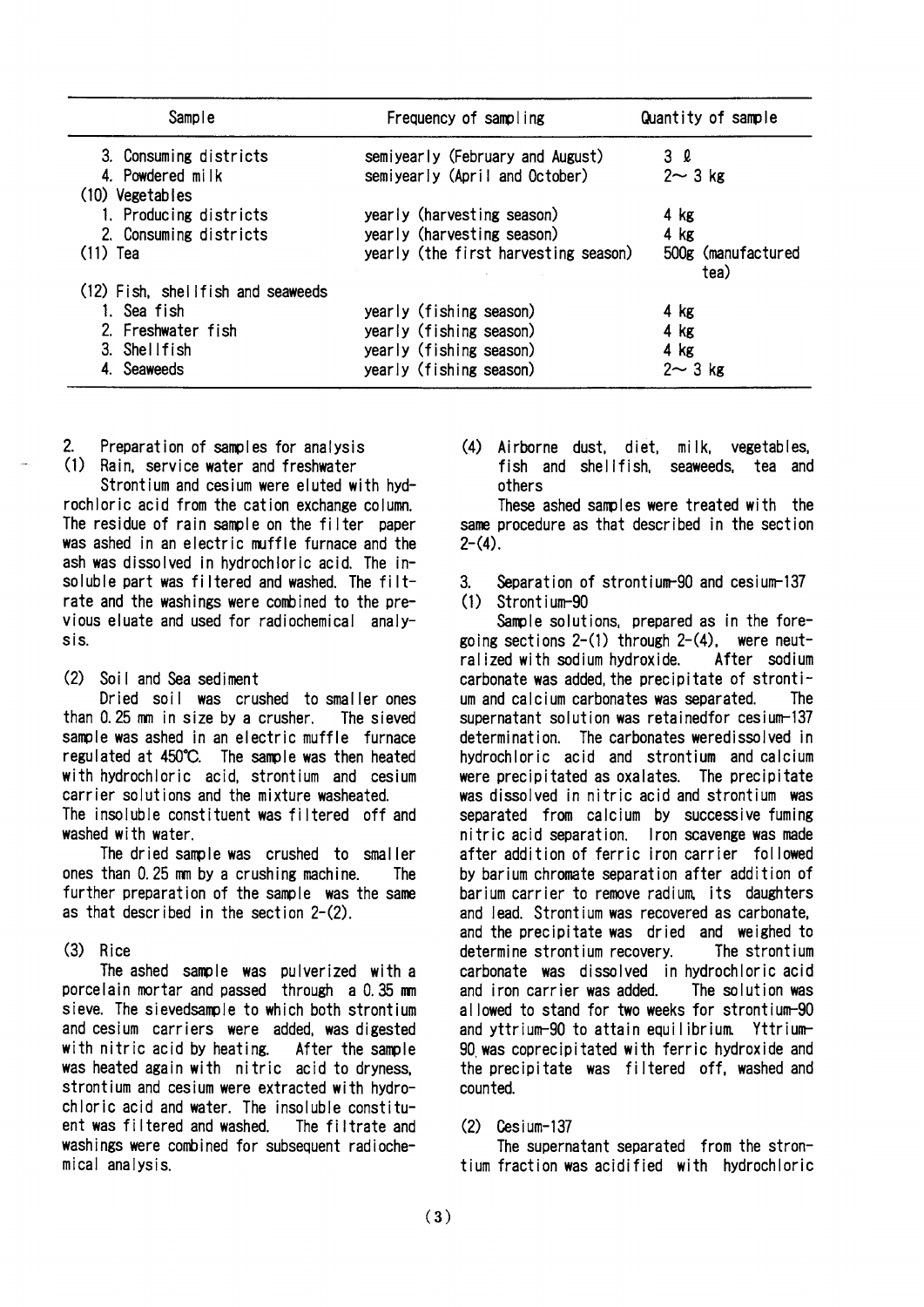acid. While stirring, cesium was adsorbed on the ammonium molybdophosphate added.

After filtered off and washed with hydrochlotric acid the precipitate was dissolved in 2.5 N sodium hydroxide solution. The solution was adjusted to pH 8.2 with hydrochloric acid and allowed to cool. Resultant molybdenum hydroxide which separated out in the solution. was filtered off and washed with water. **FDTA** was added to the filtrate and washings. Cesium and rubidium were adsorbed on a cation exchange column and cesiumwas separated from rubidium by eluting with hydrochloric acid.

The eluate was evaporated to dryness and was dissolved. The solution was filtered. Chloroplatinic acid was added to precipitate cesium. The precipitate was filtered onto a tared paper using a demountable filter and washed with water and then ethanol. After drying, the chemical yield of cesium was determined by weighing the precipitate. Cesium-137 radioactivity was measured for this precipitate.

 $\overline{4}$ . Determination of stable strontium, calcium and potassium

A weighed amount of soil or sea sediment was heated in a electric muffle furnace at 450

C and then treated with hydrochloric acid for extraction. A weighed aliquot of ashed samples of total diet. vegetables, milk. fish.shellfish or seaweeds was digested with hydrofluoric acid and nitric acid.

The extract was made up to an appropriate volume with dilute hydrochloric acid. The sample solution was analyzed for calcium by titration with standard potassium permanganate solution after separating calcium as oxalate. Atomic absorption spectroscopy was applied when appropriate. Stable strontium andpotassium were determined by atomic absorption and flame emission spectrometry, respectively.

5. Counting

After the radiochemical separation the mounted precipitates were counted for activity using low background beta counters normally for 60 to 90 min.

Net sample counting rates were corrected for counter efficiency, recovery, self-absorption and decay to obtain the content of strontium-90 and cesium-137 per sample aliquot. From the results, concentrations of these nuclides in the original samples were calculated.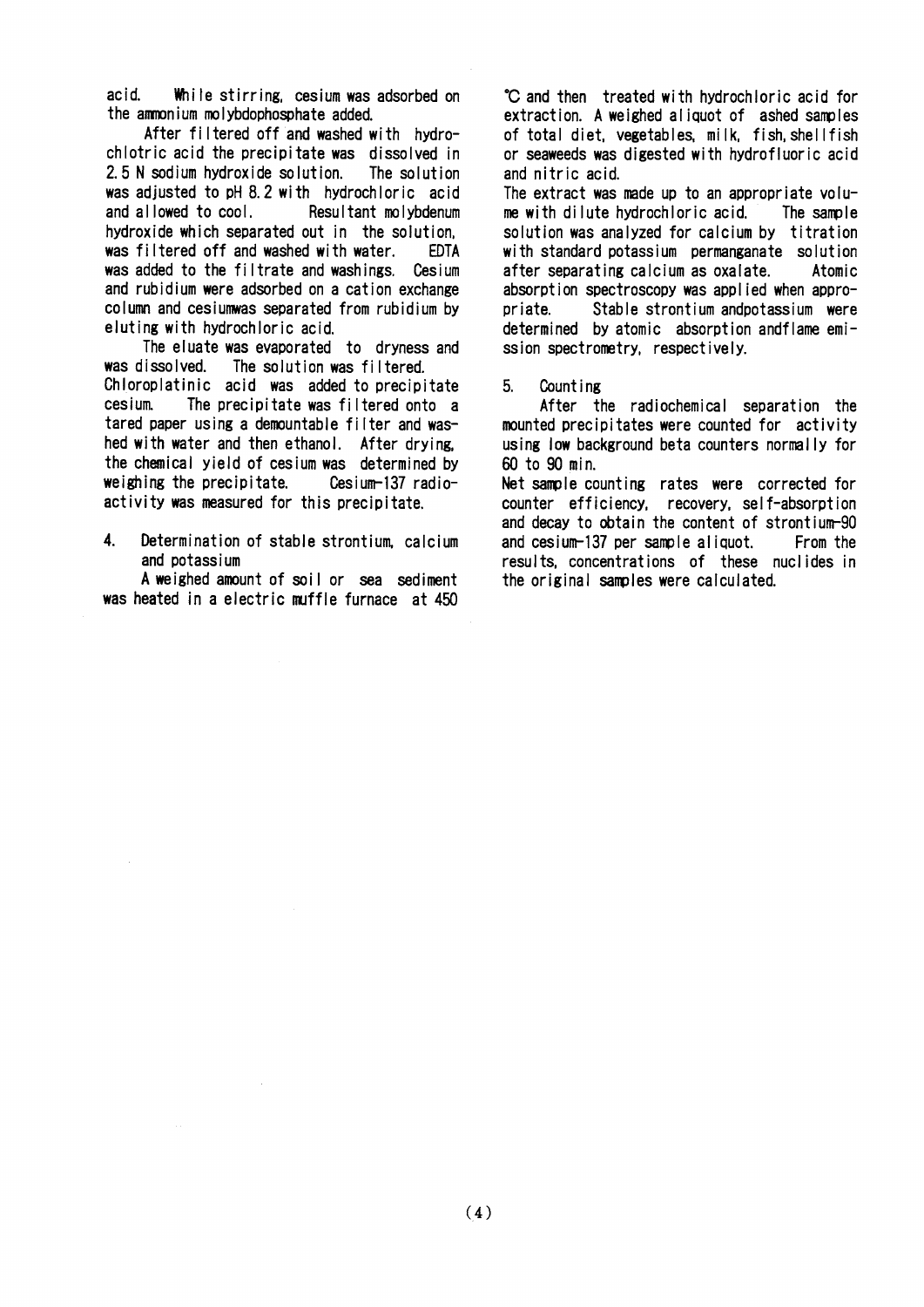- 6. Results
- (1) Strontium-90 and Cesium-137 in Total Diet<br>(from May. 1992 to Jul. 1992)

-continued from No. 101 of this publication-

| Table (1): Strontium-90 and Cesium-137 in Total Diet |  |  |  |  |
|------------------------------------------------------|--|--|--|--|
|------------------------------------------------------|--|--|--|--|

|                                | Ash  | Ca                                                  | $\mathbf{K}$ | $\cdot$ $\cdot$ Sr           |                    | 137Cs               |                     |  |
|--------------------------------|------|-----------------------------------------------------|--------------|------------------------------|--------------------|---------------------|---------------------|--|
| Location                       |      | $(g/p \cdot d)$ (mg/p $\cdot d$ ) (mg/p $\cdot d$ ) |              | $(Bq/p \cdot d)$<br>(Bq/gCa) |                    | $(Bq/p \cdot d)$    | (Bq/gK)             |  |
| May, 1992                      |      |                                                     |              |                              |                    |                     |                     |  |
| Iwanai-machi, HOKKAIDO         | 14.1 | 494                                                 | 1560         | $0.057 \pm 0.0061$           | $0.11 \pm 0.012$   | $0.031 \pm 0.0076$  | $0.020 \pm 0.0049$  |  |
| Hamasaka-machi, HYOGO          | 13.8 | 642                                                 | 1830         | $0.051 \pm 0.0061$           | $0.080 \pm 0.0094$ | $0.041 \pm 0.0071$  | $0.023 \pm 0.0039$  |  |
| Hiroshima, HIROSHIMA           | 16.9 | 915                                                 | 2070         | $0.062 \pm 0.0072$           | $0.068 \pm 0.0079$ | $0.071 \pm 0.0094$  | $0.034 \pm 0.0045$  |  |
| Miyoshi, HIROSHIMA             | 9.14 | 222                                                 | 1350         | $0.025 \pm 0.0052$           | $0.11 \pm 0.023$   | $0.0079 \pm 0.0044$ | $0.0058 \pm 0.0033$ |  |
| June, 1992                     |      |                                                     |              |                              |                    |                     |                     |  |
| Sapporo, HOKKAIDO              | 15.0 | 612                                                 | 1910         | $0.077 \pm 0.0071$           | $0.13 \pm 0.012$   | ± 0.012<br>0.11     | $0.056 \pm 0.0063$  |  |
| Aomori, AOMORI                 | 17.8 | 641                                                 | 2210         | $0.099 \pm 0.015$            | $0.15 \pm 0.023$   | $0.081 \pm 0.0092$  | $0.037 \pm 0.0042$  |  |
| Ajigasawa-machi, AOMORI        | 13.4 | 436                                                 | 1700         | $0.056 \pm 0.010$            | $0.13 \pm 0.024$   | $0.037 \pm 0.0056$  | $0.022 \pm 0.0033$  |  |
| Yamagata, YAMAGATA             | 12.8 | 495                                                 | 1550         | $0.045 \pm 0.0059$           | $0.091 \pm 0.012$  | 0.15<br>$\pm 0.012$ | $0.096 \pm 0.0075$  |  |
| Higashine, YAMAGATA            | 14.9 | 752                                                 | 1420         | $0.046 \pm 0.0064$           | $0.061 \pm 0.0086$ | $0.021 \pm 0.0067$  | $0.015 \pm 0.0047$  |  |
|                                |      |                                                     |              |                              |                    |                     |                     |  |
| Fukushima, FUKUSHIMA           | 16.9 | 748                                                 | 1860         | $0.068 \pm 0.016$            | $0.091 \pm 0.021$  | $0.064 \pm 0.0088$  | $0.035 \pm 0.0047$  |  |
| Ookuma-machi, FUKUSHIMA        | 11.1 | 310                                                 | 1440         | $0.048 \pm 0.0090$           | $0.16 \pm 0.029$   | $0.073 \pm 0.0072$  | $0.051 \pm 0.0050$  |  |
| Mito, IBARAKI                  | 17.7 | 583                                                 | 2550         | $0.060 \pm 0.0065$           | $0.10 \pm 0.011$   | $0.061 \pm 0.011$   | $0.024 \pm 0.0044$  |  |
| Tokai, IBARAKI                 | 13.7 | 472                                                 | 1800         | $0.047 \pm 0.0063$           | $0.099 \pm 0.013$  | $0.023 \pm 0.0092$  | $0.013 \pm 0.0051$  |  |
| Utsunomiya, TOCHIGI            | 11.4 | 421                                                 | 1670         | $0.048 \pm 0.0044$           | $0.11 \pm 0.011$   | $0.032 \pm 0.0050$  | $0.019 \pm 0.0030$  |  |
|                                |      |                                                     |              |                              |                    |                     |                     |  |
| Mooka. TOCHIGI                 | 14.9 | 617                                                 | 1950         | $0.052 \pm 0.0054$           | $0.084 \pm 0.0087$ | $0.032 \pm 0.0050$  | $0.019 \pm 0.0030$  |  |
| Mabashi. GUNMA                 | 14.6 | 476                                                 | 2090         | $0.049 \pm 0.011$            | $0.10 \pm 0.022$   | $0.058 \pm 0.0083$  | $0.028 \pm 0.0040$  |  |
| Nakanojou-machi, GUNMA         | 15.0 | 757                                                 | 1860         | $0.035 \pm 0.0097$           | $0.046 \pm 0.013$  | $0.057 \pm 0.0087$  | $0.031 \pm 0.0047$  |  |
| Urawa, SAITAMA                 | 17.1 | 795                                                 | 1960         | $0.063 \pm 0.0065$           | $0.079 \pm 0.0082$ | $0.10 \pm 0.010$    | $0.052 \pm 0.0050$  |  |
| Kumagaya, SAITAMA              | 14.9 | 590                                                 | 2160         | $0.054 \pm 0.0068$           | $0.091 \pm 0.012$  | $0.065 \pm 0.011$   | $0.030 \pm 0.0051$  |  |
| Ichihara, CHIBA                | 13.8 | 446                                                 | 1680         | $0.033 \pm 0.0090$           | $0.075 \pm 0.020$  | $0.030 \pm 0.0060$  | $0.018 \pm 0.0036$  |  |
| Chikura-machi, CHIBA           | 18.7 | 550                                                 | 2320         | $0.060 \pm 0.013$            | $0.11 \pm 0.023$   | $0.059 \pm 0.0091$  | $0.025 \pm 0.0039$  |  |
| Shinjuku, TOKYO                | 14.6 | 696                                                 | 1660         | $0.041 \pm 0.0056$           | $0.059 \pm 0.0080$ | $0.054 \pm 0.0095$  | $0.033 \pm 0.0057$  |  |
| Hachiiou. TOKYO                | 12.0 | 370                                                 | 1630         | $0.050 \pm 0.0070$           | $0.14 \pm 0.019$   | $0.030 \pm 0.0089$  | $0.018 \pm 0.0054$  |  |
| Yokohama. KANAGAWA             | 14.4 | 510                                                 | 1690         | $0.039 \pm 0.0058$           | $0.076 \pm 0.011$  | $0.048 \pm 0.0077$  | $0.029 \pm 0.0046$  |  |
| Hiratsuka, KANAGAWA            | 15.7 | 500                                                 | 2370         | $0.055 \pm 0.0070$           | $0.11 \pm 0.014$   | $0.060 \pm 0.0091$  | $0.025 \pm 0.0038$  |  |
| Kashiwazaki, NIIGATA           | 15.9 | 397                                                 | 2030         | 0.12<br>± 0.010              | $0.30 \pm 0.025$   | $0.051 \pm 0.0090$  | $0.025 \pm 0.0044$  |  |
| Nishikawa, NIIGATA             | 20.5 | 674                                                 | 2630         | $0.069 \pm 0.0094$           | $0.10 \pm 0.014$   | $0.035 \pm 0.0081$  | $0.013 \pm 0.0031$  |  |
| Kosugi-machi, TOYAMA           | 14.0 | 374                                                 | 1880         | $0.046 \pm 0.012$            | $0.12 \pm 0.032$   | $0.046 \pm 0.0081$  | $0.025 \pm 0.0043$  |  |
| Takaoka, TOYAMA                | 12.0 | 319                                                 | 1680         | $0.034 \pm 0.0095$           | $0.11 \pm 0.030$   | $0.036 \pm 0.0071$  | $0.021 \pm 0.0042$  |  |
|                                |      |                                                     |              |                              |                    |                     |                     |  |
| Kanazawa, ISHIKAWA             | 11.5 | 225                                                 | 1080         | $0.034 \pm 0.0048$           | $0.15 \pm 0.021$   | $0.0087 \pm 0.0039$ | $0.0080 \pm 0.0036$ |  |
| Yoshinodani-mura, ISHIKAWA13.1 |      | 693                                                 | 1770         | $0.074 \pm 0.0068$           | $0.11 \pm 0.010$   | $0.065 \pm 0.0090$  | $0.037 \pm 0.0051$  |  |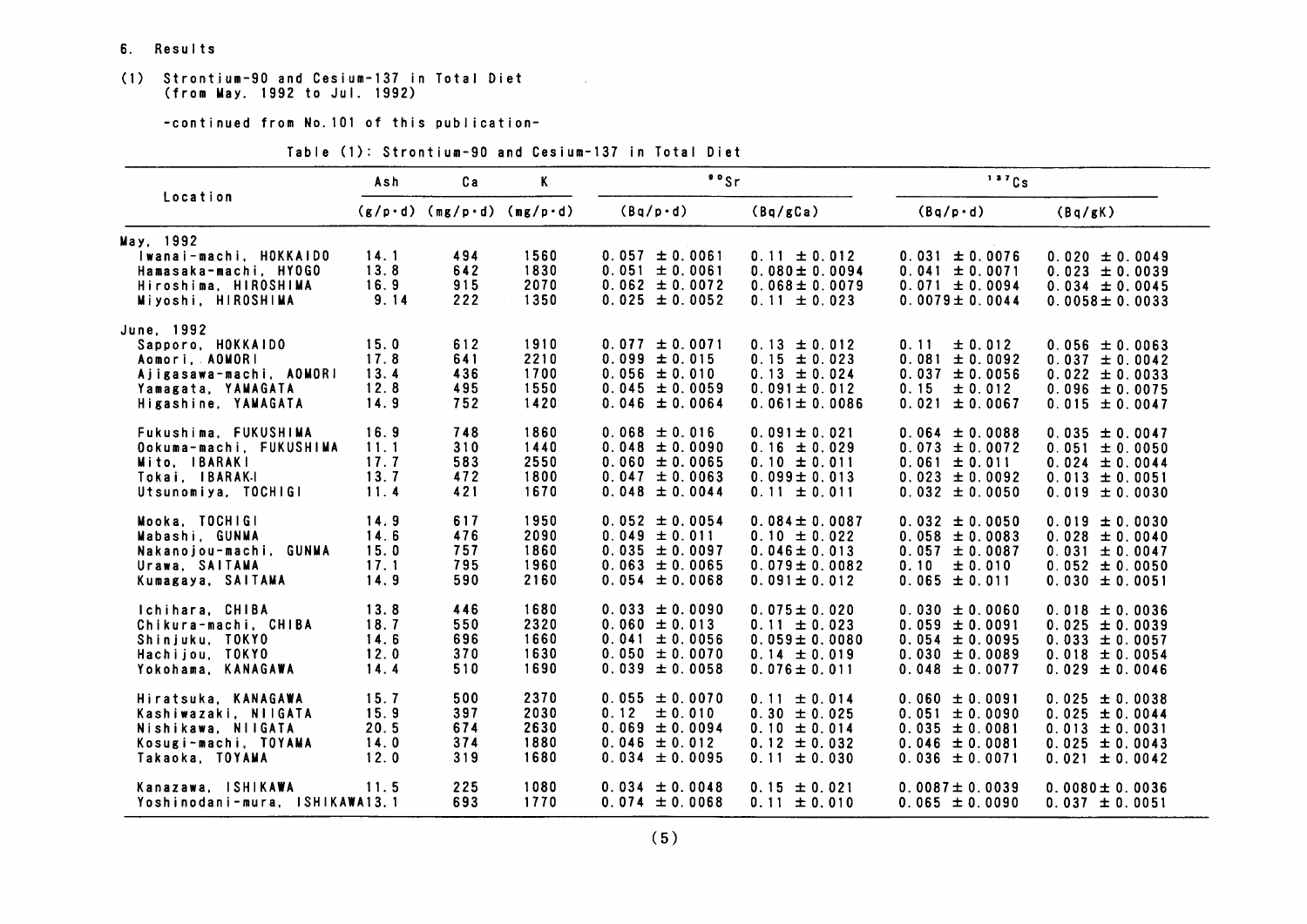|                                                                                                               | Ash                          | Сa                              | $\mathbf{K}$                                        | "Sr                                                                                                   |                                                                                                     | 137Cs                                                                                                    |                                                                                                             |
|---------------------------------------------------------------------------------------------------------------|------------------------------|---------------------------------|-----------------------------------------------------|-------------------------------------------------------------------------------------------------------|-----------------------------------------------------------------------------------------------------|----------------------------------------------------------------------------------------------------------|-------------------------------------------------------------------------------------------------------------|
| Location                                                                                                      |                              |                                 | $(g/p \cdot d)$ (mg/p $\cdot d$ ) (mg/p $\cdot d$ ) | $(Bq/p \cdot d)$                                                                                      | (Bq/gCa)                                                                                            | $(Bq/p \cdot d)$                                                                                         | (Bq/gK)                                                                                                     |
| Koufu. YAMANASHI<br>NagasaKa-machi, YAMANASHI 12.1<br>Nagano, NAGANO<br>Sanada-machi, NAGANO                  | 15.5<br>19.4<br>19.4         | 546<br>408<br>566<br>614        | 1590<br>1600<br>2510<br>2140                        | $0.040 \pm 0.0053$<br>$0.039 \pm 0.0049$<br>$0.083 \pm 0.016$<br>$0.046 \pm 0.0076$                   | $0.073 \pm 0.0097$<br>$0.096 \pm 0.012$<br>$0.15 \pm 0.028$<br>$0.075 \pm 0.012$                    | $0.020 \pm 0.0049$<br>$0.050 \pm 0.0058$<br>0.34<br>$\pm 0.021$<br>$0.037 \pm 0.011$                     | $0.013 \pm 0.0031$<br>$0.031 \pm 0.0036$<br>0.14<br>± 0.008<br>$0.017 \pm 0.0049$                           |
| Gifu, GIFU                                                                                                    | 14.0                         | 468                             | 1770                                                | $0.051 \pm 0.0061$                                                                                    | $0.11 \pm 0.013$                                                                                    | $0.084 \pm 0.0091$                                                                                       | $0.048 \pm 0.0051$                                                                                          |
| Takayama, GIFU                                                                                                | 20.4                         | 1150                            | 2020                                                | $0.051 \pm 0.0077$                                                                                    | $0.044 \pm 0.0067$                                                                                  | $0.084 \pm 0.013$                                                                                        | $0.042 \pm 0.0064$                                                                                          |
| Shizuoka, SHIZUOKA                                                                                            | 14.6                         | 702                             | 2290                                                | $0.051 \pm 0.010$                                                                                     | $0.072 \pm 0.015$                                                                                   | $0.019 \pm 0.0075$                                                                                       | $0.0082 \pm 0.0033$                                                                                         |
| Hamaoka-machi, SHIZUOKA                                                                                       | 13.6                         | 363                             | 1900                                                | $0.050 \pm 0.010$                                                                                     | $0.14 \pm 0.029$                                                                                    | $0.063 \pm 0.0093$                                                                                       | $0.033 \pm 0.0049$                                                                                          |
| Nagoya, AICHI                                                                                                 | 16.9                         | 1110                            | 1940                                                | $0.059 \pm 0.0069$                                                                                    | $0.053 \pm 0.0062$                                                                                  | $0.064 \pm 0.0083$                                                                                       | $0.033 \pm 0.0043$                                                                                          |
| Shinshiro, AICHI                                                                                              | 14.7                         | 389                             | 1670                                                | $0.068 \pm 0.012$                                                                                     | $0.18 \pm 0.032$                                                                                    | $0.019 \pm 0.015$                                                                                        | $0.011 \pm 0.0091$                                                                                          |
| Tsu. MIE                                                                                                      | 15.0                         | 382                             | 1610                                                | $0.039 \pm 0.012$                                                                                     | $0.10 \pm 0.031$                                                                                    | $0.077 \pm 0.0099$                                                                                       | $0.048 \pm 0.0061$                                                                                          |
| Owashi, MIE                                                                                                   | 13.5                         | 284                             | 1560                                                | $0.067 \pm 0.012$                                                                                     | $0.24 \pm 0.041$                                                                                    | $0.037 \pm 0.0080$                                                                                       | $0.024 \pm 0.0051$                                                                                          |
| Ootsu, SHIGA                                                                                                  | 18.2                         | 517                             | 2470                                                | $0.097 \pm 0.0077$                                                                                    | $0.19 \pm 0.015$                                                                                    | $0.055 \pm 0.0089$                                                                                       | $0.022 \pm 0.0036$                                                                                          |
| Imazu-machi, SHIGA                                                                                            | 12.1                         | 411                             | 1530                                                | $0.057 \pm 0.0073$                                                                                    | $0.14 \pm 0.018$                                                                                    | $0.023 \pm 0.0079$                                                                                       | $0.015 \pm 0.0052$                                                                                          |
| Kyoto, KYOTO                                                                                                  | 19.4                         | 1160                            | 2460                                                | $0.085 \pm 0.0082$                                                                                    | $0.073 \pm 0.0070$                                                                                  | $0.081 \pm 0.012$                                                                                        | $0.033 \pm 0.0048$                                                                                          |
| Maizuru, KYOTO                                                                                                | 16.2                         | 724                             | 2060                                                | $0.061 \pm 0.0066$                                                                                    | $0.084 \pm 0.0091$                                                                                  | $0.049 \pm 0.0077$                                                                                       | $0.024 \pm 0.0037$                                                                                          |
| Osaka, OSAKA                                                                                                  | 16.7                         | 631                             | 2420                                                | $0.082 \pm 0.0083$                                                                                    | $0.13 \pm 0.013$                                                                                    | $0.061 \pm 0.011$                                                                                        | $0.025 \pm 0.0044$                                                                                          |
| Neyagawa, OSAKA                                                                                               | 14.6                         | 422                             | 2140                                                | $0.054 \pm 0.0066$                                                                                    | $0.13 \pm 0.016$                                                                                    | $0.046 \pm 0.0098$                                                                                       | $0.021 \pm 0.0046$                                                                                          |
| Kakogawa, HYOGO                                                                                               | 15.5                         | 684                             | 2090                                                | $0.078 \pm 0.0088$                                                                                    | $0.11 \pm 0.013$                                                                                    | $0.033 \pm 0.0089$                                                                                       | $0.016 \pm 0.0043$                                                                                          |
| Kashihara, NARA                                                                                               | 14.3                         | 869                             | 1580                                                | $0.031 \pm 0.0088$                                                                                    | $0.036 \pm 0.010$                                                                                   | $0.075 \pm 0.0075$                                                                                       | $0.047 \pm 0.0047$                                                                                          |
| Gojyo, NARA<br>Tottori, TOTTORI<br>Fukube-mura, TOTTORI<br>Okayama, OKAYAMA<br>Kamisaibara-mura, OKAYAMA 13.8 | 11.9<br>15.7<br>15.2<br>16.3 | 684<br>388<br>564<br>557<br>546 | 1670<br>2000<br>1650<br>2100<br>1840                | $0.064 \pm 0.0084$<br>$0.066 \pm 0.016$<br>$0.053 \pm 0.012$<br>$0.055 \pm 0.0088$<br>0.19<br>± 0.011 | $0.093 \pm 0.012$<br>$0.17 \pm 0.041$<br>$0.095 \pm 0.021$<br>$0.098 \pm 0.016$<br>$0.36 \pm 0.020$ | $0.073 \pm 0.0065$<br>$0.044 \pm 0.011$<br>$0.034 \pm 0.0084$<br>$0.049 \pm 0.011$<br>$0.016 \pm 0.0070$ | $0.044 \pm 0.0039$<br>$0.022 \pm 0.0055$<br>$0.021 \pm 0.0051$<br>$0.023 \pm 0.0052$<br>$0.0087 \pm 0.0038$ |
| Yamaguchi, YAMAGUCHI                                                                                          | 14.9                         | 556                             | 2020                                                | $0.048 \pm 0.0066$                                                                                    | $0.087 \pm 0.012$                                                                                   | $0.068 \pm 0.010$                                                                                        | $0.033 \pm 0.0050$                                                                                          |
| Ajisu-machi, YAMAGUCHI                                                                                        | 14.3                         | 616                             | 2060                                                | $0.083 \pm 0.0077$                                                                                    | $0.13 \pm 0.013$                                                                                    | $0.028 \pm 0.0075$                                                                                       | $0.013 \pm 0.0036$                                                                                          |
| Tokushima, TOKUSHIMA                                                                                          | 13.6                         | 351                             | 1700                                                | $0.061 \pm 0.0067$                                                                                    | $0.17 \pm 0.019$                                                                                    | $0.016 \pm 0.0065$                                                                                       | $0.0097 \pm 0.0038$                                                                                         |
| Takamatsu, KAGAWA                                                                                             | 11.2                         | 535                             | 1720                                                | $0.049 \pm 0.0075$                                                                                    | $0.092 \pm 0.014$                                                                                   | $0.050 \pm 0.0097$                                                                                       | $0.029 \pm 0.0056$                                                                                          |
| Nagao-machi, KAGAWA                                                                                           | 14.9                         | 372                             | 1790                                                | $0.059 \pm 0.0072$                                                                                    | $0.16 \pm 0.019$                                                                                    | $0.013 \pm 0.0087$                                                                                       | $0.0074 \pm 0.0048$                                                                                         |
| Matsuyama, EHIME                                                                                              | 12.7                         | 655                             | 1520                                                | $0.020 \pm 0.011$                                                                                     | $0.031 \pm 0.017$                                                                                   | $0.022 \pm 0.0075$                                                                                       | $0.014 \pm 0.0049$                                                                                          |
| Ikata-machi, EHIME                                                                                            | 10.1                         | 482                             | 1300                                                | $0.059 \pm 0.012$                                                                                     | $0.12 \pm 0.025$                                                                                    | $0.011 \pm 0.0061$                                                                                       | $0.0087 \pm 0.0047$                                                                                         |
| Kochi, KOCHI                                                                                                  | 10.6                         | 389                             | 1540                                                | $0.091 \pm 0.011$                                                                                     | $0.23 \pm 0.028$                                                                                    | $0.036 \pm 0.014$                                                                                        | $0.023 \pm 0.0092$                                                                                          |
| Saga-machi, KOCHI                                                                                             | 15.4                         | 531                             | 2160                                                | $0.081 \pm 0.019$                                                                                     | $0.15 \pm 0.035$                                                                                    | $0.039 \pm 0.014$                                                                                        | $0.018 \pm 0.0064$                                                                                          |
| Fukuoka, FUKUOKA                                                                                              | 10.2                         | 269                             | 983                                                 | $0.031 \pm 0.012$                                                                                     | $0.12 \pm 0.043$                                                                                    | $0.035 \pm 0.0060$                                                                                       | $0.0036 \pm 0.0061$                                                                                         |
| Dazaifu, FUKUOKA                                                                                              | 15.6                         | 526                             | 1960                                                | $0.064 \pm 0.013$                                                                                     | $0.12 \pm 0.024$                                                                                    | $0.095 \pm 0.011$                                                                                        | $0.048 \pm 0.0056$                                                                                          |
| Saga, SAGA                                                                                                    | 17.5                         | 617                             | 2520                                                | $0.045 \pm 0.0057$                                                                                    | $0.073 \pm 0.0093$                                                                                  | $0.073 \pm 0.0097$                                                                                       | $0.029 \pm 0.0039$                                                                                          |
| Nagasaki, NAGASAKI                                                                                            | 15.6                         | 410                             | 2220                                                | $0.038 \pm 0.0059$                                                                                    | $0.093 \pm 0.014$                                                                                   | $0.059 \pm 0.0081$                                                                                       | $0.026 \pm 0.0036$                                                                                          |
| Matsuura, NAGASAKI                                                                                            | 15.6                         | 744                             | 1860                                                | $0.039 \pm 0.0055$                                                                                    | $0.053 \pm 0.0074$                                                                                  | $0.040 \pm 0.0076$                                                                                       | $0.022 \pm 0.0041$                                                                                          |
| Kumamoto, KUMAMOTO                                                                                            | 12.7                         | 301                             | 1650                                                | $0.054 \pm 0.0074$                                                                                    | $0.18 \pm 0.025$                                                                                    | $0.044 \pm 0.011$                                                                                        | $0.026 \pm 0.0064$                                                                                          |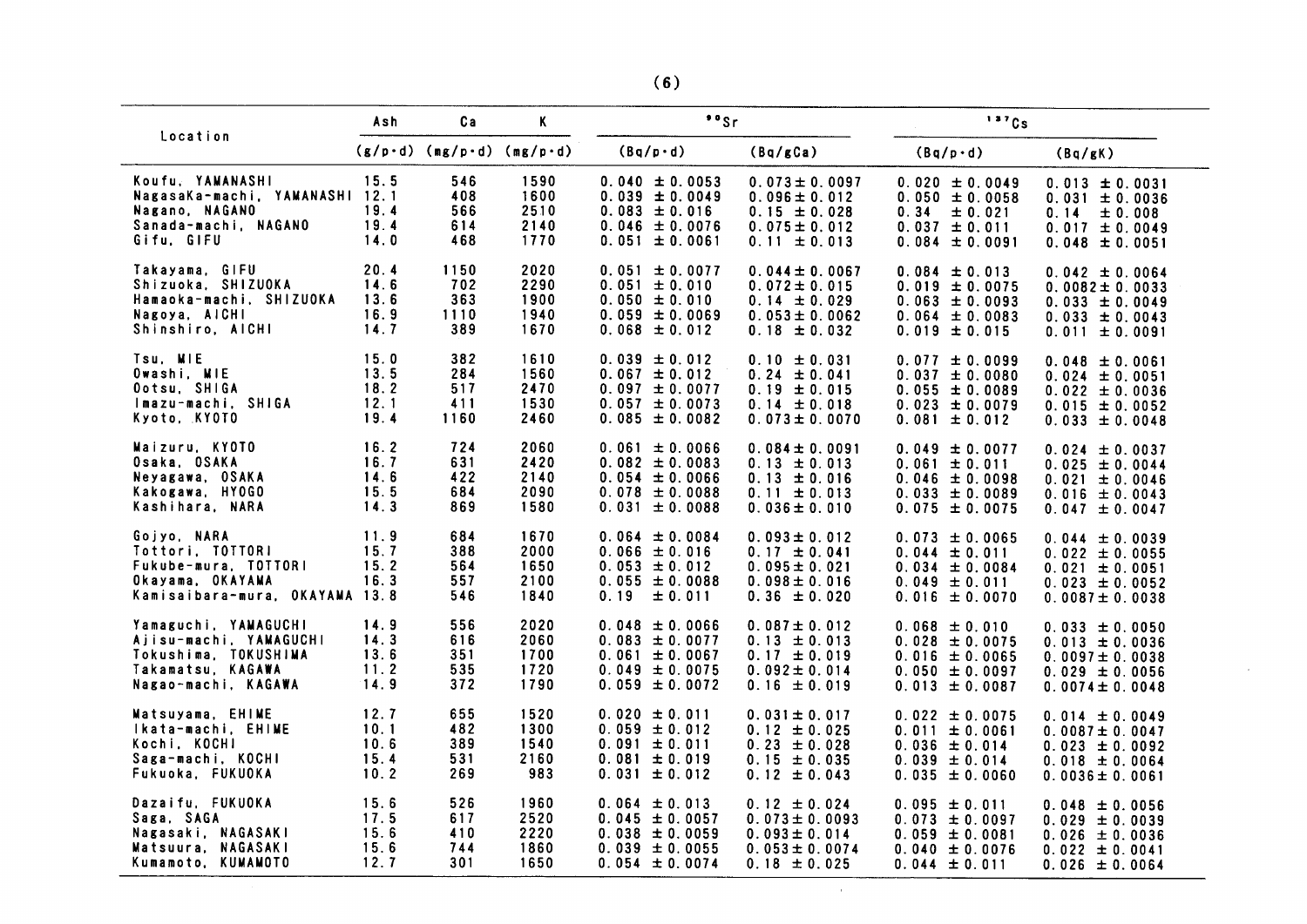|                          | Ash  | Сa                          | K    | $^{\bullet}$ $^{\circ}$ Sr |                    | 137Cs                 |                    |
|--------------------------|------|-----------------------------|------|----------------------------|--------------------|-----------------------|--------------------|
| Location                 |      | $(g/p-d)$ (mg/p·d) (mg/p·d) |      | $(Bq/p \cdot d)$           | (Bq/gCa)           | $(Bq/p \cdot d)$      | (Bq/gK)            |
| Aso-machi, KUMAMOTO      | 16.2 | 374                         | 1990 | $0.096 \pm 0.0082$         | $0.26 \pm 0.022$   | $0.092 \pm 0.012$     | $0.046 \pm 0.0060$ |
| Ooita. OOITA             | 11.7 | 482                         | 1510 | $0.037 \pm 0.0082$         | $0.076 \pm 0.0082$ | $0.028 \pm 0.0050$    | $0.018 \pm 0.0033$ |
| Saiki, OOITA             | 12.2 | 326                         | 1510 | $0.036 \pm 0.0042$         | $0.11 \pm 0.013$   | $0.038 \pm 0.0055$    | $0.025 \pm 0.0036$ |
| Miyazaki, MIYAZAKI       | 13.9 | 395                         | 1670 | $0.055 \pm 0.011$          | $0.14 \pm 0.027$   | 0.061<br>± 0.0081     | $0.036 \pm 0.0049$ |
| Takaharu-machi, MIYAZAKI | 17.5 | 592                         | 2810 | $0.073 \pm 0.011$          | $0.12 \pm 0.019$   | 0.18<br>$\pm 0.013$   | $0.063 \pm 0.0046$ |
| Sendai, KAGOSHIMA        | 13.7 | 412                         | 1540 | $0.054 \pm 0.0050$         | $0.13 \pm 0.012$   | $0.031 \pm 0.0059$    | $0.020 \pm 0.0038$ |
| Ookuchi, KAGOSHIMA       | 14.4 | 401                         | 1760 | $0.075 \pm 0.0061$         | $0.19 \pm 0.015$   | $0.070 \pm 0.0080$    | $0.040 \pm 0.0045$ |
| Naha, OKINAWA            | 14.8 | 806                         | 2290 | $0.044 \pm 0.0088$         | $0.055 \pm 0.011$  | $0.039 \pm 0.0060$    | $0.017 \pm 0.0026$ |
| Yoshinowan. OKINAWA      | 15.1 | 526                         | 2100 | $0.055 \pm 0.011$          | $0.10 \pm 0.021$   | 0.027<br>$\pm 0.0056$ | $0.013 \pm 0.0027$ |
| July, 1992               |      |                             |      |                            |                    |                       |                    |
| Morioka, IWATE           | 14.6 | 429                         | 1960 | $0.039 \pm 0.0049$         | $0.091 \pm 0.011$  | $0.040 \pm 0.0077$    | $0.020 \pm 0.0039$ |
| Iwaizumi-machi, IWATE    | 17.0 | 392                         | 1470 | $0.063 \pm 0.0071$         | $0.16 \pm 0.018$   | $0.042 \pm 0.011$     | $0.029 \pm 0.0073$ |
| Ishimaki, MIYAGI         | 21.8 | 2680                        | 1930 | ± 0.010<br>0.16            | $0.059 \pm 0.0037$ | $\pm 0.0092$<br>0.044 | $0.023 \pm 0.0048$ |
| Onagawa-machi, MIYAGI    | 14.8 | 519                         | 1790 | $0.070 \pm 0.0075$         | $0.13 \pm 0.015$   | 0.069<br>$\pm 0.0099$ | $0.039 \pm 0.0055$ |
| Akita. AKITA             | 14.2 | 522                         | 1800 | $0.058 \pm 0.0061$         | $0.11 \pm 0.012$   | 0.22<br>$\pm 0.013$   | 0.12<br>± 0.007    |
| Oomagari, AKITA          | 12.9 | 487                         | 1730 | $0.068 \pm 0.0061$         | $0.14 \pm 0.013$   | $0.056 \pm 0.0073$    | $0.033 \pm 0.0042$ |
| Fukui, FUKUI             | 14.6 | 381                         | 1950 | $0.060 \pm 0.0062$         | $0.16 \pm 0.016$   | $0.027 \pm 0.0050$    | $0.014 \pm 0.0025$ |
| Tsuruga, FUKUI           | 16.6 | 929                         | 1700 | $0.038 \pm 0.0051$         | $0.041 \pm 0.0055$ | $0.056 \pm 0.0069$    | $0.033 \pm 0.0040$ |
| Wakayama. WAKAYAMA       | 15.4 | 782                         | 1760 | $0.033 \pm 0.0050$         | $0.043 \pm 0.0064$ | $0.025 \pm 0.0050$    | $0.014 \pm 0.0028$ |
| Koza-machi WAKAYAMA      | 14.5 | 564                         | 2170 | 0.051<br>$\pm 0.0057$      | $0.090 \pm 0.010$  | $0.028 \pm 0.0053$    | $0.013 \pm 0.0024$ |
| Matsue. SHIMANE          | 22.7 | 868                         | 3820 | 0.13<br>± 0.010            | $0.15 \pm 0.012$   | $0.057 \pm 0.010$     | $0.015 \pm 0.0027$ |
| Kashima-machi, SHIMANE   | 15.1 | 829                         | 1880 | $0.082 \pm 0.0062$         | $0.099 \pm 0.0075$ | $0.037 \pm 0.0069$    | $0.020 \pm 0.0037$ |
| Genkai-machi, SAGA       | 19.0 | 662                         | 1860 | $0.060 \pm 0.0070$         | $0.091 \pm 0.011$  | $0.029 \pm 0.0075$    | $0.015 \pm 0.0040$ |
|                          |      |                             |      |                            |                    |                       |                    |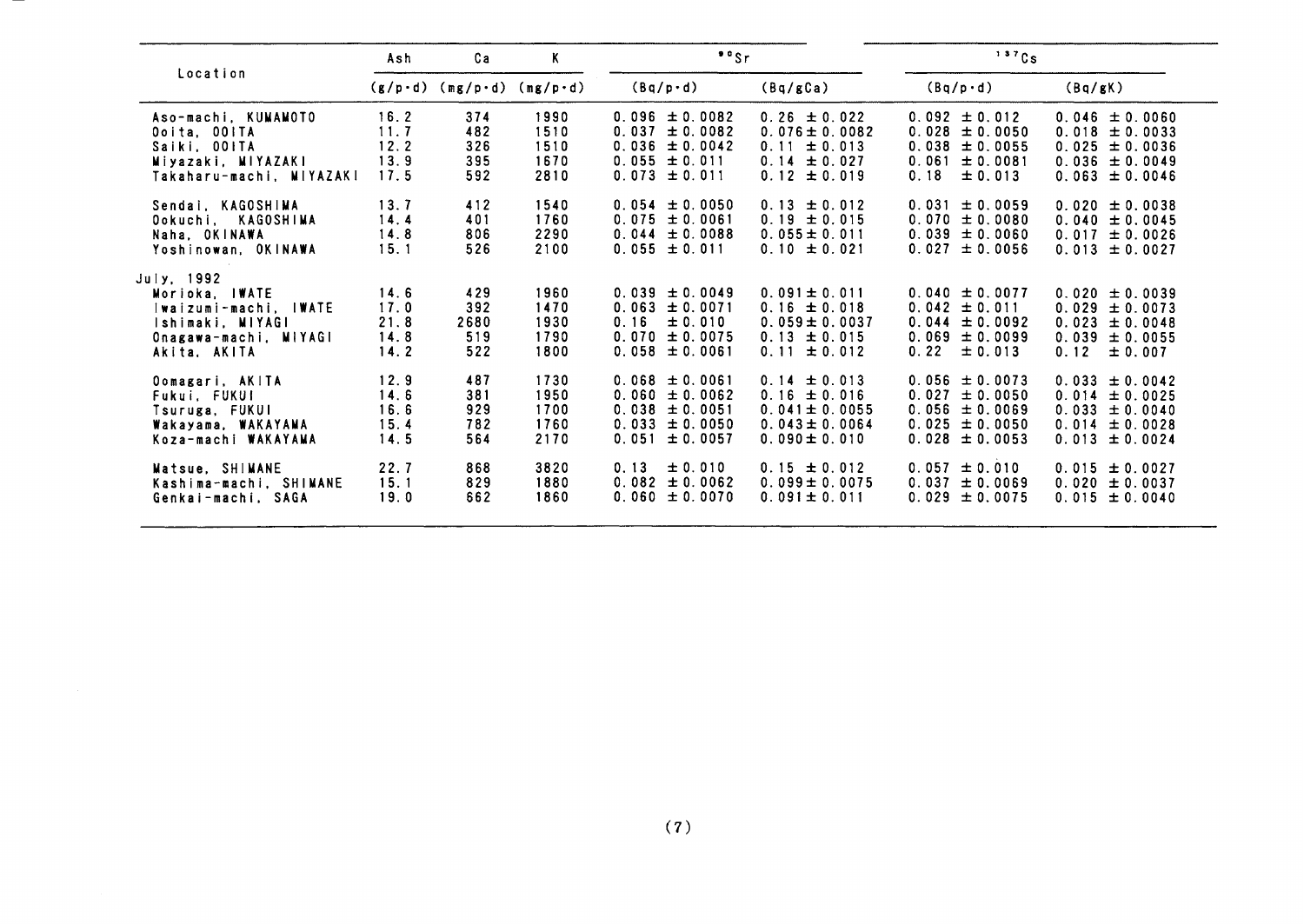# (2)-1 Strontium-90 and Cesium-137 in Rice(producing districts)<br>(Sep. 1992)

-continued from No. 101 of this publication-

 $\sim 10^{11}$ 

Table (2)-1: Strontium-90 and Cesium-137 in Rice

| Location                 |        | Component            |       | $"$ sr              |        |            | 137Cs               |                     |  |
|--------------------------|--------|----------------------|-------|---------------------|--------|------------|---------------------|---------------------|--|
|                          | Ash(X) | $Ca(g/kg)$ $K(g/kg)$ |       | Bq/kgwet            | Bg/gCa |            | Ba/kgwet            | Ba/gK               |  |
| September, 1992          |        |                      |       |                     |        |            |                     |                     |  |
| Chiba, CHIBA             | 0.549  | 0.033                | 0.972 | $0.021 \pm 0.011$   | 0.64   | $\pm 0.34$ | $0.0009 \pm 0.0066$ | $0.0009 \pm 0.0068$ |  |
| Kosugi-machi, TOYAMA     | 0.451  | 0.031                | 0.708 | $0.0035 \pm 0.0097$ | 0.11   | $\pm 0.31$ | $0.0071 \pm 0.0049$ | $0.010 \pm 0.0070$  |  |
| Kanazawa, ISHIKAWA       | 0.433  | 0.040                | 0.701 | $0.013 \pm 0.0084$  | 0.33   | $\pm 0.21$ | $0.048 \pm 0.0076$  | $0.068 \pm 0.011$   |  |
| Gifu. GIFU               | 0.441  | 0.030                | 0.644 | $0.0044 \pm 0.0033$ | 0.15   | $\pm 0.11$ | $0.0068 \pm 0.0049$ | $0.011 \pm 0.0076$  |  |
| Sadohara-machi, MIYAZAKI | 0.518  | 0.034                | 0.886 | $0.008 \pm 0.010$   | 0.25   | ± 0.30     | $0.0076 \pm 0.0050$ | $0.0086 \pm 0.0057$ |  |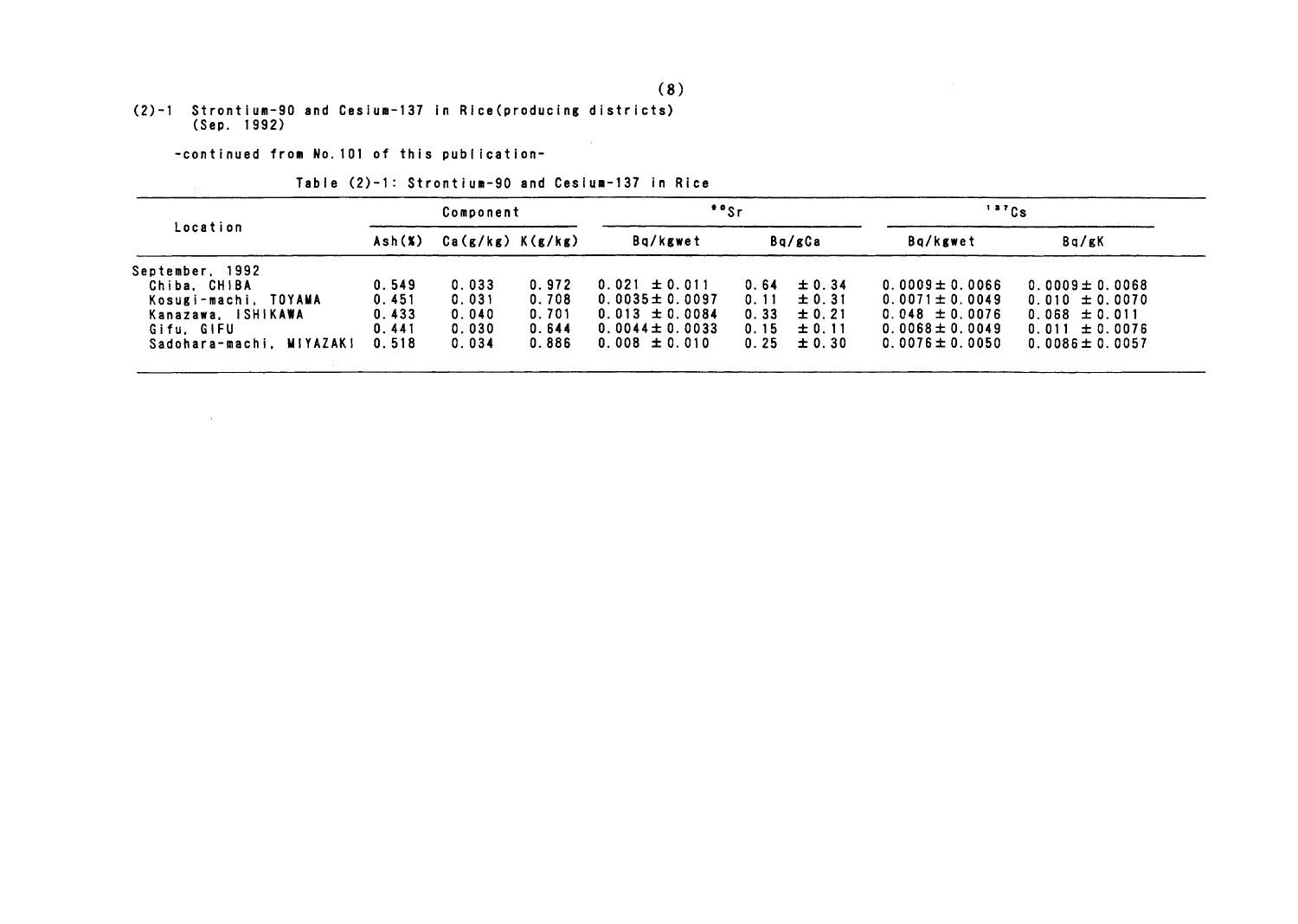## (3)-1 Strontium-90 and Cesium-137 in Milk(producing districts for domestic program)<br>(from Jun. 1992 to Aug, 1992)

-continued from No. 101 of this publication-

|                                                                                                                             | Component                            |                                       |                                      | "Sr                                                                                                             |                                                                                                                 | $137$ Cs                                                                                                        |                                                                                                                   |  |
|-----------------------------------------------------------------------------------------------------------------------------|--------------------------------------|---------------------------------------|--------------------------------------|-----------------------------------------------------------------------------------------------------------------|-----------------------------------------------------------------------------------------------------------------|-----------------------------------------------------------------------------------------------------------------|-------------------------------------------------------------------------------------------------------------------|--|
| Location                                                                                                                    |                                      |                                       | Ash(g/g) Ca(g/g) K(g/g)              | Bq / Q                                                                                                          | Bq/gCa                                                                                                          | Bq / Q                                                                                                          | Bq/gK                                                                                                             |  |
| June, 1992<br>Yamato-machi, SAGA                                                                                            | 7.42                                 | 1.10                                  | 1.61                                 | $0.045 \pm 0.0094$                                                                                              | 0.041<br>± 0.0085                                                                                               | $0.017 \pm 0.0061$                                                                                              | 0.011<br>± 0.0038                                                                                                 |  |
| August, 1992<br>Aomori, AOMORI<br>Takizawa-mura. IWATE<br>Mito. IBARAGI<br>Nishinasuno-machi. TOCHIGI<br>Fuiimi-mura, GUNMA | 7.44<br>7.22<br>7.33<br>7.23<br>7.29 | 1.11<br>1.07<br>1.11<br>1.08<br>1.09  | 1.57<br>1.62<br>1.54<br>1.58<br>1.68 | 0.18<br>$\pm 0.013$<br>0.037<br>± 0.0054<br>0.054<br>$\pm$ 0.0084<br>0.057<br>$\pm 0.0064$<br>0.037<br>± 0.0050 | 0.16<br>$\pm 0.011$<br>0.034<br>± 0.0050<br>0.049<br>± 0.0076<br>0.053<br>$\pm 0.0059$<br>0.034<br>$\pm 0.0050$ | $\pm 0.010$<br>0.16<br>$0.074 \pm 0.0098$<br>$0.010 \pm 0.0038$<br>$0.035 \pm 0.0073$<br>$0.029 \pm 0.0079$     | ± 0.007<br>0.10<br>$0.046 \pm 0.0061$<br>$0.0065 \pm 0.0025$<br>$0.022 \pm 0.0046$<br>$0.017 \pm 0.0047$          |  |
| Yachimata, CHIBA<br>Tonami, TOYAMA<br>Oshimizu, ISHIKAWA<br>Takane-machi, YAMANASHI<br>Kasamatsu-machi, GIFU                | 7.68<br>7.45<br>7.12<br>6.45<br>7.01 | 1.12<br>1.09<br>1.08<br>0.985<br>1.03 | 1.79<br>1.62<br>1.67<br>1.45<br>1.49 | $0.027 \pm 0.0061$<br>$0.016 \pm 0.010$<br>$0.042 \pm 0.0074$<br>$0.0047 \pm 0.0083$<br>$0.028 \pm 0.011$       | $0.024 \pm 0.0054$<br>$0.015 \pm 0.0094$<br>$0.039 \pm 0.0069$<br>$0.0048 \pm 0.0084$<br>$0.027 \pm 0.010$      | $0.058 \pm 0.0088$<br>$0.030 \pm 0.0084$<br>$0.035 \pm 0.0053$<br>$0.031 \pm 0.0072$<br>$0.0064 \pm 0.0065$     | $0.032 \pm 0.0049$<br>0.019<br>$\pm 0.0052$<br>0.021<br>$\pm 0.0032$<br>$0.021 \pm 0.0050$<br>$0.0043 \pm 0.0043$ |  |
| Oouctiyama-mura, MIE<br>Hino-machi, SHIGA<br>Mihara-machi, HYOUGO<br>Oouda-machi, NARA<br>Kamiita-machi, TOKUSHIMA          | 7.19<br>7.28<br>7.07<br>6.76<br>6.69 | 1.09<br>1.10<br>1.14<br>0.919<br>1.04 | 1.62<br>1.68<br>1.56<br>1.49<br>1.50 | $0.008 \pm 0.011$<br>$0.026 \pm 0.011$<br>$0.009 \pm 0.011$<br>$0.002 \pm 0.011$<br>$0.019 \pm 0.0045$          | $0.007 \pm 0.010$<br>$0.023 \pm 0.010$<br>$0.0077 \pm 0.0094$<br>$0.002 \pm 0.011$<br>$0.019 \pm 0.0043$        | $0.0057 \pm 0.0070$<br>$0.0037 \pm 0.0063$<br>$0.0000 \pm 0.0058$<br>$0.0014 \pm 0.0061$<br>$0.0073 \pm 0.0059$ | $0.0035 \pm 0.0043$<br>$0.0022 \pm 0.0038$<br>$0.0000 \pm 0.0037$<br>$0.0009 \pm 0.0041$<br>$0.0049 \pm 0.0039$   |  |
| Takase-machi, KAGAWA<br>Matsuyama, EHIME<br>Koushi-machi. KUMAMOTO<br>Kujuu-machi, OOITA<br>Takaharu-machi, MIYAZAKI        | 7.18<br>7.23<br>6.89<br>7.58<br>7.15 | 1.08<br>1.11<br>1.08<br>1.18<br>1.05  | 1.58<br>1.63<br>1.55<br>1.66<br>1.67 | $0.028 \pm 0.0054$<br>$0.032 \pm 0.0075$<br>0.028<br>± 0.0099<br>$0.034 \pm 0.011$<br>$0.013 \pm 0.0091$        | $0.026 \pm 0.0050$<br>0.029<br>$\pm 0.0068$<br>0.026<br>± 0.0092<br>0.029<br>± 0.0090<br>$0.013 \pm 0.0087$     | $0.015 \pm 0.0064$<br>$0.017 \pm 0.0076$<br>$0.0026 \pm 0.0078$<br>0.15<br>± 0.014<br>$0.066 \pm 0.0092$        | $0.0097 \pm 0.0040$<br>$0.010 \pm 0.0047$<br>$0.0016 \pm 0.0050$<br>$0.091 \pm 0.0081$<br>$0.039 \pm 0.0055$      |  |

Table (3)-1: Strontium-90 and Cesium-137 in Milk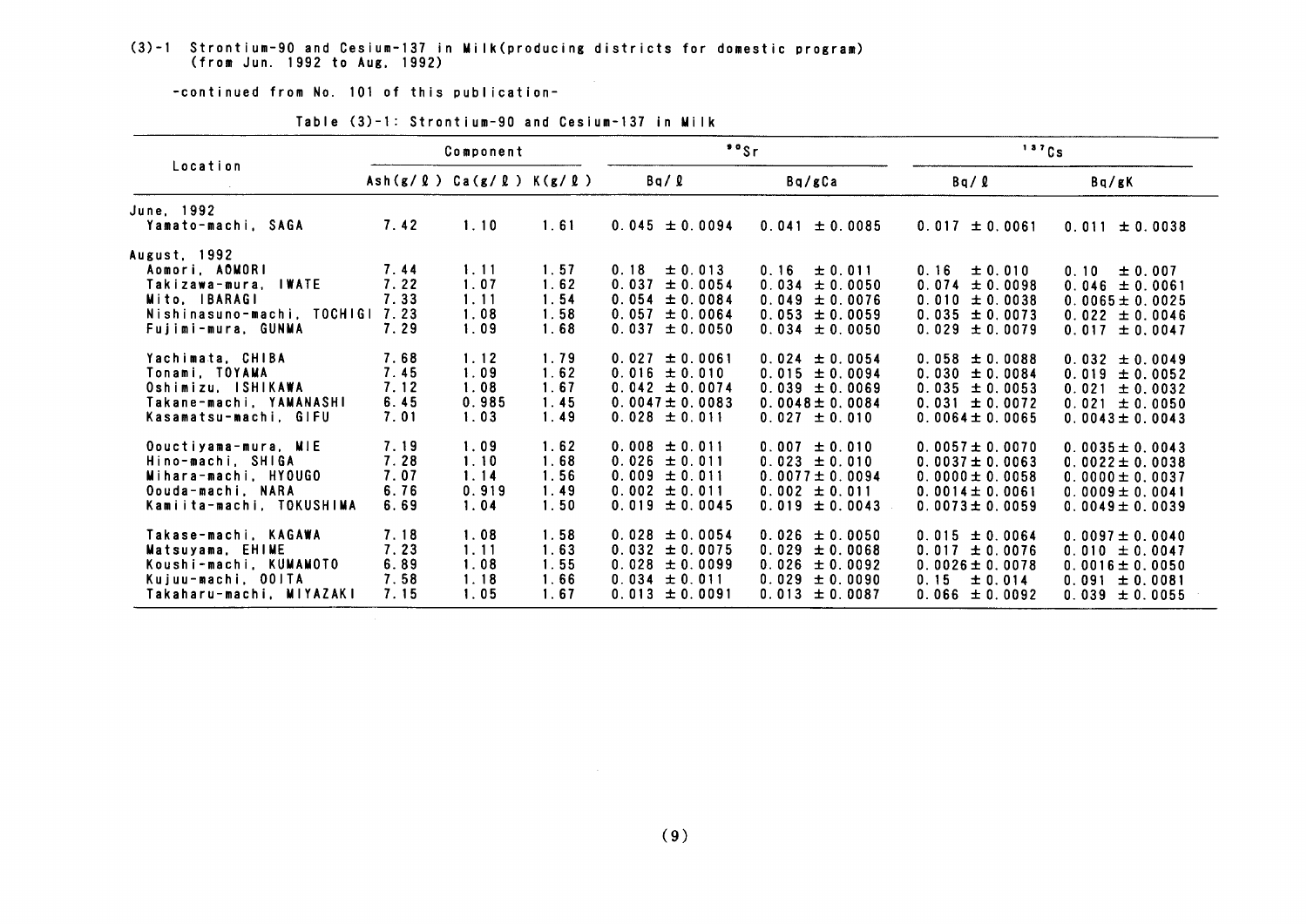#### (3)-2 Strontium-90 and Cesium-137 in Milk(producing districts for WHO program) (from May. 1992 to Aug. 1992)

-continued from No. 101 of this publication-

| Location                  |      | Component                                                                                                |      | "Sr                |                       | 137Cs               |                     |  |
|---------------------------|------|----------------------------------------------------------------------------------------------------------|------|--------------------|-----------------------|---------------------|---------------------|--|
|                           |      | $\text{Ash}(\textbf{g}/\textbf{l})$ $\text{Ca}(\textbf{g}/\textbf{l})$ $\text{K}(\textbf{g}/\textbf{l})$ |      | Bq/R<br>Bq/gCa     |                       | Bq / Q              | Bq/gK               |  |
| May, 1992                 |      |                                                                                                          |      |                    |                       |                     |                     |  |
| Hokudaibokujou, HOKKAIDO  | 7.32 | 1.13                                                                                                     | 1.65 | $0.044 \pm 0.0091$ | 0.039<br>$\pm 0.0080$ | $0.092 \pm 0.0093$  | $0.056 \pm 0.0056$  |  |
| Hachijou-island. TOKYO    | 6.64 | 0.923                                                                                                    | 1.25 | $0.073 \pm 0.0081$ | 0.079<br>± 0.0088     | $0.055 \pm 0.0062$  | $0.044 \pm 0.0049$  |  |
| Nishikawa-machi, NIIGATA  | 6.99 | 0.972                                                                                                    | 1.64 | $0.015 \pm 0.0070$ | 0.016<br>± 0.0072     | $0.0050 \pm 0.0040$ | $0.0030 \pm 0.0024$ |  |
| Katsuyama, FUKUI          | 7.27 | 1.11                                                                                                     | 1.62 | $0.025 \pm 0.0072$ | $0.022 \pm 0.0065$    | $0.022 \pm 0.0058$  | $0.014 \pm 0.0036$  |  |
| Nose-machi, OOSAKA        | 7.38 | 1.10                                                                                                     | 1.58 | $0.043 \pm 0.0085$ | 0.040<br>$\pm 0.0077$ | $0.011 \pm 0.0047$  | $0.0071 \pm 0.0029$ |  |
| Hikawa-machi, SHIMANE     | 6.96 | 0.997                                                                                                    | 1.64 | $0.023 \pm 0.0051$ | 0.023<br>± 0.0051     | $0.090 \pm 0.011$   | $0.054 \pm 0.0065$  |  |
| Takamiya-machi, HIROSHIMA | 6.97 | 1.04                                                                                                     | 1.48 | $0.021 \pm 0.0067$ | 0.020<br>± 0.0065     | $0.0000 \pm 0.0044$ | $0.0000 \pm 0.0030$ |  |
| Kochi, KOCHI              | 7.23 | 1.10                                                                                                     | 1.58 | ± 0.012<br>0.14    | ± 0.011<br>0.13       | $0.039 \pm 0.0061$  | $0.025 \pm 0.0039$  |  |
| Yasu-machi, FUKUOKA       | 7.16 | 1.07                                                                                                     | 1.50 | $0.022 \pm 0.0072$ | 0.020<br>± 0.0068     | $0.0078 \pm 0.0040$ | $0.0052 \pm 0.0027$ |  |
| Kajiki-machi, KAGOSHIMA   | 7.25 | 1.09                                                                                                     | 1.55 | $0.038 \pm 0.011$  | 0.035<br>± 0.0099     | $0.017 \pm 0.0088$  | $0.011 \pm 0.0057$  |  |
| August, 1992              |      |                                                                                                          |      |                    |                       |                     |                     |  |
| Hokudaibokujou, HOKKAIDO  | 7.21 | 1.07                                                                                                     | 1.69 | $0.040 \pm 0.0074$ | 0.037<br>± 0.0070     | $0.052 \pm 0.0063$  | 0.031<br>± 0.0038   |  |
| Hachijou-island, TOKYO    | 6.78 | 0.996                                                                                                    | 1.30 | $0.069 \pm 0.0091$ | 0.069<br>$\pm 0.0092$ | $0.090 \pm 0.011$   | $0.069 \pm 0.0083$  |  |
| Nishikawa-machi. NIIGATA  | 7.14 | 1.03                                                                                                     | 1.70 | $0.000 \pm 0.018$  | 0.000<br>± 0.018      | $0.022 \pm 0.0089$  | $0.013 \pm 0.0053$  |  |
| Katuyama, FUKUI           | 7.37 | 1.13                                                                                                     | 1.67 | $0.025 \pm 0.0076$ | $0.022 \pm 0.0067$    | $0.016 \pm 0.0081$  | $0.0095 \pm 0.0049$ |  |
| Nose-machi, OOSAKA        | 7.54 | 1.14                                                                                                     | 1.64 | $0.025 \pm 0.0073$ | 0.025<br>$\pm 0.0063$ | $0.014 \pm 0.0046$  | $0.0088 \pm 0.0028$ |  |
| Hikawa-machi, SHIMANE     | 7.94 | 1.31                                                                                                     | 1.61 | $0.046 \pm 0.0085$ | $0.035 \pm 0.0065$    | 0.12<br>± 0.009     | $0.071 \pm 0.0057$  |  |
| Kochi, KOCHI              | 7.39 | 1.13                                                                                                     | 1.55 | ± 0.013<br>0.13    | ± 0.012<br>0.11       | $0.074 \pm 0.0093$  | $0.048 \pm 0.0060$  |  |
| Yasu-machi. FUKUOKA       | 7.18 | 1.05                                                                                                     | 1.56 | $0.035 \pm 0.0072$ | 0.033<br>± 0.0068     | $0.012 \pm 0.0043$  | $0.0079 \pm 0.0027$ |  |
| Kaiiki-machi, KAGOSHIMA   | 6.56 | 0.978                                                                                                    | 1.38 | $0.020 \pm 0.0091$ | 0.021<br>$\pm 0.0093$ | $0.013 \pm 0.0079$  | $0.0093 \pm 0.0057$ |  |
| September, 1992           |      |                                                                                                          |      |                    |                       |                     |                     |  |
| Takamiya-machi, HIROSHIMA | 7.14 | 1.06                                                                                                     | 1.57 | $0.016 \pm 0.0069$ | $0.015 \pm 0.0066$    | $0.0096 \pm 0.0074$ | $0.0061 \pm 0.0047$ |  |

|  |  |  |  |  | Table (3)-2: Strontium-90 and Cesium-137 in Milk |  |
|--|--|--|--|--|--------------------------------------------------|--|
|--|--|--|--|--|--------------------------------------------------|--|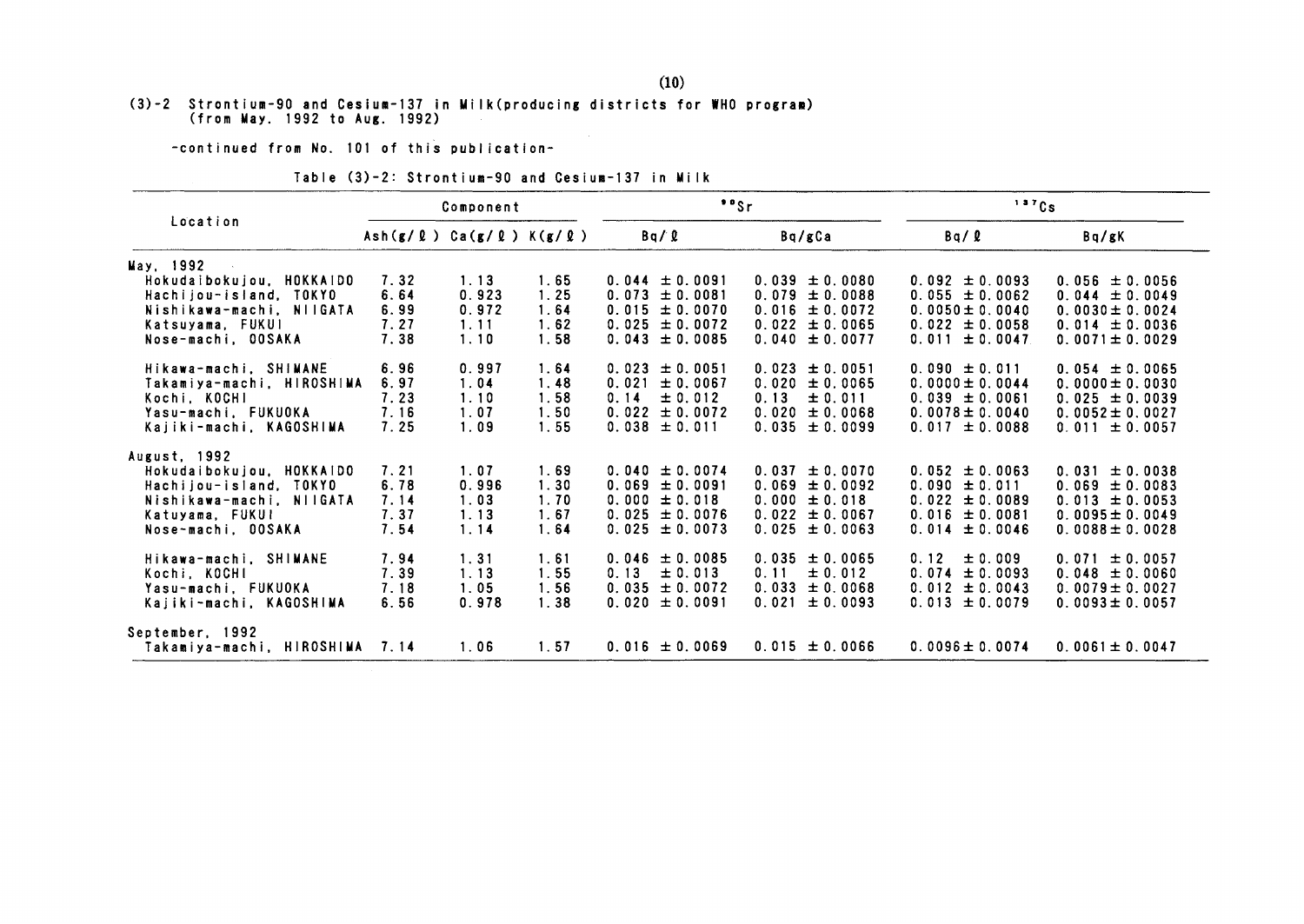# (3)-3 Strontium-90 and Cesium-137 in Milk(consuming districts)<br>(from May. 1992 to Sep. 1992)

-continued from No. 101 of this publication-

| Location                                                                                                            |                                              | Component                                    |                                              | $^{\circ}$ $^{\circ}$ Sr                                                                                                       |                                                                                                                               | 137Cs                                                                                                                             |                                                                                                                                   |  |
|---------------------------------------------------------------------------------------------------------------------|----------------------------------------------|----------------------------------------------|----------------------------------------------|--------------------------------------------------------------------------------------------------------------------------------|-------------------------------------------------------------------------------------------------------------------------------|-----------------------------------------------------------------------------------------------------------------------------------|-----------------------------------------------------------------------------------------------------------------------------------|--|
|                                                                                                                     | $Ash(g/g)$ Ca(g/l) K(g/l)                    |                                              |                                              | Bq / Q                                                                                                                         | Bq/gCa                                                                                                                        | Bq / Q                                                                                                                            | Bq/gK                                                                                                                             |  |
| May, 1992<br>Sendai, MIYAGI<br>Kyoto, KYOTO                                                                         | 7.21<br>7.26                                 | 1.09<br>1.08                                 | 1.58<br>1.64                                 | $0.026 \pm 0.0062$<br>$0.026 \pm 0.0070$                                                                                       | $0.024 \pm 0.0057$<br>$0.024 \pm 0.0065$                                                                                      | $0.027 \pm 0.0048$<br>$0.016 \pm 0.0098$                                                                                          | $0.017 \pm 0.0031$<br>$0.0096 \pm 0.0060$                                                                                         |  |
| June, 1992<br>Hiroshima, HIROSHIMA                                                                                  | 6.47                                         | 0.986                                        | 1.41                                         | $0.024 \pm 0.0048$                                                                                                             | $0.024 \pm 0.0048$                                                                                                            | $0.013 \pm 0.0064$                                                                                                                | $0.0093 \pm 0.0045$                                                                                                               |  |
| July, 1992<br>Shinguu, WAKAYAMA                                                                                     | 6.80                                         | 1.05                                         | 1.54                                         | $0.011 \pm 0.0039$                                                                                                             | $0.010 \pm 0.0038$                                                                                                            | $0.021 \pm 0.0065$                                                                                                                | $0.014 \pm 0.0042$                                                                                                                |  |
| August. 1992<br>Sapporo, HOKKAIDOU<br>Yamagata, YAMAGATA<br>Urawa, SAITAMA<br>Shinjuku, TOKYO<br>Yokohama, KANAGAWA | 7.21<br>6.85<br>7.04<br>7.10<br>7.34         | 1.11<br>1.02<br>1.06<br>1.03<br>1.11         | 1.63<br>1.55<br>1.52<br>1.61<br>1.65         | $0.057 \pm 0.0068$<br>$0.025 \pm 0.0051$<br>$0.0075 \pm 0.0039$<br>$0.017 \pm 0.0049$<br>$0.028 \pm 0.0058$                    | $0.052 \pm 0.0062$<br>$0.025 \pm 0.0050$<br>$0.0071 \pm 0.0037$<br>$0.017 \pm 0.0047$<br>$0.025 \pm 0.0052$                   | $0.063 \pm 0.0087$<br>$0.0097 \pm 0.0050$<br>$0.011 \pm 0.0066$<br>$0.015 \pm 0.0055$<br>$0.045 \pm 0.0074$                       | $0.039 \pm 0.0053$<br>$0.0063 \pm 0.0032$<br>$0.0075 \pm 0.0043$<br>$0.0091 \pm 0.0034$<br>$0.027 \pm 0.0045$                     |  |
| Niigata, NIIGATA<br>Fukui, FUKUI<br>Nagano, NAGANO<br>Shizuoka, SHIZUOKA<br>Nagoya, AICHI                           | 7.60<br>7.22<br>7.13<br>6.79<br>7.23         | 1.25<br>1.07<br>1.05<br>1.02<br>1.06         | 1.71<br>1.62<br>3.26<br>1.53<br>1.61         | $0.032 \pm 0.0084$<br>$0.016 \pm 0.0068$<br>$0.0032 \pm 0.0093$<br>$0.007 \pm 0.013$<br>$0.013 \pm 0.010$                      | $0.026 \pm 0.0067$<br>$0.015 \pm 0.0063$<br>$0.030 \pm 0.0088$<br>$0.007 \pm 0.013$<br>$0.013 \pm 0.0098$                     | $0.090 \pm 0.015$<br>$0.0054 \pm 0.0074$<br>$0.029 \pm 0.0081$<br>$0.041 \pm 0.018$<br>$0.0080 \pm 0.0066$                        | $0.053 \pm 0.0089$<br>$0.0033 \pm 0.0046$<br>$0.0088 \pm 0.0025$<br>$0.027 \pm 0.012$<br>$0.0050 \pm 0.0041$                      |  |
| Oosaka, OOSAKA<br>Yonago, TOTTORI<br>Matue, SHIMANE<br>Okayama, OKAYAMA<br>Yamaguchi, YAMAGUCHI<br>Matsuyama, EHIME | 7.27<br>6.67<br>7.21<br>7.70<br>6.97<br>7.10 | 1.12<br>1.00<br>1.08<br>1.06<br>1.03<br>1.04 | 1.63<br>1.49<br>1.59<br>1.56<br>1.54<br>1.58 | $0.034 \pm 0.013$<br>$0.022 \pm 0.0050$<br>$0.035 \pm 0.0058$<br>$0.018 \pm 0.011$<br>$0.017 \pm 0.0046$<br>$0.028 \pm 0.0074$ | 0.031<br>± 0.011<br>$0.022 \pm 0.0050$<br>$0.032 \pm 0.0053$<br>$0.017 \pm 0.010$<br>$0.016 \pm 0.0045$<br>$0.027 \pm 0.0071$ | $0.048 \pm 0.0095$<br>$0.080 \pm 0.0096$<br>$0.016 \pm 0.0071$<br>$0.016 \pm 0.0099$<br>$0.0000 \pm 0.0060$<br>$0.020 \pm 0.0086$ | $0.029 \pm 0.0058$<br>$0.054 \pm 0.0065$<br>$0.010 \pm 0.0045$<br>$0.010 \pm 0.0063$<br>$0.0000 \pm 0.0039$<br>$0.013 \pm 0.0054$ |  |
| Kochi, KOCHI<br>Chikushino, FUKUOKA<br>Nagasaki, NAGASAKI<br>Kagoshima, KAGOSHIMA<br>Yonagusuku-mura, OKINAWA       | 8.35<br>7.25<br>7.74<br>7.21<br>7.06         | 1.09<br>1.12<br>1.17<br>1.28<br>1.06         | 1.56<br>1.61<br>1.62<br>1.56<br>1.62         | $0.034 \pm 0.0065$<br>$0.044 \pm 0.011$<br>$0.047 \pm 0.012$<br>$0.035 \pm 0.0096$<br>$0.026 \pm 0.014$                        | $0.031 \pm 0.0059$<br>$0.039 \pm 0.0097$<br>$0.040 \pm 0.010$<br>$0.027 \pm 0.0075$<br>$0.024 \pm 0.013$                      | $0.028 \pm 0.0078$<br>$0.084 \pm 0.010$<br>0.15<br>$\pm 0.014$<br>$0.022 \pm 0.0065$<br>$0.002 \pm 0.015$                         | $0.018 \pm 0.0050$<br>$0.052 \pm 0.0065$<br>$0.093 \pm 0.0088$<br>$0.014 \pm 0.0041$<br>$0.0014 \pm 0.0090$                       |  |
| September, 1992<br>Sendai, MIYAGI<br>Akita, AKITA<br>Fukushima, FUKUSHIMA                                           | 7.12<br>7.08<br>7.18                         | 1.06<br>1.08<br>1.07                         | 1.59<br>1.46<br>1.62                         | $0.026 \pm 0.0096$<br>$0.033 \pm 0.0054$<br>$0.030 \pm 0.0080$                                                                 | $0.025 \pm 0.0090$<br>$0.031 \pm 0.0051$<br>$0.028 \pm 0.0075$                                                                | $0.029 \pm 0.0071$<br>$0.014 \pm 0.0057$<br>$0.043 \pm 0.0093$                                                                    | $0.018 \pm 0.0045$<br>$0.0094 \pm 0.0039$<br>$0.026 \pm 0.0057$                                                                   |  |

Table (3)-3: Strontium-90 and Cesium-137 in Milk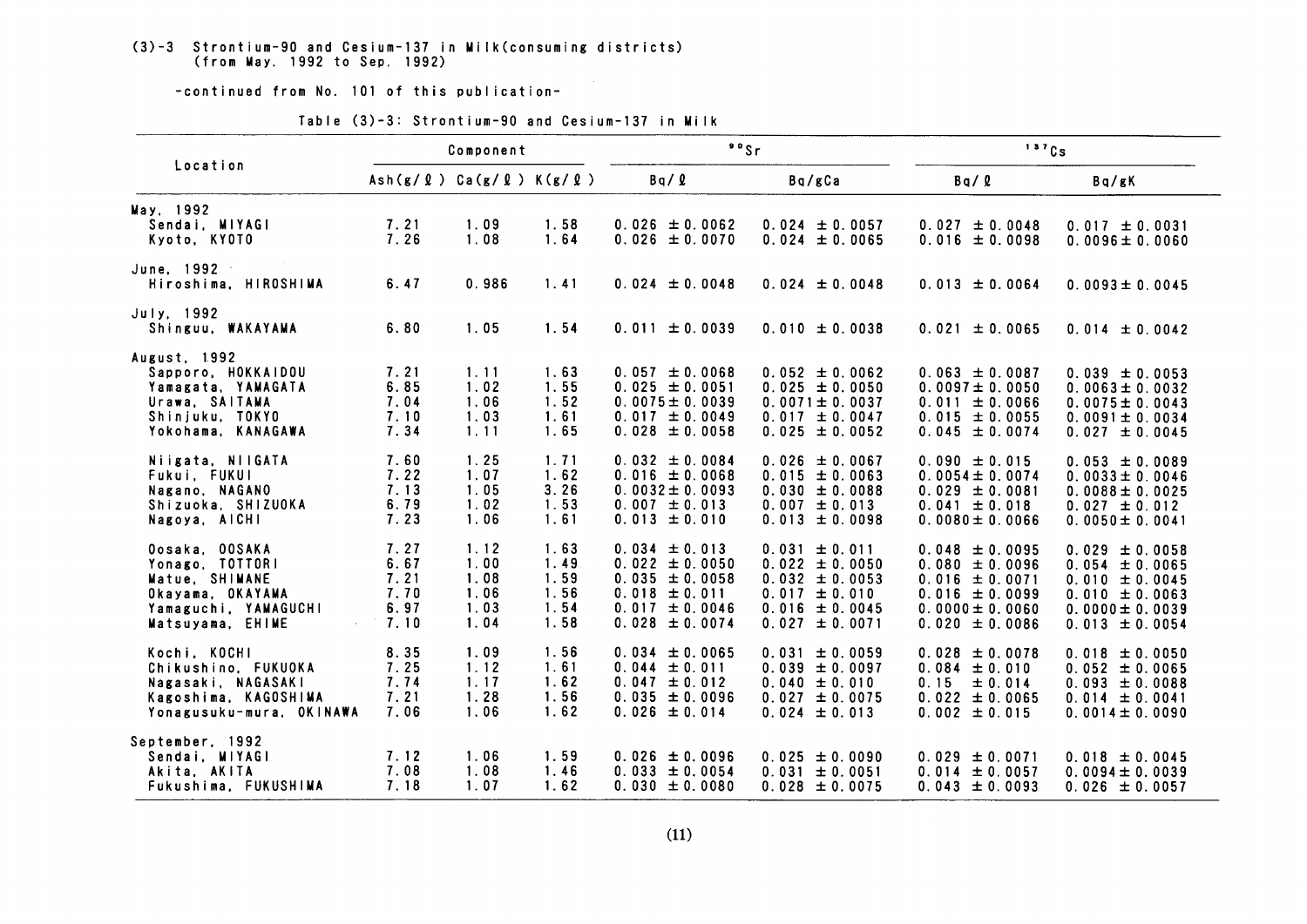#### (3)-4 Strontium-90 and Cesium-137 in Milk(powderd milk)

 $\mathcal{L}^{\text{max}}_{\text{max}}$  and  $\mathcal{L}^{\text{max}}_{\text{max}}$ 

-continued from No. 99 of this publication-

Table (3)-4: Strontium-90 and Cesium-137 in Milk

 $\sim 10^{11}$ 

| Market Milk<br>July, 1992 |      | Component                         |      |      |                   | $\cdot$ $\cdot$ |                     | 137Cs |             |      |                    |
|---------------------------|------|-----------------------------------|------|------|-------------------|-----------------|---------------------|-------|-------------|------|--------------------|
|                           |      | $Ash(g/g)$ Ca(g/ $g$ ) K(g/ $g$ ) |      |      | Bq / Q            |                 | Bq/gCa              |       | Bq / R      |      | Bq/gK              |
|                           |      |                                   |      |      |                   |                 |                     |       |             |      |                    |
| Sample A .                | 7.99 | 12.1                              | 19.0 | 0.54 | ± 0.030           |                 | $0.044 \pm 0.0025$  | 0.86  | $\pm 0.030$ |      | $0.045 \pm 0.0016$ |
| Sample B                  | 2.53 | 3.31                              | 6.05 | 0.11 | $\pm 0.013$       |                 | $0.034 \pm 0.0040$  | 0.47  | $\pm 0.022$ |      | $0.078 \pm 0.0037$ |
| Sample D                  | 2.59 | 4.01                              | 5.67 |      | $0.039 \pm 0.010$ |                 | $0.0096 \pm 0.0025$ | 0.14  | ± 0.014     |      | $0.025 \pm 0.0025$ |
| Sample E                  | 2.41 | 3.78                              | 5.42 |      | $0.091 \pm 0.012$ |                 | $0.024 \pm 0.0032$  | 0.26  | $\pm 0.016$ |      | $0.048 \pm 0.0030$ |
| Sample F                  | 2.60 | 3.69                              | 5.33 |      | $0.050 \pm 0.011$ |                 | $0.013 \pm 0.0029$  | 0.29  | ± 0.018     |      | $0.054 \pm 0.0034$ |
| August, 1992              |      |                                   |      |      |                   |                 |                     |       |             |      |                    |
| Sample C                  | 7.91 | 11.9                              | 17.7 | 0.76 | $\pm 0.029$       |                 | $0.063 \pm 0.0024$  | 2.0   | $\pm 0.04$  | 0.12 | $\pm 0.002$        |

\*Skim milk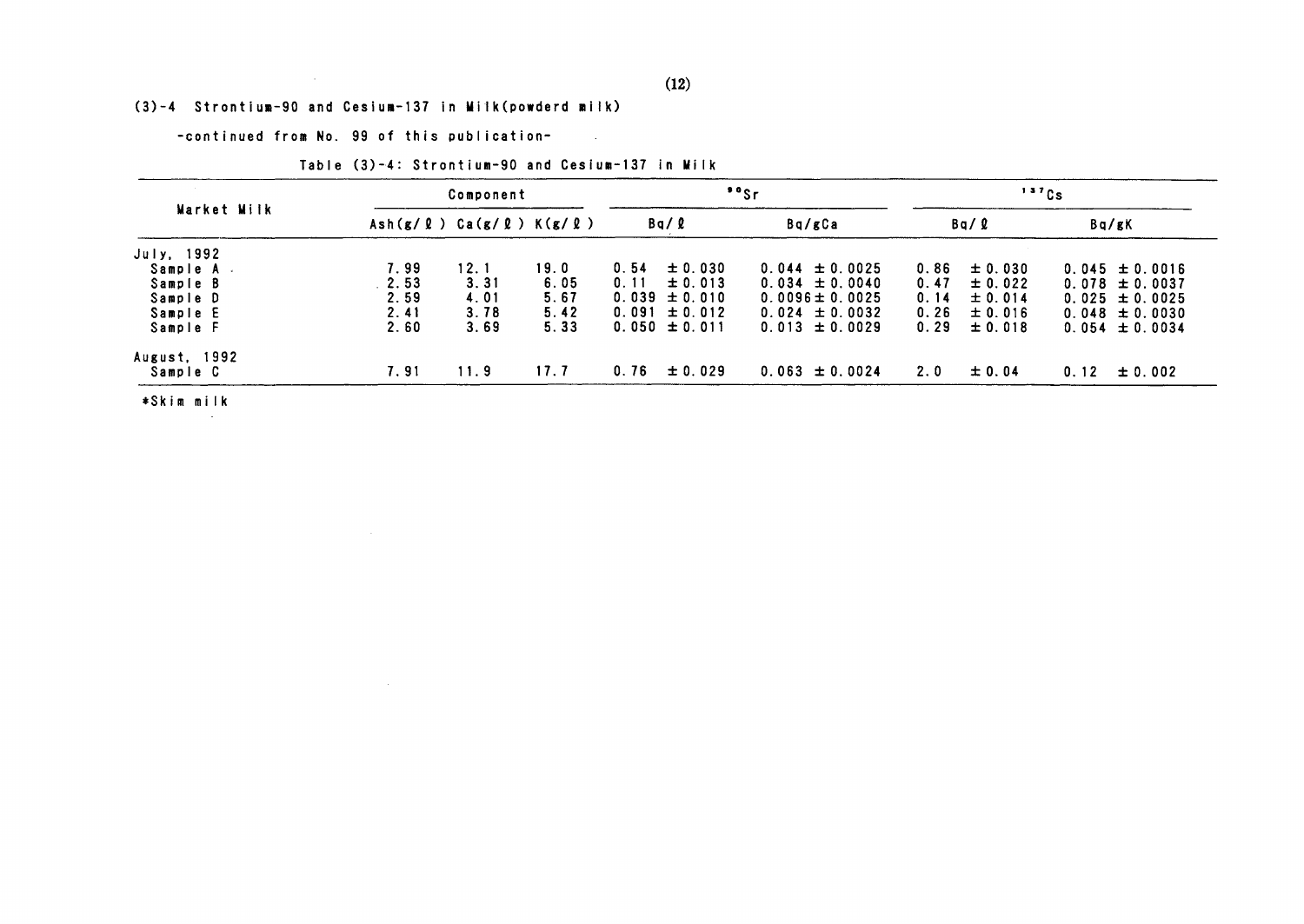#### (4)-1 Strontium-90 and Cesium-137in Vegetables(producing districts) (from May, 1992 to Aug*.* 1992)

-COntinued from No.10lof this publication-

 $\mathcal{L}^{\text{max}}_{\text{max}}$  and  $\mathcal{L}^{\text{max}}_{\text{max}}$ 

|                                                                                                  | Component      |                 |              | "Sr  |                                         |              |                                       | 137Cs |                                            |                             |                                                  |
|--------------------------------------------------------------------------------------------------|----------------|-----------------|--------------|------|-----------------------------------------|--------------|---------------------------------------|-------|--------------------------------------------|-----------------------------|--------------------------------------------------|
| Location                                                                                         |                | Ash(X) Ca(g/kg) | K(g/kg)      |      | Bq/kgwet                                |              | Bq/gCa                                |       | Bq/kgwet                                   |                             | Bq/gK                                            |
| (Japanese radish)<br>May, 1992<br>Tahara-machi, AICHI<br>Koushi-machi, KUMAMOTO                  | 0.428<br>0.557 | 0.195<br>0.220  | 1.63<br>2.38 |      | $0.069 \pm 0.013$<br>$0.035 \pm 0.0069$ | 0.35<br>0.16 | ± 0.065<br>± 0.031                    |       | $0.0084 \pm 0.0068$<br>$0.0037 \pm 0.0041$ |                             | $0.0052 \pm 0.0041$<br>$0.0016 \pm 0.0017$       |
| July, 1992<br>Oota, SHIMANE                                                                      | 0.558          | 0.158           | 2.43         | 0.25 | ± 0.014                                 | 1.6          | ± 0.09                                | 0.66  | ± 0.025                                    | 0.27                        | ± 0.010                                          |
| October, 1992<br>Ishikari-machi, HOKKAIDOU                                                       | 0.440          | 0.124           | 2.01         | 0.29 | ± 0.020                                 | 2.3          | ± 0.16                                |       | $0.0028 \pm 0.0044$                        |                             | $0.0014 \pm 0.0022$                              |
| (Onion)<br>June, 1992<br>Kumatori-machi, OOSAKA<br>(Spinach)<br>May, 1992<br>Tahara-machi, AICHI | 0.373<br>1.06  | 0.105<br>0.872  | 1.53<br>3.94 |      | $0.069 \pm 0.013$<br>$0.044 \pm 0.0071$ |              | $0.66 \pm 0.12$<br>$0.051 \pm 0.0081$ |       | $0.029 \pm 0.0076$<br>$0.0072 \pm 0.0057$  | 0.019                       | ± 0.0050<br>$0.0018 \pm 0.0014$                  |
| August, 1992<br>Ishikari-machi, HOKKAIDOU                                                        | 1.64           | 0.433           | 6.47         | 0.11 | ± 0.017                                 | 0.26         | ± 0.038                               |       | $0.0005 \pm 0.0062$                        |                             | $0.00008 \pm 0.00095$                            |
| (Edible roots)<br>July, 1992<br>Oota, SHIMANE                                                    | 0.740          | 0.837           | 2.20         | 0.50 | ± 0.015                                 | 0.60         | ± 0.018                               | 2.6   | ± 0.04                                     | 1.2<br>the committee of the | ± 0.02<br>the control of the control of the con- |

 $\mathcal{L}$ 

Table (4)-1: Strontium-90 and Cesium-137 in Vegetables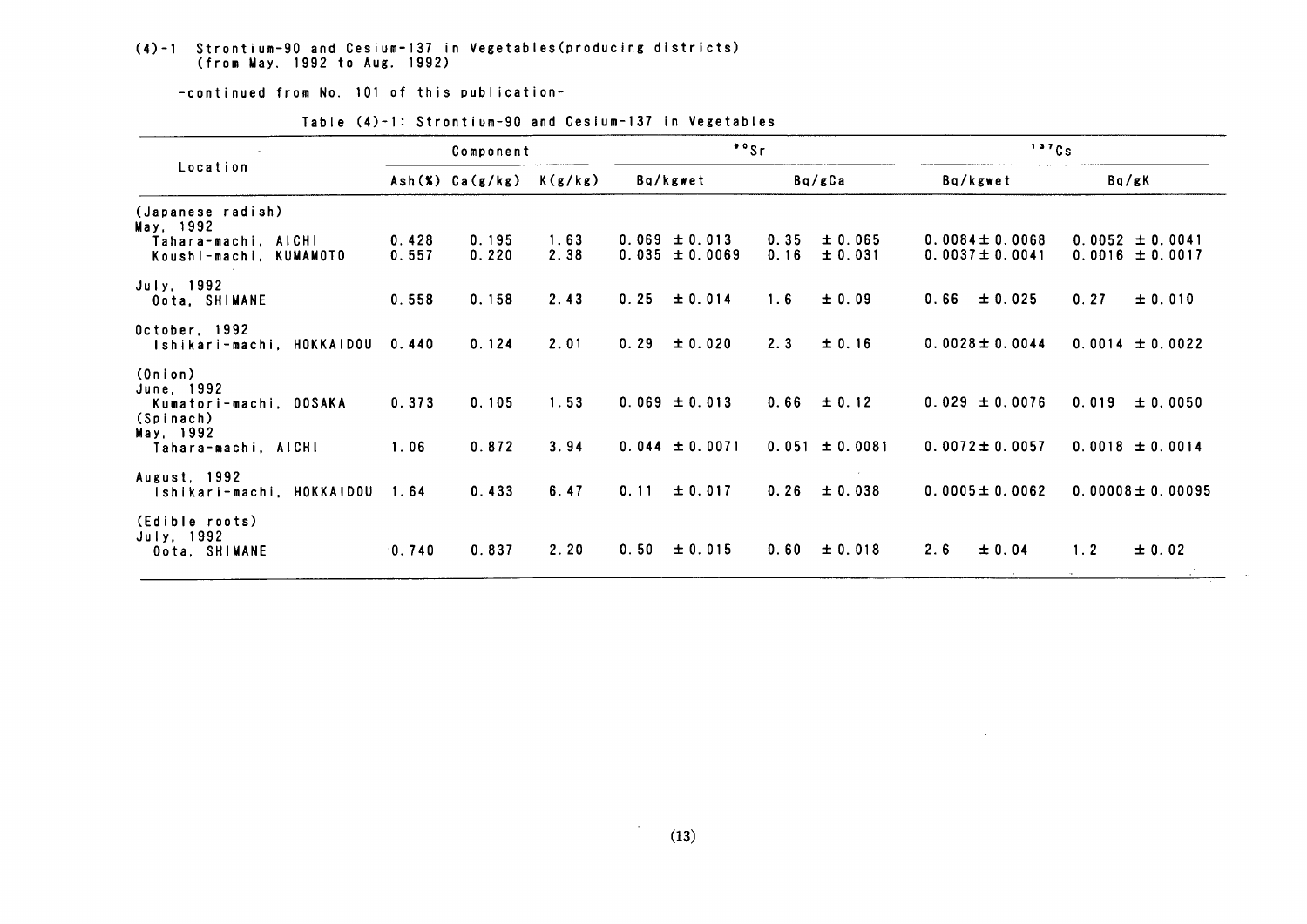# (4)-2 Strontium-90 and Cesium-137 in Vegetables (consuming districts)<br>(from May. 1992 to Sep. 1992)

-continued from No. 101 of this publication-

 $\sim$ 

 $\sim 10^{-11}$ 

| Location                                            |       | Component       |         | "s                  |                   | 137Cs               |                      |
|-----------------------------------------------------|-------|-----------------|---------|---------------------|-------------------|---------------------|----------------------|
|                                                     |       | Ash(X) Ca(g/kg) | K(g/kg) | Bq/kgwet            | Bq/gCa            | Bq/kgwet            | Bq/gK                |
| (Japanese radish)<br>August, 1992<br>Urawa, SAITAMA | 0.459 | 0.158           | 1.43    | $0.032 \pm 0.011$   | 0.20<br>± 0.067   | $0.0000 \pm 0.0071$ | $0.0000 \pm 0.0049$  |
| September, 1992<br>Sendai, MIYAGI                   | 0.444 | 0.246           | 1.69    | 0.37<br>$\pm 0.019$ | 1.5<br>± 0.08     | $0.098 \pm 0.011$   | 0.058<br>± 0.0064    |
| (Spinach)<br>May, 1992<br>Sendai, MIYAGI            | 1.79  | 0.752           | 7.46    | $0.073 \pm 0.0081$  | $0.097 \pm 0.011$ | $0.011 \pm 0.0061$  | $0.0015 \pm 0.00082$ |
| June, 1992<br>Niigata, NilGATA                      | 1.82  | 0.642           | 7.76    | $0.083 \pm 0.014$   | 0.13<br>± 0.022   | $0.0095 \pm 0.0071$ | $0.0012 \pm 0.00091$ |
| August. 1992<br>Urawa, SAITAMA                      | 1.64  | 0.508           | 7.20    | $0.088 \pm 0.014$   | 0.17<br>± 0.027   | $0.023 \pm 0.0068$  | $0.0032 \pm 0.00094$ |

#### Table (4)-2: Strontium-90 and Cesium-137 in Vegetables

 $\sim$   $\sim$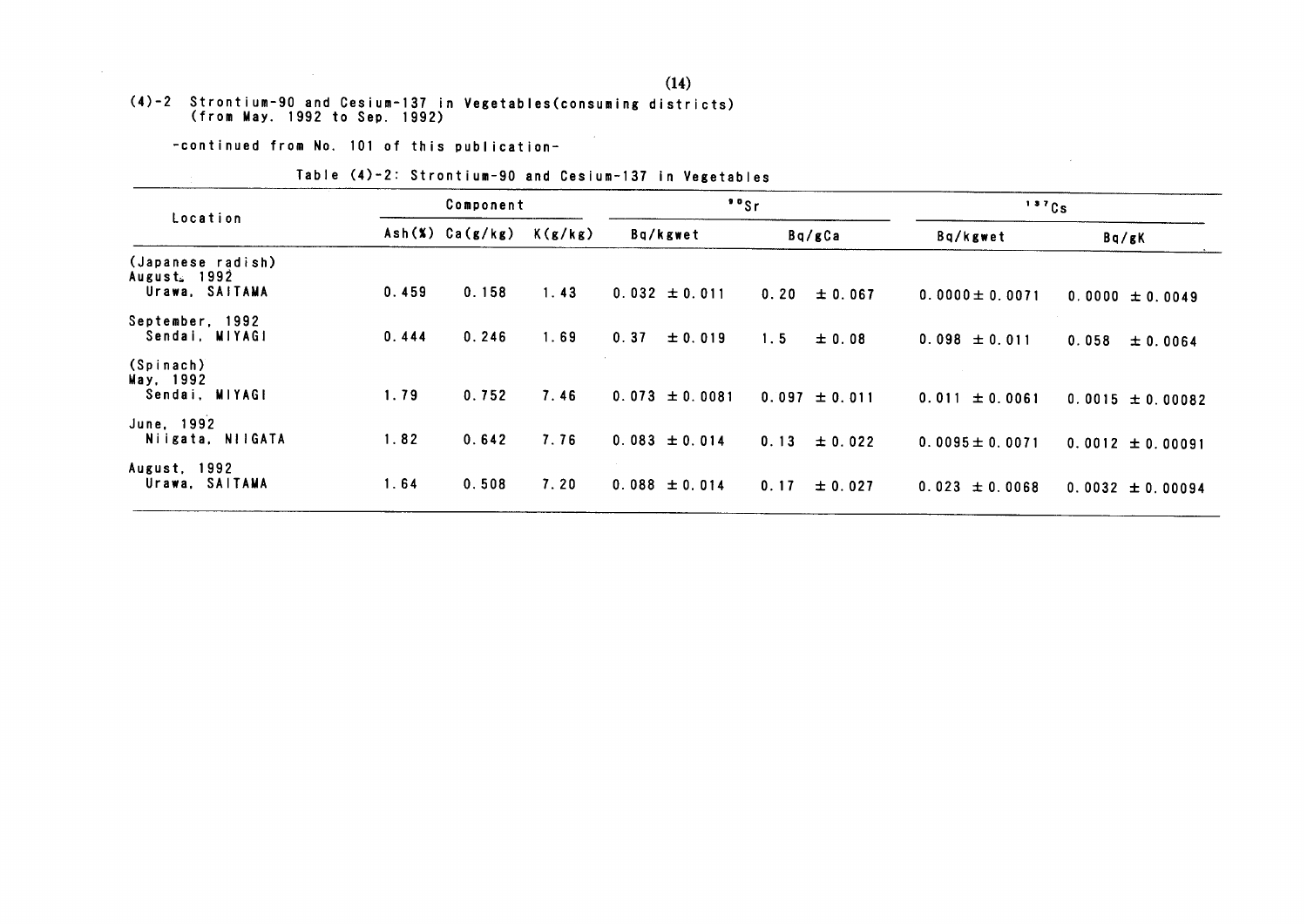## (5) Strontium-90 and Cesium-137 in Tea(Japanese Tea)<br>(from May. 1992 to Jun. 1992)

-continued from No. 99 of this publication-

 $\mathcal{L}^{\text{max}}_{\text{max}}$  , where  $\mathcal{L}^{\text{max}}_{\text{max}}$ 

|                                                                                                      | Component                            |                                      |                                      | "Sr                                  |                                                            |                                      |                                                         |                                       | 137Cs                                                           |                                            |                                                          |
|------------------------------------------------------------------------------------------------------|--------------------------------------|--------------------------------------|--------------------------------------|--------------------------------------|------------------------------------------------------------|--------------------------------------|---------------------------------------------------------|---------------------------------------|-----------------------------------------------------------------|--------------------------------------------|----------------------------------------------------------|
| Location                                                                                             |                                      | Ash(X) Ca(g/kg)                      | K(g/kg)                              |                                      | Bq/kg                                                      |                                      | Bq/gCa                                                  |                                       | Bq/kg                                                           |                                            | Bq/gK                                                    |
| April, 1992<br>Mifune-machi, KUMAMOTO                                                                | 5.77                                 | 3.21                                 | 19.3                                 | 0.10                                 | ± 0.034                                                    |                                      | $0.033 \pm 0.011$                                       | 0.12                                  | $\pm 0.049$                                                     |                                            | $0.0064 \pm 0.0025$                                      |
| May, 1992<br>Oodai-machi, MIE<br>Kameyama, MIE<br>Ue-mura, KUMAMOTO<br>Kawaminami-machi, MIYAZAKI    | 4.77<br>5.24<br>5.55<br>5.65         | 2.10<br>2.77<br>3.78<br>1.92         | 19.0<br>18.9<br>19.9<br>22.8         | 0.44<br>0.73<br>1.9<br>0.52          | ± 0.050<br>± 0.068<br>$\pm 0.09$<br>± 0.092                | 0.21<br>0.27<br>0.51<br>0.27         | ± 0.024<br>± 0.025<br>± 0.024<br>± 0.048                | 0.42<br>0.10<br>0.50<br>3.1           | $\pm 0.066$<br>± 0.058<br>± 0.065<br>± 0.14                     | 0.022<br>0.0055<br>0.025<br>0.13           | ± 0.0035<br>± 0.0031<br>$\pm 0.0032$<br>± 0.006          |
| June, 1992<br>Iruma, SAITAMA<br>Tokorozawa, SAITAMA<br>Kaya-machi, KYOTO<br>Uji. KYOTO<br>Nara, NARA | 5.35<br>4.99<br>5.38<br>5.56<br>4.96 | 2.66<br>3.06<br>3.16<br>2.75<br>2.47 | 19.0<br>17.2<br>19.1<br>20.9<br>19.3 | 0.42<br>0.59<br>0.86<br>0.90<br>0.49 | ± 0.044<br>± 0.050<br>$\pm 0.057$<br>± 0.11<br>$\pm 0.080$ | 0.16<br>0.19<br>0.27<br>0.33<br>0.20 | ± 0.017<br>± 0.016<br>± 0.018<br>± 0.039<br>$\pm 0.033$ | 0.22<br>0.65<br>0.55<br>0.091<br>0.35 | $\pm 0.052$<br>$\pm 0.067$<br>$\pm 0.065$<br>± 0.044<br>± 0.054 | 0.012<br>0.038<br>0.029<br>0.0043<br>0.018 | ± 0.0028<br>± 0.0039<br>± 0.0034<br>± 0.0021<br>± 0.0028 |
| Miyakonojyo, MAYAZAKI<br>Miyanojyo-machi, KAGOSHIMA<br>Chiran-machi, KAGOSHIMA                       | 5.37<br>5.91<br>5.19                 | 3.28<br>3.35<br>2.47                 | 19.7<br>20.2<br>18.9                 | 0.53<br>1.7<br>0.44                  | ± 0.080<br>± 0.12<br>$\pm 0.076$                           | 0.16<br>0.50<br>0.18                 | ± 0.025<br>± 0.037<br>± 0.031                           | 1.2<br>0.73<br>1.5                    | ± 0.09<br>± 0.076<br>± 0.09                                     | 0.063<br>0.036<br>0.078                    | ± 0.0045<br>± 0.0038<br>± 0.0049                         |

 $\sim$ 

#### Table (5): Strontium-90 and Cesium-137 in Vegetables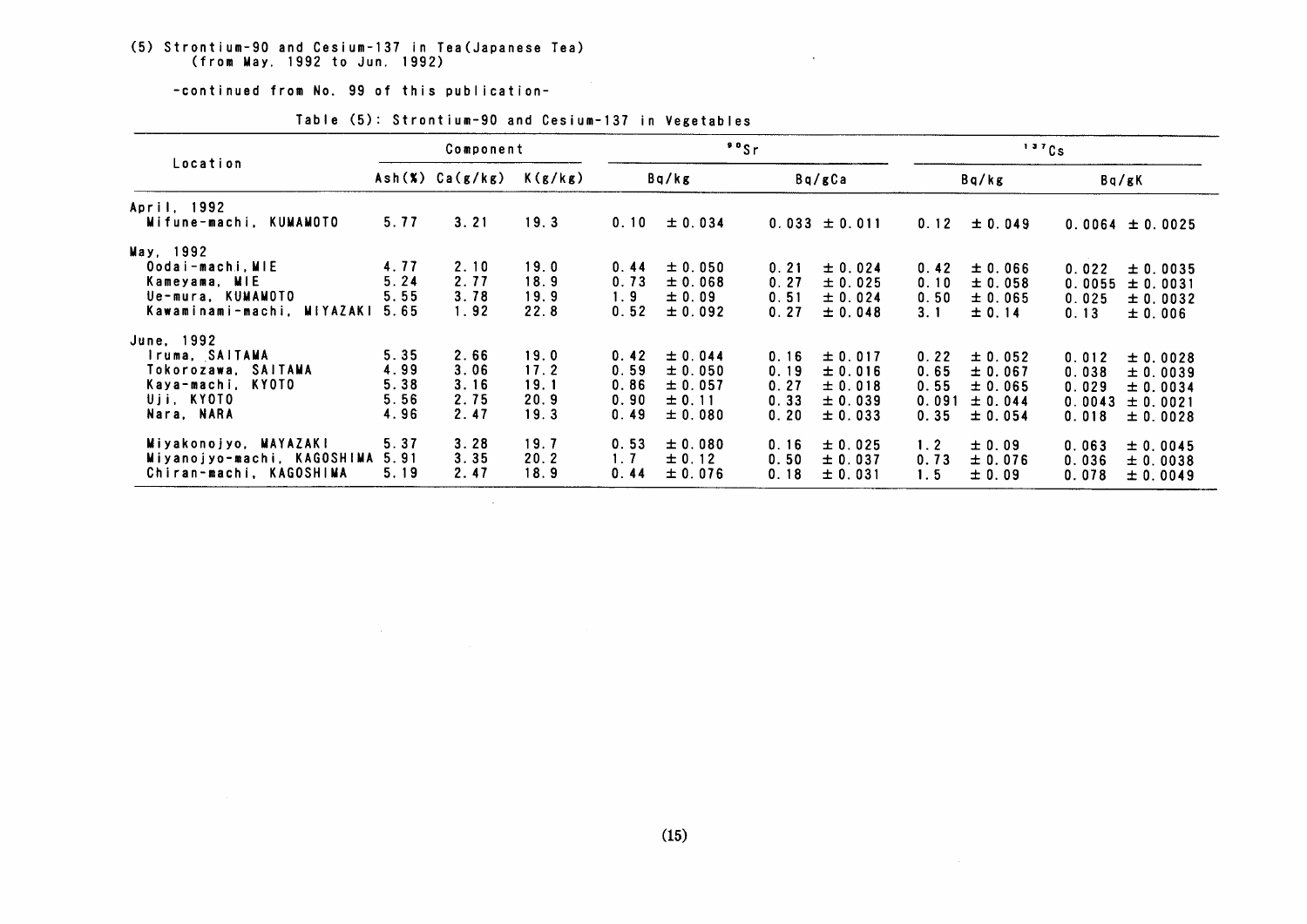## (6) Strontium-90 and Cesium-137 in Sea Fish<br>(from Apr. 1992 to Sep. 1992)

-continued from No. 101 of this publication-

#### Table (6): Strontium-90 and Cesium-137 in Sea Fish

|                                                                    | Component |                 |         | $"$ sr              |                      | 137Cs              |                    |  |
|--------------------------------------------------------------------|-----------|-----------------|---------|---------------------|----------------------|--------------------|--------------------|--|
| Location                                                           |           | Ash(X) Ca(g/kg) | K(g/kg) | Bq/kgwet            | Bq/gCa               | Bq/kgwet           | Bq/gK              |  |
| (Sardinops melanosticta)<br>September, 1992<br>Yamagata, YAMAGATA  | 2.77      | 6.57            | 1.79    | $0.0000 \pm 0.0095$ | $0.0000 \pm 0.0014$  | $0.020 \pm 0.0088$ | $0.011 \pm 0.0049$ |  |
| (Sebastiscus marmoratus)<br>April, 1992<br>Hamada, SHIMANE         | 6.26      | 18.9            | 3.00    | $0.035 \pm 0.0063$  | $0.0018 \pm 0.00034$ | ± 0.014<br>0.14    | $0.047 \pm 0.0048$ |  |
| (Katsuwonus pelamis)<br>May, 1992<br>Tosa, KOCHI                   | 1.50      | 0.084           | 3.78    | $0.0000 \pm 0.0050$ | 0.000<br>± 0.059     | 0.42<br>± 0.024    | 0.11<br>± 0.006    |  |
| ( <u>Limanda herzensteini</u> )<br>July, 1992<br>Sendai, MIYAGI    | 2.75      | 6.24            | 2.87    | $0.0000 \pm 0.0087$ | $0.0000 \pm 0.0014$  | 0.081<br>± 0.011   | $0.028 \pm 0.0038$ |  |
| ( <u>Sillaga</u> sp)<br>June, 1992<br>Minamichita-machi, AICHI     | 3.74      | 8.99            | 3.93    | $0.011 \pm 0.0053$  | $0.0012 \pm 0.00058$ | 0.11<br>± 0.015    | $0.029 \pm 0.0037$ |  |
| (Oncorhynchus keta)<br>September, 1992<br>Urakawa-machi, HOKKAIDOU | 1.52      | 0.630           | 4.01    | $0.0000 \pm 0.0084$ | 0.000<br>± 0.013     | 0.16<br>± 0.013    | $0.040 \pm 0.0032$ |  |
| (Scomber sp)<br>August, 1992<br>Matsuyama, EHIME                   | 1.36      | 0.715           | 4.29    | $0.000 \pm 0.010$   | 0.000<br>± 0.015     | 0.22<br>± 0.017    | $0.052 \pm 0.0039$ |  |
| ( <u>Pagrus</u> sp)<br>July, 1992<br>Fukuoka, FUKUOKA              | 1.48      | 0.484           | 4.80    | $0.0016 \pm 0.0049$ | 0.003<br>± 0.010     | 0.18<br>± 0.016    | $0.038 \pm 0.0034$ |  |
| September, 1992<br>Tennou-machi, AKITA                             | 2.24      | 3.34            | 4.63    | $0.000 \pm 0.010$   | $0.0000 \pm 0.0031$  | 0.26<br>± 0.020    | $0.057 \pm 0.0042$ |  |
| ( <u>Mugil</u> cephalus)<br>August. 1992<br>Morotomi-machi, SAGA   | 1.54      | 2.22            | 3.33    | $0.019 \pm 0.0060$  | $0.0085 \pm 0.0027$  | 0.099<br>± 0.012   | $0.030 \pm 0.0036$ |  |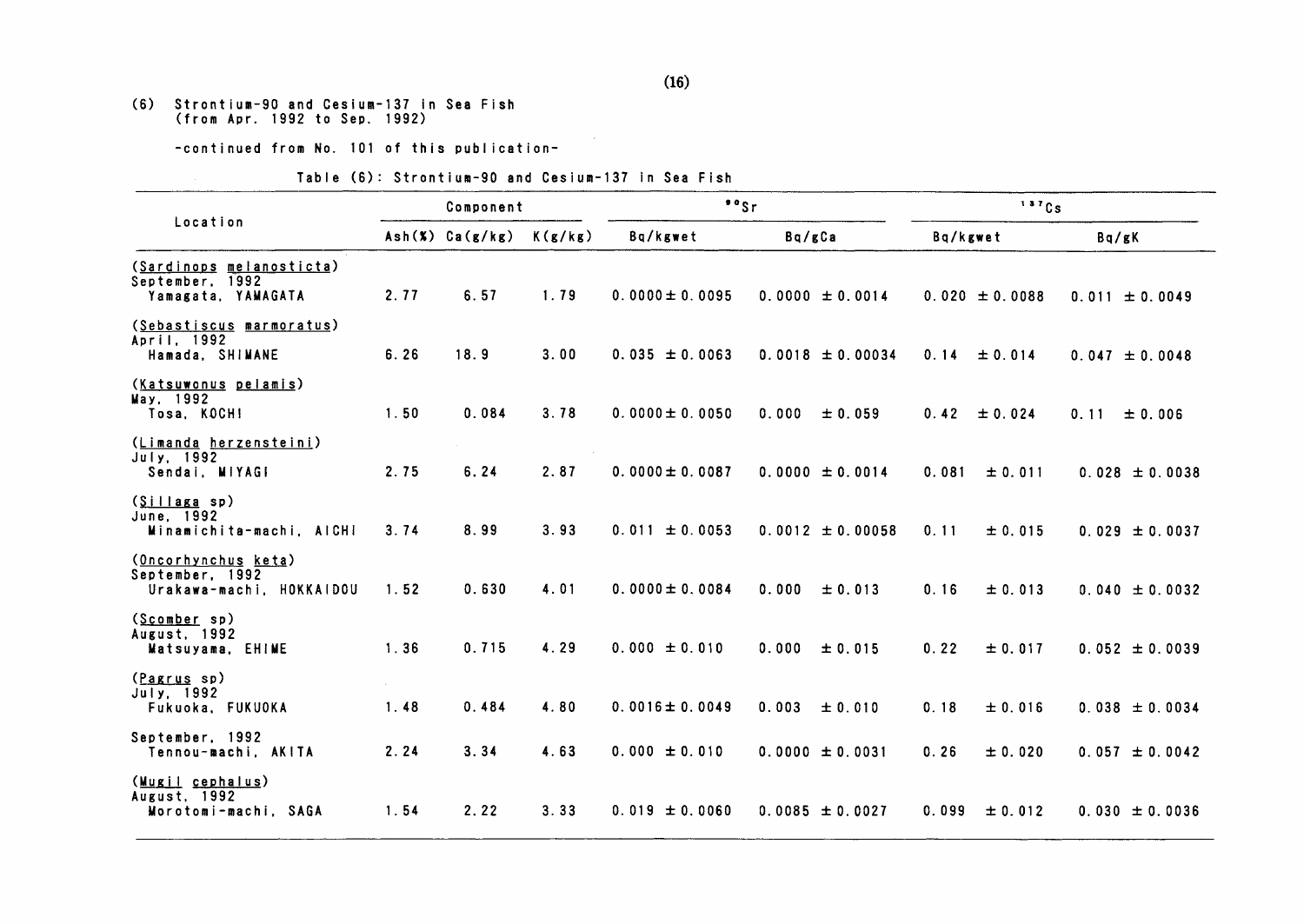| Location                                                         | Component |                 |         | "Sr                 |                     | 137Cs               |                    |  |
|------------------------------------------------------------------|-----------|-----------------|---------|---------------------|---------------------|---------------------|--------------------|--|
|                                                                  |           | Ash(X) Ca(g/kg) | K(g/kg) | Ba/kgwet            | Bq/gCa              | Bq/kgwet            | Bq/gK              |  |
| (Ammodytes personatus)<br>May, 1992<br>Akashi, HYOGO             | 2.48      | 3.93            | 4.18    | $0.001 \pm 0.011$   | $0.0002 \pm 0.0027$ | ± 0.0098<br>0.092   | $0.022 \pm 0.0023$ |  |
| (Decapterus muroadsi)<br>September, 1992<br>Miyake-island, TOKYO | 1.70      | 2.37            | 3.43    | $0.0046 \pm 0.0035$ | $0.0019 \pm 0.0015$ | 0.17<br>$\pm 0.013$ | $0.049 \pm 0.0037$ |  |

 $\mathcal{L}(\mathcal{L}^{\text{max}})$  and  $\mathcal{L}(\mathcal{L}^{\text{max}})$ 

 $\sim 10^{-11}$ 

 $\overline{\phantom{a}}$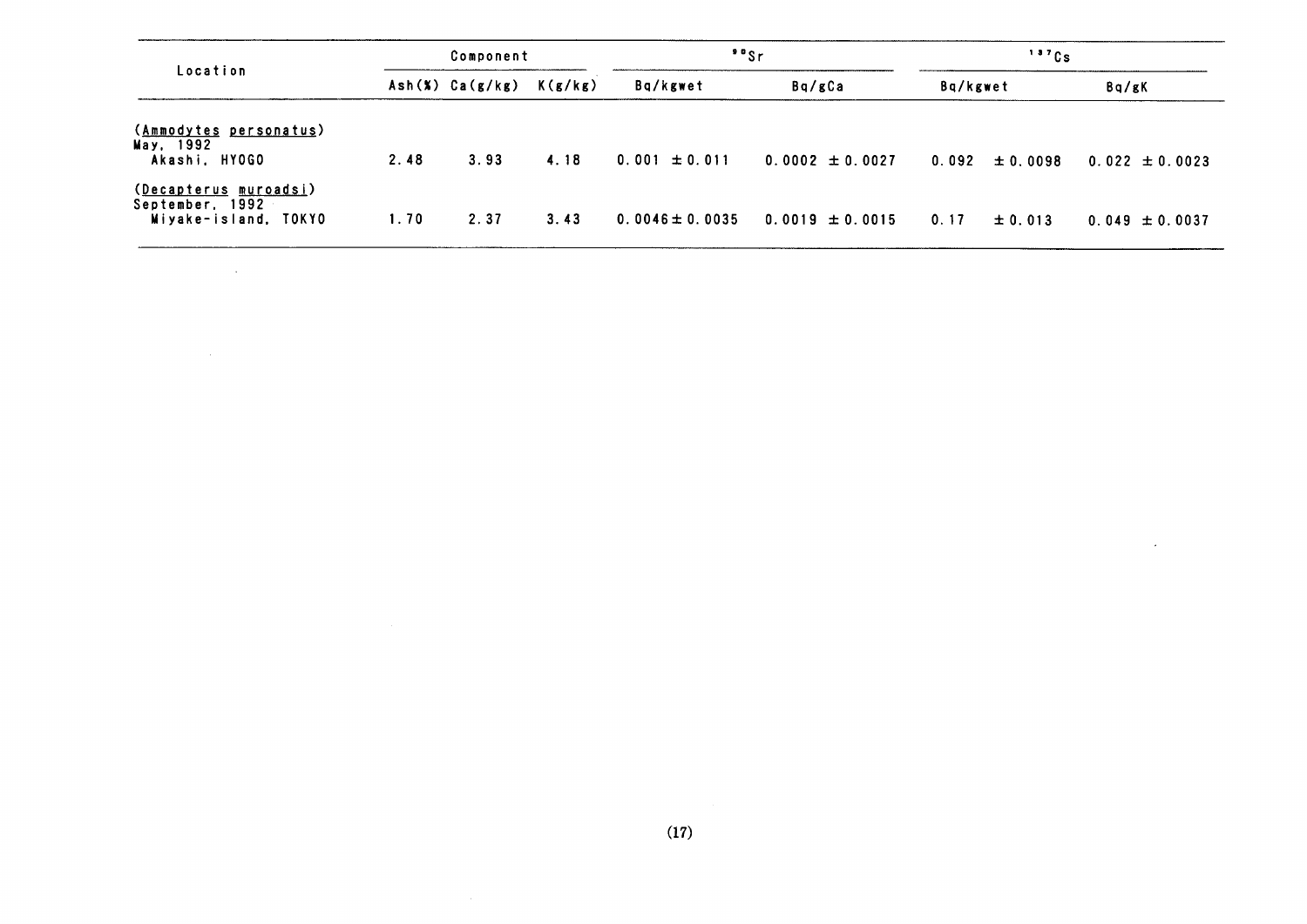|               | bearish                    |                               |
|---------------|----------------------------|-------------------------------|
| Japanese name | English name               | Scientific name               |
| Iwashi        | Sardine                    | <u>Sardinops melanosticta</u> |
| Kasago        | Scorpion-fish              | Sebastiscus marmoratus        |
| Katsuo        | Skipjack                   | Katsuwonus pelamis            |
| Karei         | Brown sole                 | <u>Limanda herzensteini</u>   |
| Kisu          | Whiting                    | Sillaga sp                    |
| Sake          | Chum salmon                | <u>Oncorhynchus keta</u>      |
| Saba          | Mackerel                   | Scomber sp                    |
| Tai           | Sea bream                  | Pagrus sp                     |
| <b>Bora</b>   | Gray mullet                | Mugil cephalus                |
| ikanago       | Japanese sando lance       | Ammodytes personatus          |
| Muroaji       | Brownstriped mackerel scad | Decapterus muroadsi           |

the control of the control of the

Coo Fich

 $\mathcal{L}^{\text{max}}_{\text{max}}$  and  $\mathcal{L}^{\text{max}}_{\text{max}}$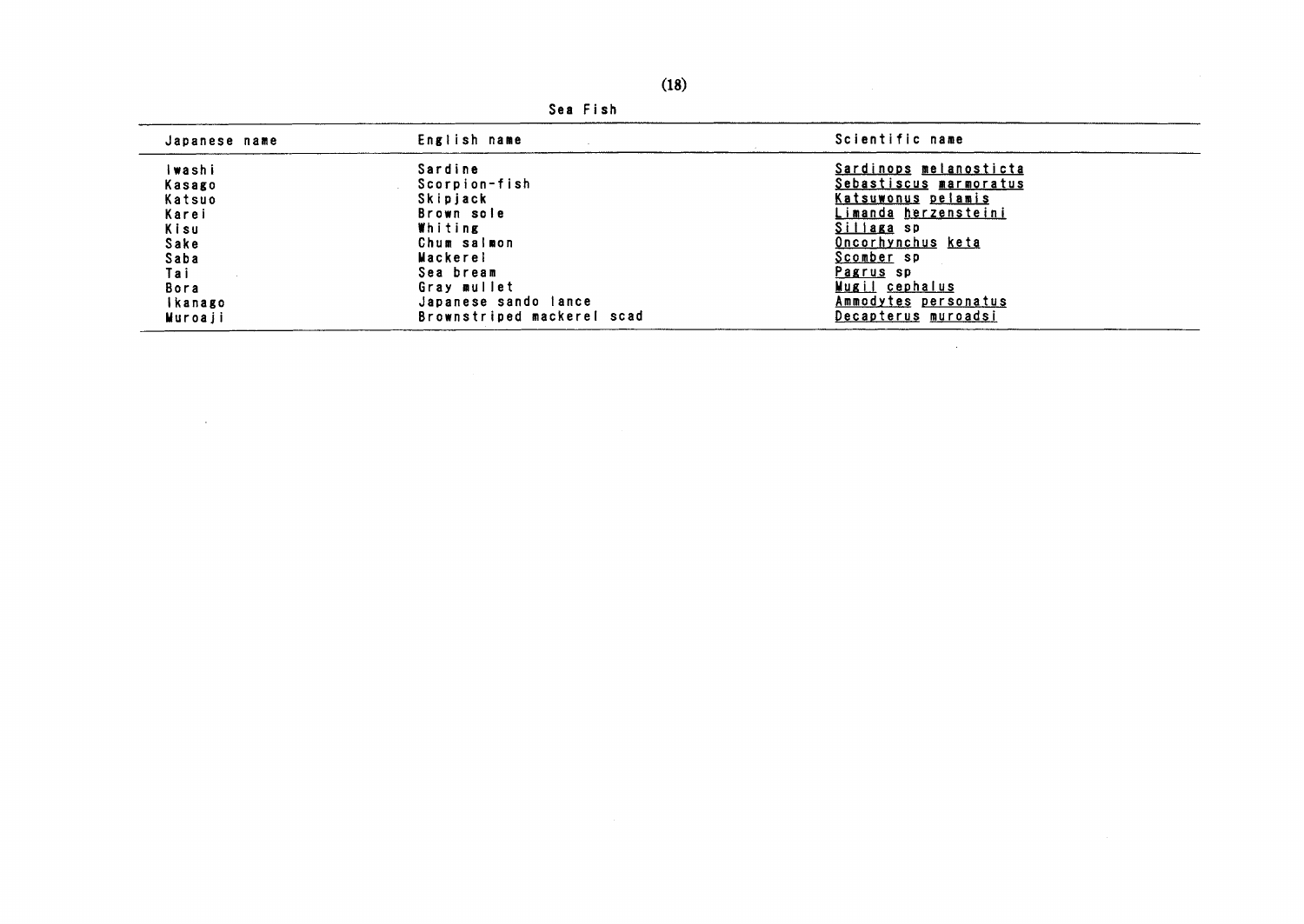#### (7) Strontium-90 and Cesium-137 in Freshwater Fish (from May. 1992 to Sep. 1992)

-continued from No. 101 of this publication-

|                                                                      | Component |                 |         | $"$ s |                    |       |              | 137Cs    |                   |  |                    |
|----------------------------------------------------------------------|-----------|-----------------|---------|-------|--------------------|-------|--------------|----------|-------------------|--|--------------------|
| Location                                                             |           | Ash(X) Ca(g/kg) | K(g/kg) |       | Bq/kgwet           |       | Bq/gCa       | Bq/kgwet |                   |  | Bq/gK              |
| (Cyprinus carpio)<br>May, 1992<br><b>IBARAKI</b><br>Kasumigaura,     | 1.18      | 0.346           | 3.95    |       | $0.043 \pm 0.0091$ | 0.12  | ± 0.026      | 0.38     | $\pm 0.025$       |  | $0.095 \pm 0.0064$ |
| August, 1992<br>Akita, AKITA                                         | 3.76      | 9.44            | 3.14    | 0.95  | ± 0.033            | 0.10  | ± 0.004      | 0.12     | $\pm 0.014$       |  | $0.038 \pm 0.0044$ |
| September, 1992<br>Fukushima, FUKUSHIMA                              | 3.47      | 11.9            | 2.66    | 0.90  | $\pm 0.035$        | 0.076 | $\pm 0.0030$ | 0.13     | $\pm 0.014$       |  | $0.047 \pm 0.0053$ |
| <u>(Carassius auratus)</u><br>July, 1992<br>Ishikari-machi, HOKKAIDO | 4.62      | 11.2            | 2.90    | 0.62  | ± 0.020            | 0.055 | $\pm 0.0018$ |          | $0.067 \pm 0.011$ |  | $0.023 \pm 0.0038$ |

#### Table (7): Strontium-90 and Cesium-137 in Freshwater Fish

 $\sim 10^{-1}$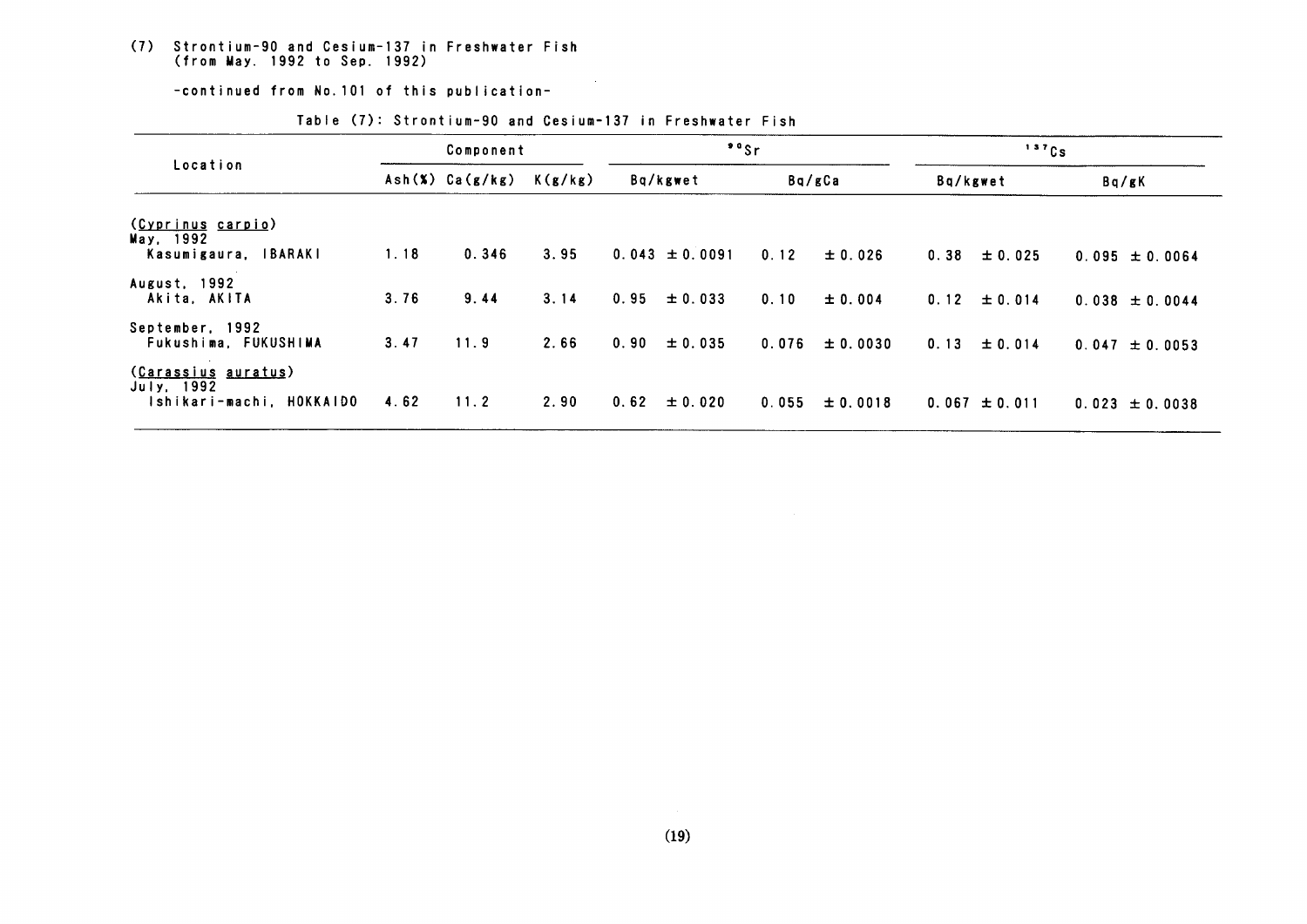|                 | (20)         |                          |  |  |  |  |
|-----------------|--------------|--------------------------|--|--|--|--|
| Freshwater Fish |              |                          |  |  |  |  |
| Japanese name   | English name | Scientific name          |  |  |  |  |
| Koi             | Carp         | <u>Cyprinus carpio</u>   |  |  |  |  |
| Funa            | Crucian carp | <u>Carassius auratus</u> |  |  |  |  |

 $\label{eq:2.1} \frac{1}{\sqrt{2}}\int_{\mathbb{R}^3}\frac{1}{\sqrt{2}}\left(\frac{1}{\sqrt{2}}\right)^2\frac{1}{\sqrt{2}}\left(\frac{1}{\sqrt{2}}\right)^2\frac{1}{\sqrt{2}}\left(\frac{1}{\sqrt{2}}\right)^2\frac{1}{\sqrt{2}}\left(\frac{1}{\sqrt{2}}\right)^2\frac{1}{\sqrt{2}}\left(\frac{1}{\sqrt{2}}\right)^2\frac{1}{\sqrt{2}}\frac{1}{\sqrt{2}}\frac{1}{\sqrt{2}}\frac{1}{\sqrt{2}}\frac{1}{\sqrt{2}}\frac{1}{\sqrt{2}}$ 

 $\label{eq:2.1} \frac{1}{\sqrt{2}}\int_{\mathbb{R}^3}\frac{1}{\sqrt{2}}\left(\frac{1}{\sqrt{2}}\right)^2\frac{1}{\sqrt{2}}\left(\frac{1}{\sqrt{2}}\right)^2\frac{1}{\sqrt{2}}\left(\frac{1}{\sqrt{2}}\right)^2\frac{1}{\sqrt{2}}\left(\frac{1}{\sqrt{2}}\right)^2\frac{1}{\sqrt{2}}\left(\frac{1}{\sqrt{2}}\right)^2\frac{1}{\sqrt{2}}\frac{1}{\sqrt{2}}\frac{1}{\sqrt{2}}\frac{1}{\sqrt{2}}\frac{1}{\sqrt{2}}\frac{1}{\sqrt{2}}$ 

 $\label{eq:2.1} \mathcal{L}(\mathcal{L}^{\mathcal{L}}_{\mathcal{L}}(\mathcal{L}^{\mathcal{L}}_{\mathcal{L}})) \leq \mathcal{L}(\mathcal{L}^{\mathcal{L}}_{\mathcal{L}}(\mathcal{L}^{\mathcal{L}}_{\mathcal{L}})) \leq \mathcal{L}(\mathcal{L}^{\mathcal{L}}_{\mathcal{L}}(\mathcal{L}^{\mathcal{L}}_{\mathcal{L}}))$ 

 $\label{eq:2.1} \mathcal{L}(\mathcal{L}^{\text{max}}_{\mathcal{L}}(\mathcal{L}^{\text{max}}_{\mathcal{L}}),\mathcal{L}^{\text{max}}_{\mathcal{L}}(\mathcal{L}^{\text{max}}_{\mathcal{L}}))$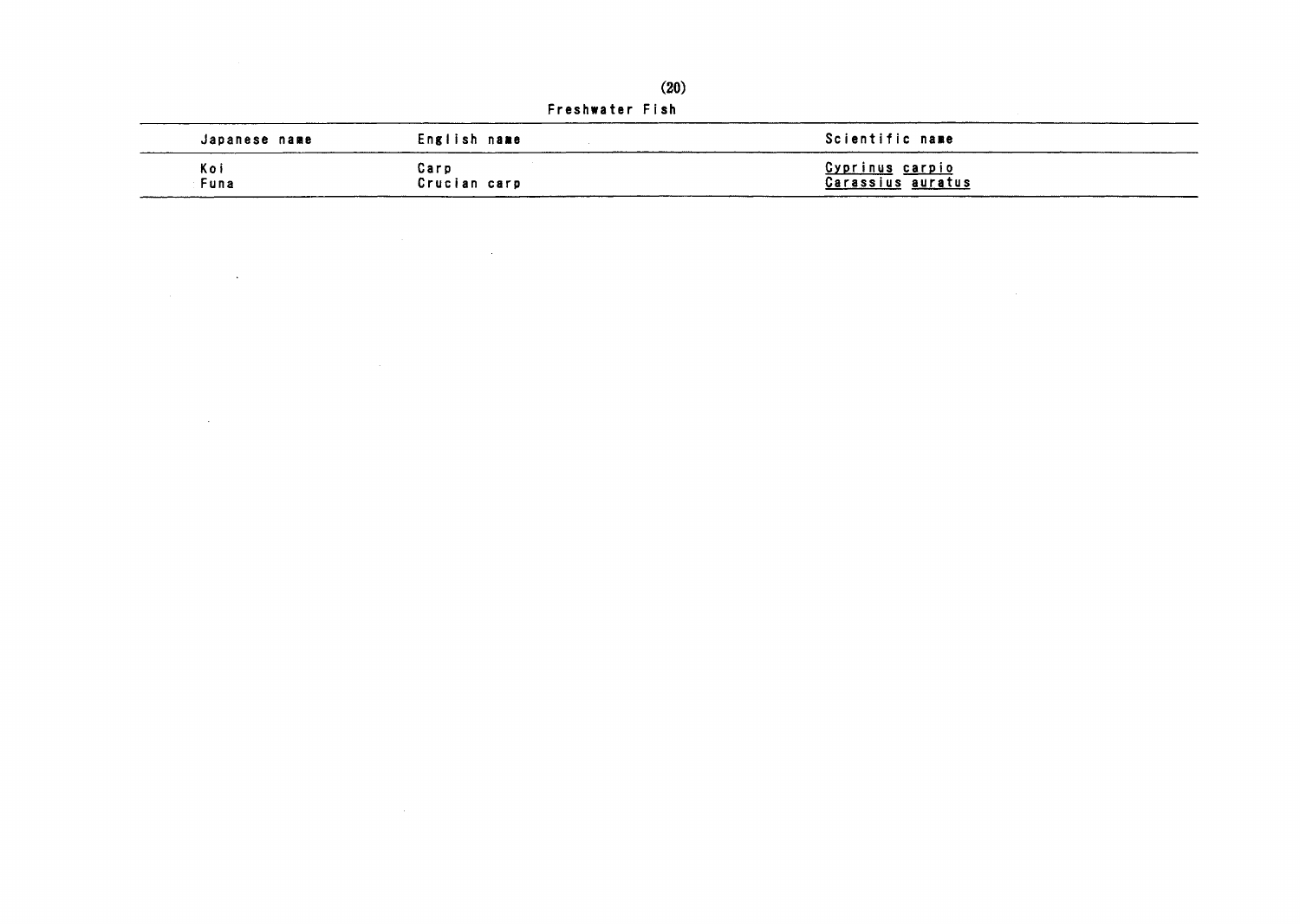#### (8) Strontium-90 and Cesium-137 in Shellfish (fro爪 Apr.1992 toJul.1992)

-continued from No. 101 of this publication-

|                                                    | Component |                 |         |                   | $\cdot$ $\cdot$ Sr  | 137Cs              |                     |  |
|----------------------------------------------------|-----------|-----------------|---------|-------------------|---------------------|--------------------|---------------------|--|
| Location                                           |           | Ash(X) Ca(g/kg) | K(g/kg) | Bq/kgwet          | Bq/gCa              | Bq/kgwet           | Bq/gK               |  |
| (Ruditapes phillipinarum)<br>May, 1992             |           |                 |         |                   |                     |                    |                     |  |
| Takaki-machi. NAGASAKI                             | 1.96      | 1.06            | 2.39    | $0.000 \pm 0.011$ | $0.000 \pm 0.011$   | $0.042 \pm 0.0095$ | $0.017 \pm 0.0040$  |  |
| June, 1992<br>Minamichita-machi, AICHI             | 2.05      | 1.25            | 3.35    | $0.000 \pm 0.019$ | $0.000 \pm 0.015$   | $0.054 \pm 0.013$  | $0.016 \pm 0.0038$  |  |
| (Turbo cornutus)<br>April, 1992<br>Ryotsu, NIIGATA | 1.95      | 0.381           | 3.13    | $0.000 \pm 0.020$ | $0.000 \pm 0.051$   | $0.018 \pm 0.012$  | $0.0059 \pm 0.0038$ |  |
| June, 1992<br>Sakata, YAMAGATA                     | 3.26      | 2.84            | 3.17    | $0.010 \pm 0.011$ | $0.0036 \pm 0.0038$ | $0.046 \pm 0.0086$ | $0.014 \pm 0.0027$  |  |
| July, 1992<br>Togi-machi, ISHIKAWA                 | 3.55      | 2.90            | 2.81    | $0.005 \pm 0.012$ | $0.0016 \pm 0.0042$ | $0.044 \pm 0.0099$ | $0.016 \pm 0.0035$  |  |

 $\sim 1000$ 

#### Table (8): Strontium-90 and Cesium-137 in Shellfish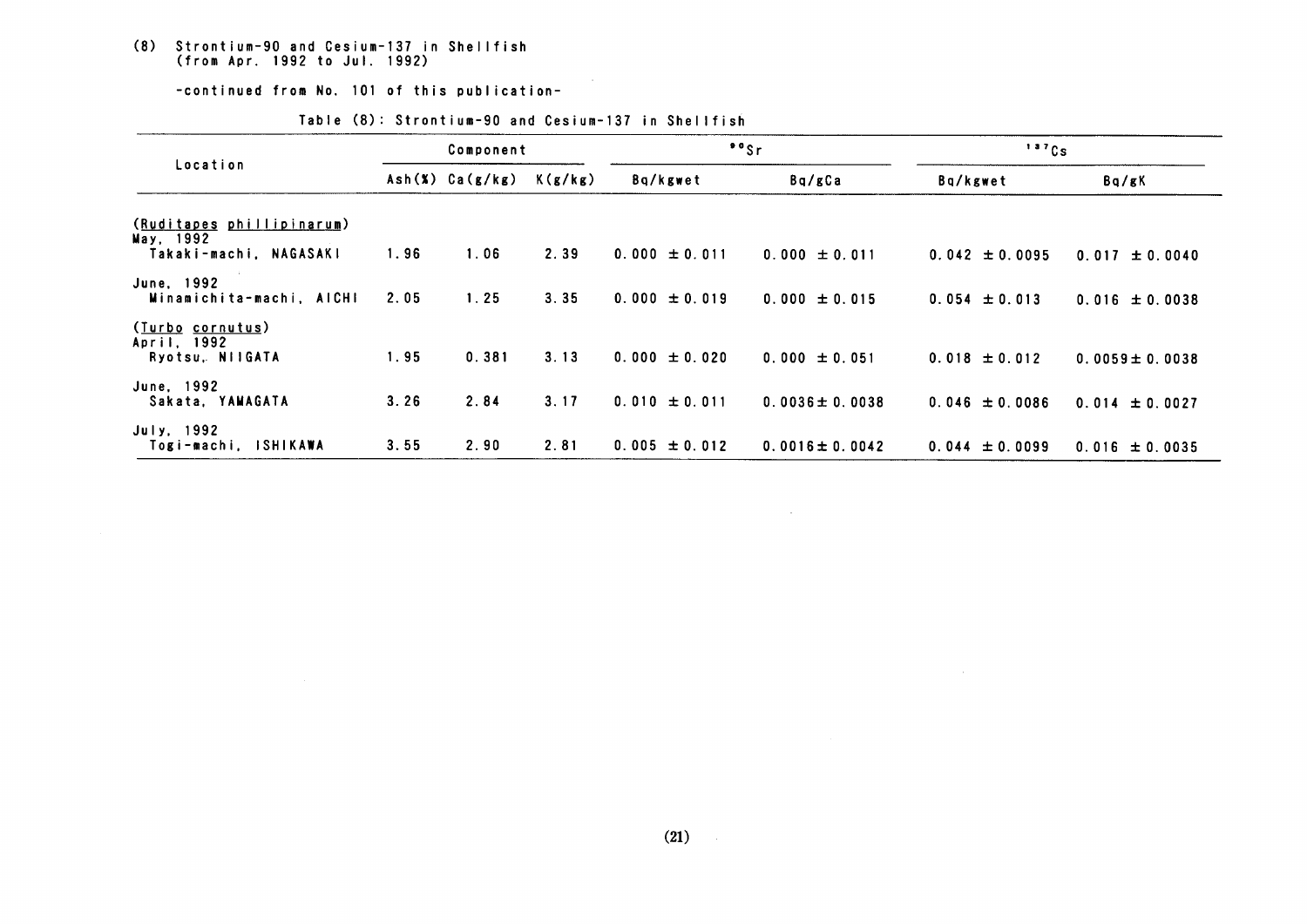|                |                                      | (22)                                             |  |  |  |  |  |  |  |  |
|----------------|--------------------------------------|--------------------------------------------------|--|--|--|--|--|--|--|--|
|                | Shellfish                            |                                                  |  |  |  |  |  |  |  |  |
| Japanese name  | English name                         | Scientific name                                  |  |  |  |  |  |  |  |  |
| Asari<br>Sazae | Japanese littleneck<br>Horned turban | Ruditapes phillipinarum<br><u>Turbo</u> cornutus |  |  |  |  |  |  |  |  |

 $\mathcal{L}^{\text{max}}_{\text{max}}$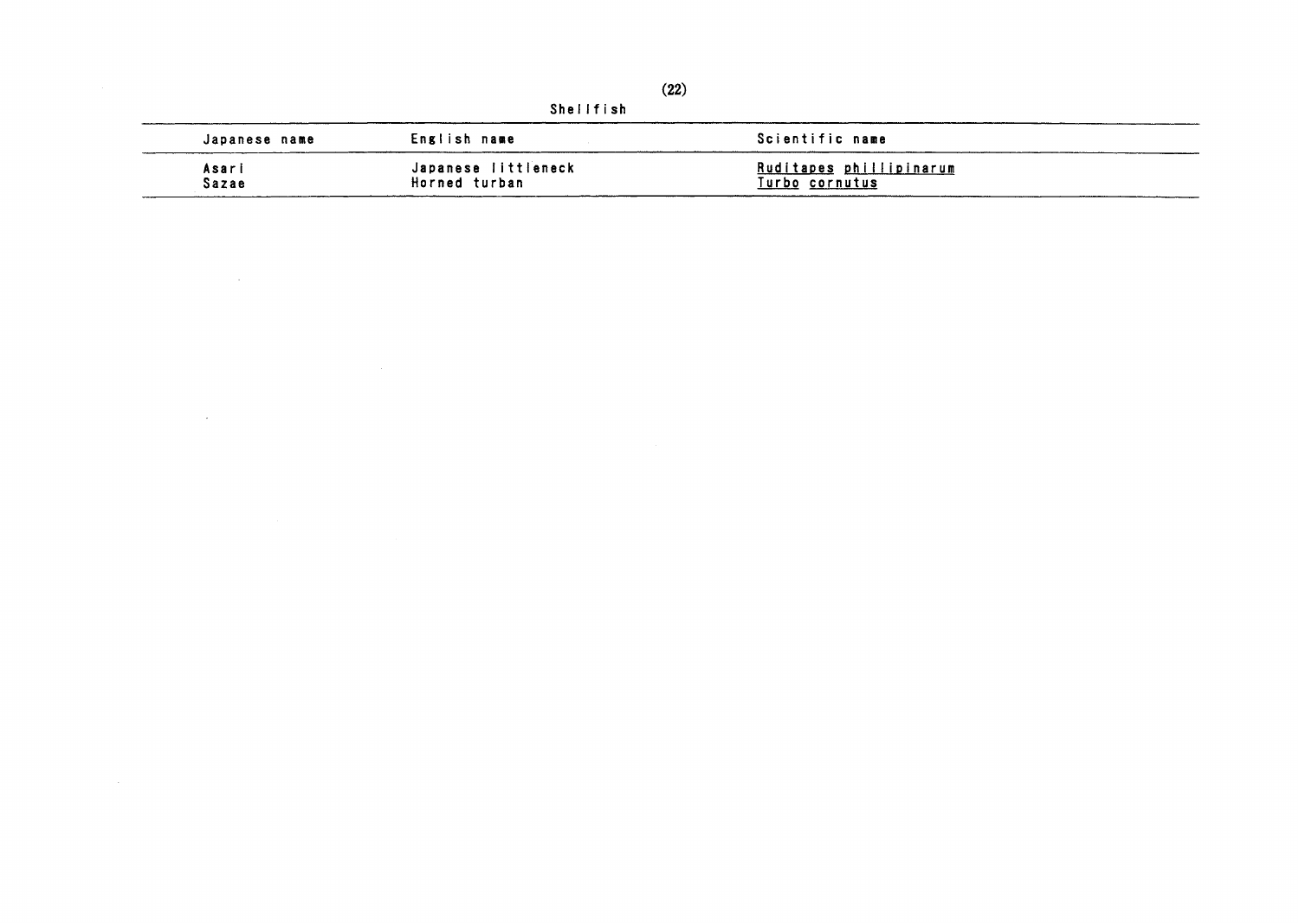### (9) Strontium-90 and Cesium-137 in Seaweeds<br>(from Apr. 1992 to Jun. 1992)

-continued from No. 101 of this publication-

| Location                                 | Component    |                 |              | $"$ s                                   |                                          | 137Cs                                    |                                            |
|------------------------------------------|--------------|-----------------|--------------|-----------------------------------------|------------------------------------------|------------------------------------------|--------------------------------------------|
|                                          |              | Ash(X) Ca(g/kg) | K(g/kg)      | Bq/kgwet                                | Bq/gCa                                   | Bq/kgwet                                 | Bq/gK                                      |
| (Undaria pinnatifida)<br>April. 1992     |              |                 |              |                                         |                                          |                                          |                                            |
| Fukaura-machi, AOMORI<br>Ryotsu, NIIGATA | 1.51<br>4.03 | 0.597<br>1.06   | 3.85<br>6.44 | $0.015 \pm 0.0046$<br>$0.031 \pm 0.010$ | $0.025 \pm 0.0078$<br>$0.029 \pm 0.0098$ | $0.025 \pm 0.0075$<br>$0.029 \pm 0.0069$ | $0.0064 \pm 0.0019$<br>$0.0046 \pm 0.0011$ |
| May, 1992                                |              |                 |              |                                         |                                          |                                          |                                            |
| Mutu, AOMORI<br>Togi-machi, ISHIKAWA     | 2.31<br>3.74 | 0.536<br>0.918  | 6.82<br>4.00 | $0.019 \pm 0.0055$<br>$0.047 \pm 0.012$ | $0.035 \pm 0.010$<br>$0.051 \pm 0.013$   | $0.036 \pm 0.0095$<br>$0.019 \pm 0.0066$ | $0.0052 \pm 0.0014$<br>$0.0047 \pm 0.0017$ |
| June, 1992<br>Sakata, YAMAGATA           | 3.98         | 1.39            | 6.33         | $0.049 \pm 0.012$                       | $0.035 \pm 0.0087$                       | $0.031 \pm 0.0074$                       | $0.0049 \pm 0.0012$                        |

Table (9): Strontium-90 and Cesium-137 in Seaweeds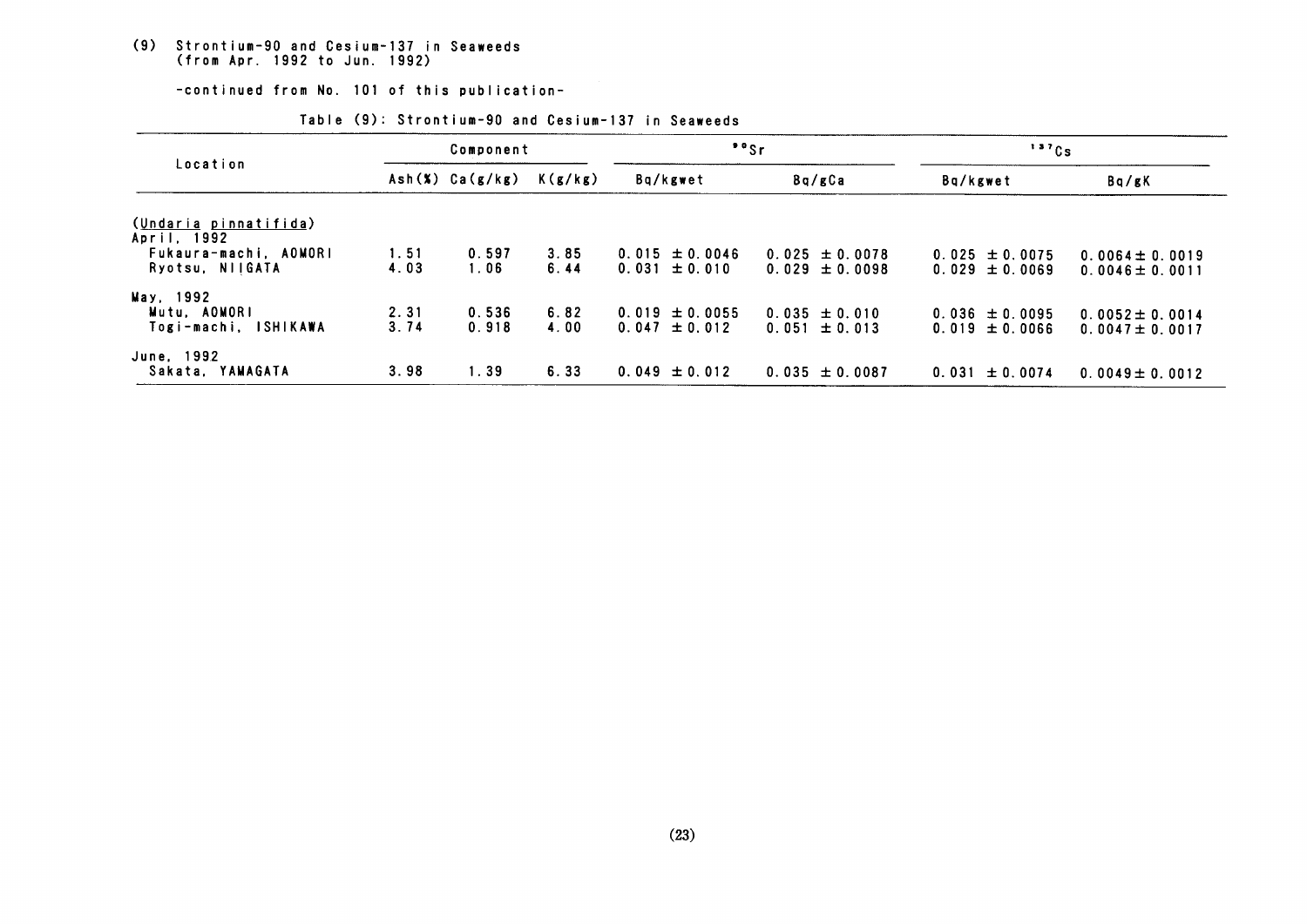|               |                | (24)                       |  |
|---------------|----------------|----------------------------|--|
|               |                | Seaweeds                   |  |
| Japanese name | English name   | Scientific name            |  |
| Wakame        | Wakame seaweed | <u>Undaria pinnatifida</u> |  |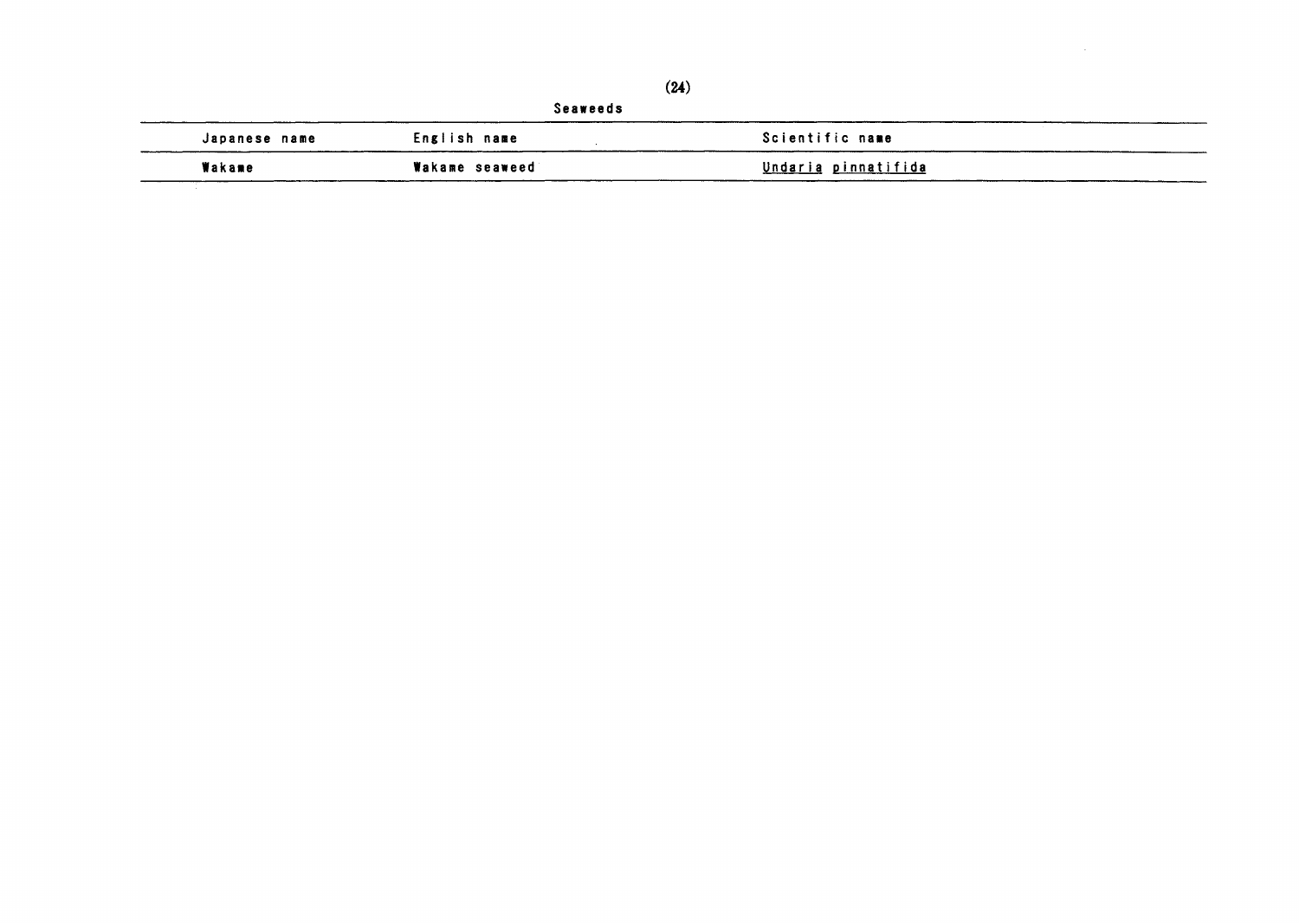



 $Fig. 1$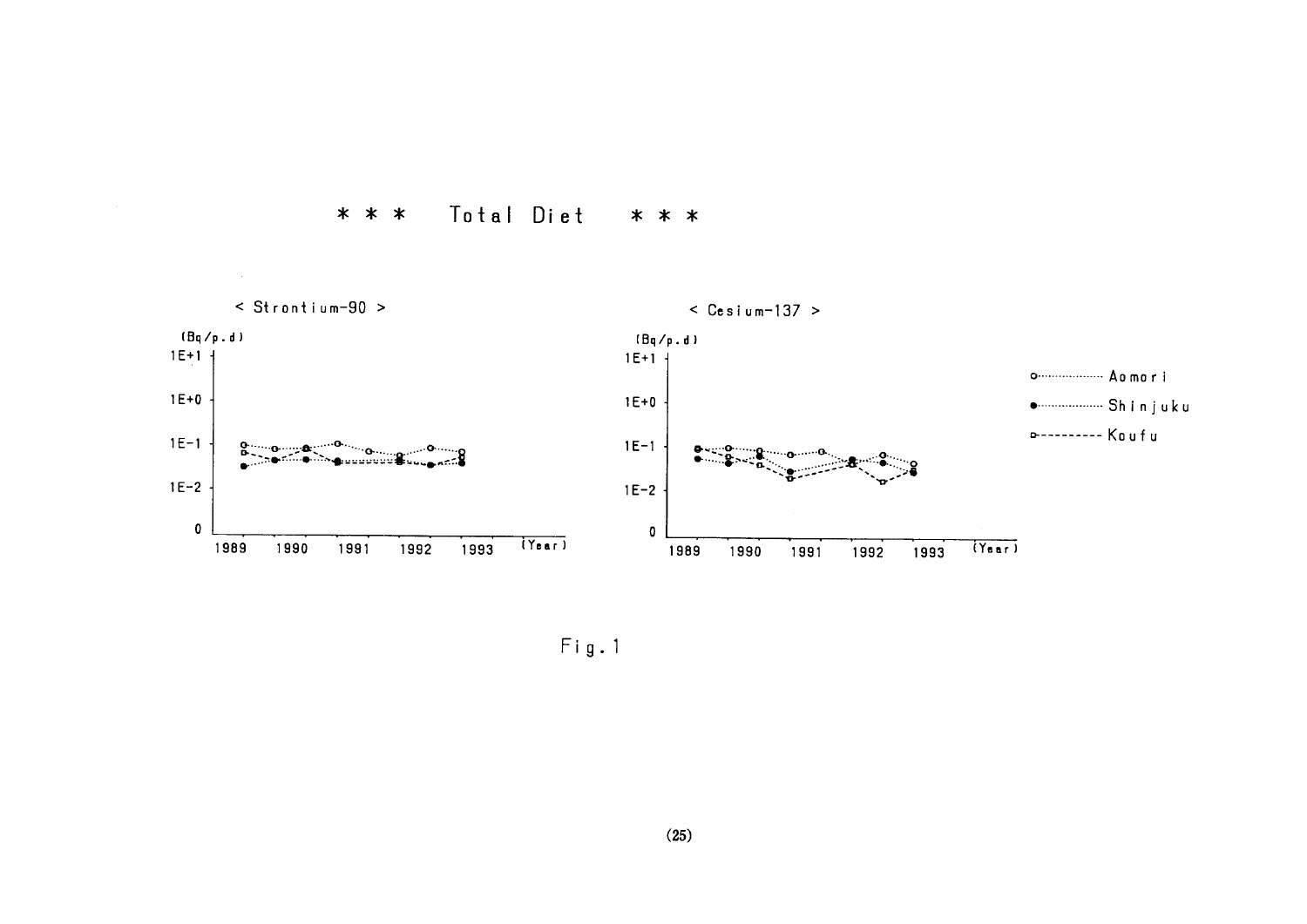Rice (producing districts) \* \* \* \* \* \*

 $\sim 10^7$ 

 $\mathcal{L}$ 

n.

 $\Delta \tau$ 



 $Fig. 2-1$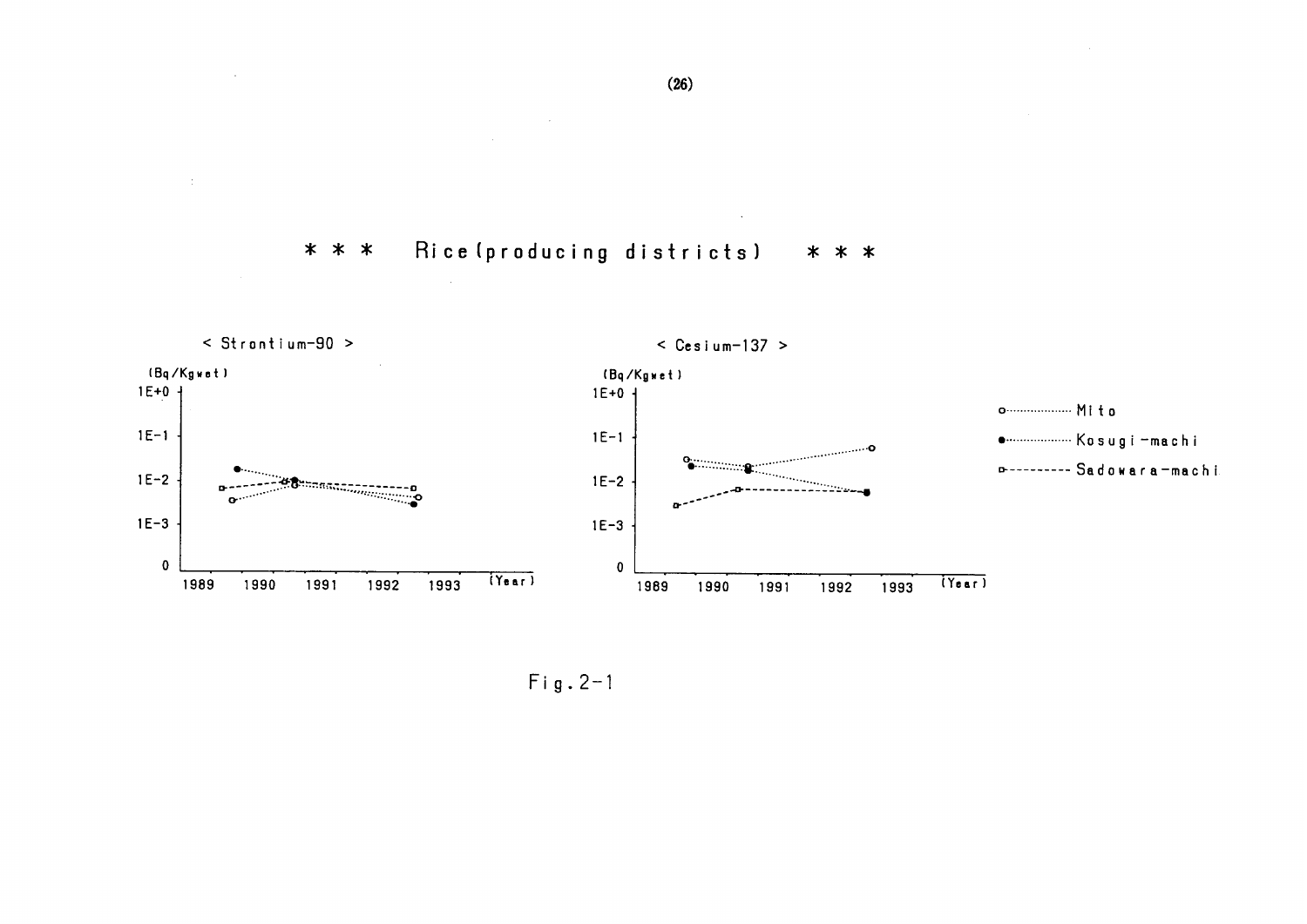



 $Fig. 3-1$ 

 $\sim$   $\sim$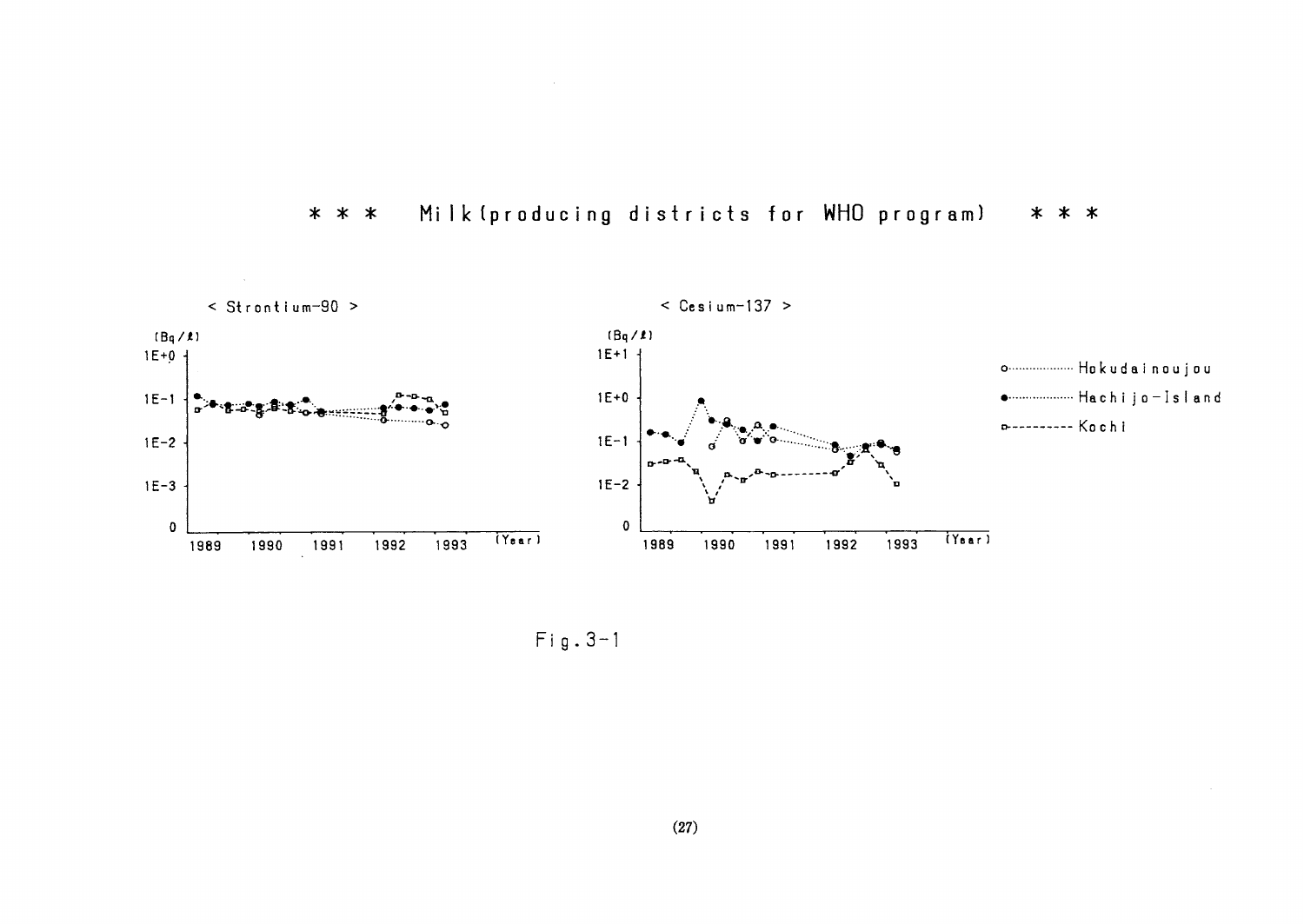



 $Fig. 3-2$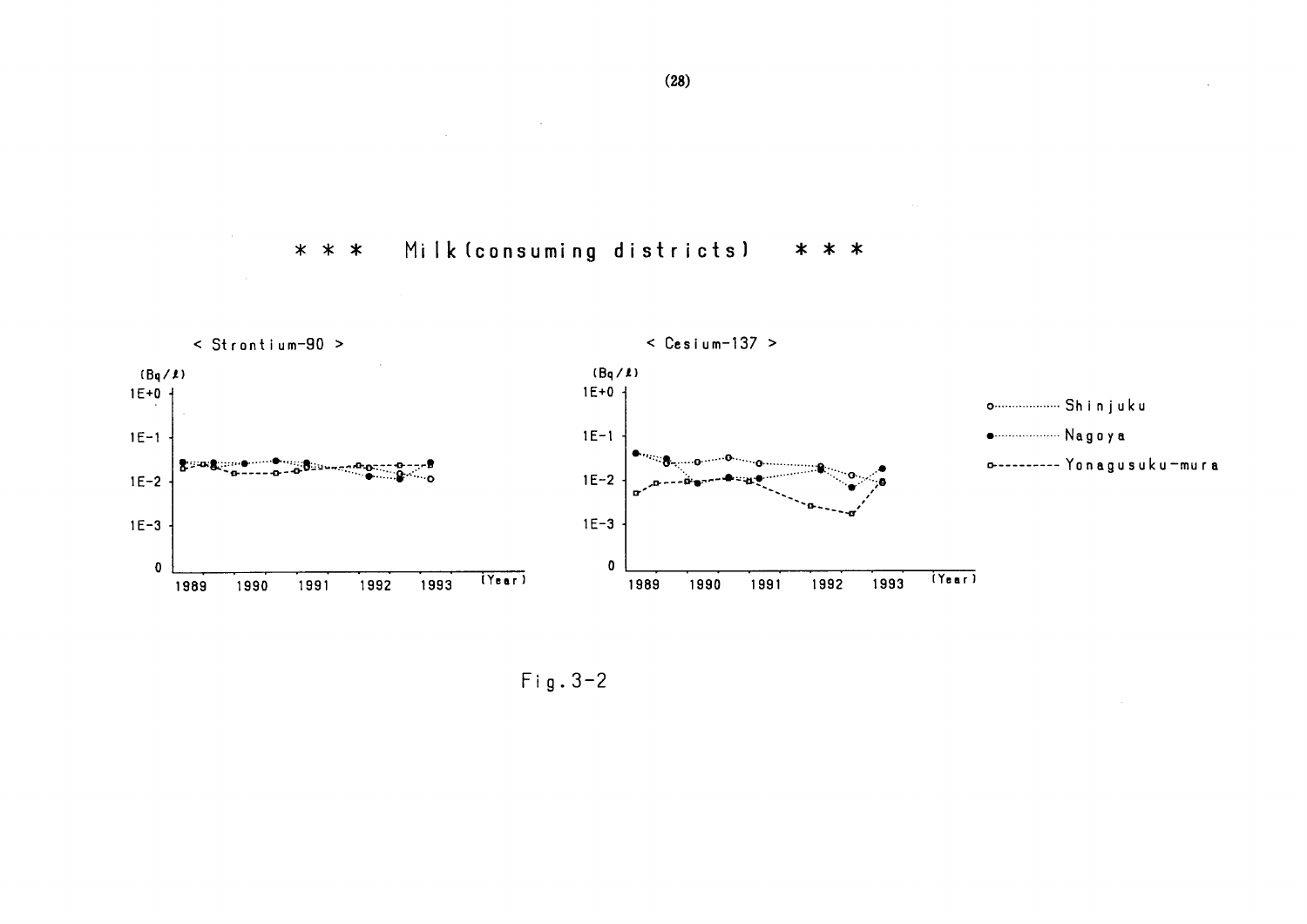$\sim 10^7$  $\sim$ 

Powdered Milk  $* * *$ \* \* \*



 $Fig. 3-3$ 

 $\mathcal{L}_{\mathcal{A}}$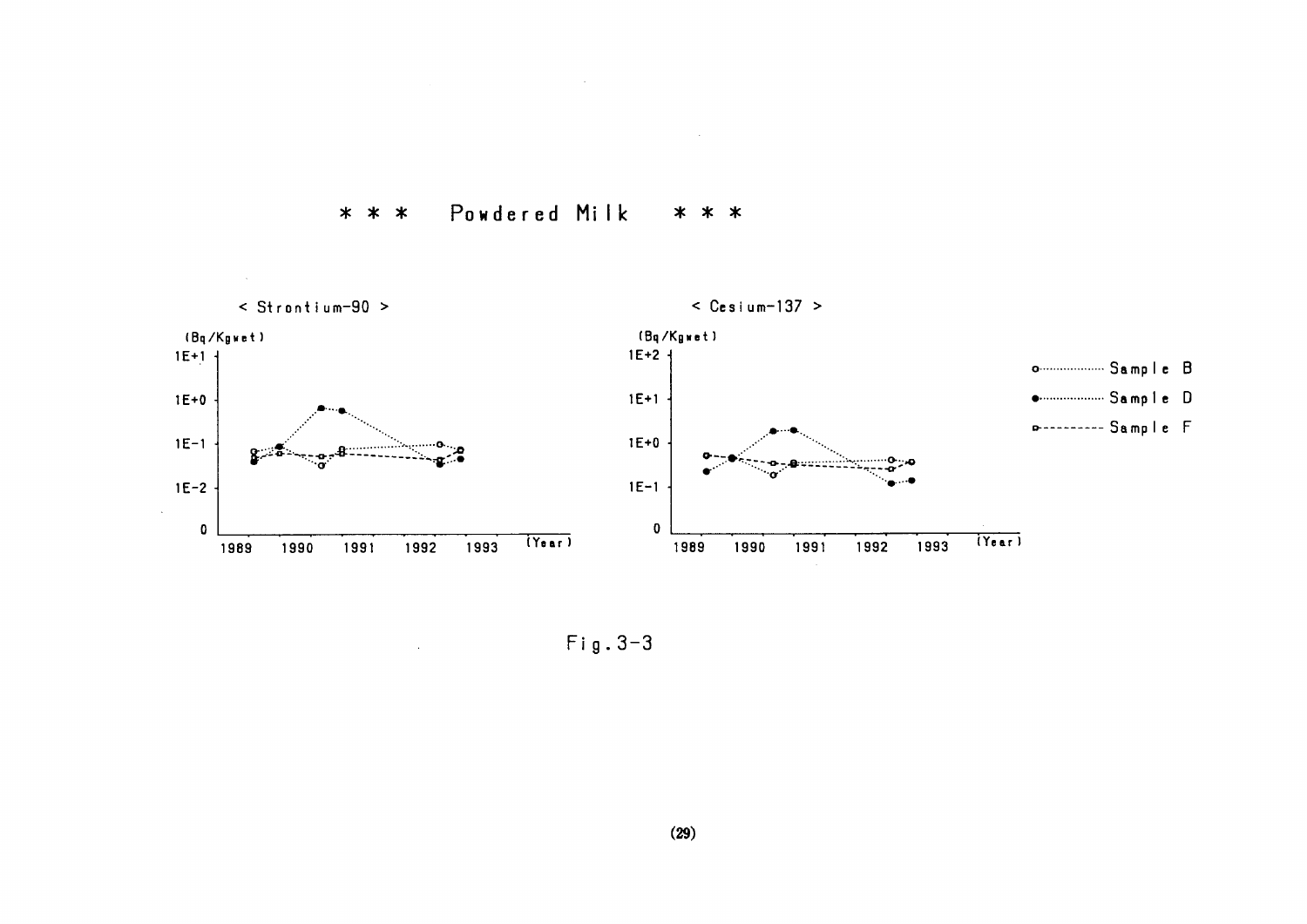

 $\sim 10$ 

 $\sim$   $\sim$ 



 $Fig. 4-1$ 

 $\sim 10^7$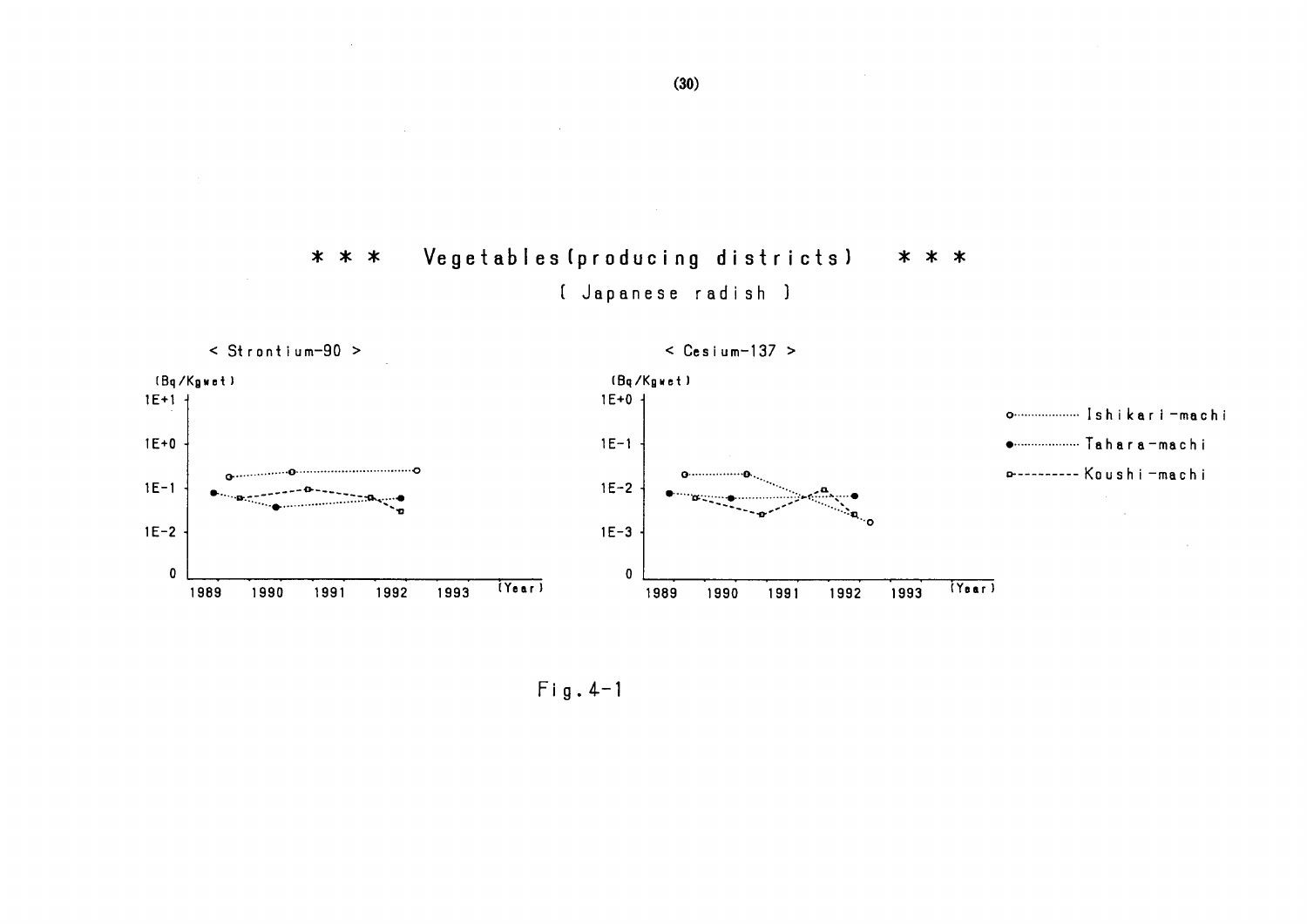



 $\mathcal{A}^{\mathcal{A}}$ 

 $Fig. 4-2$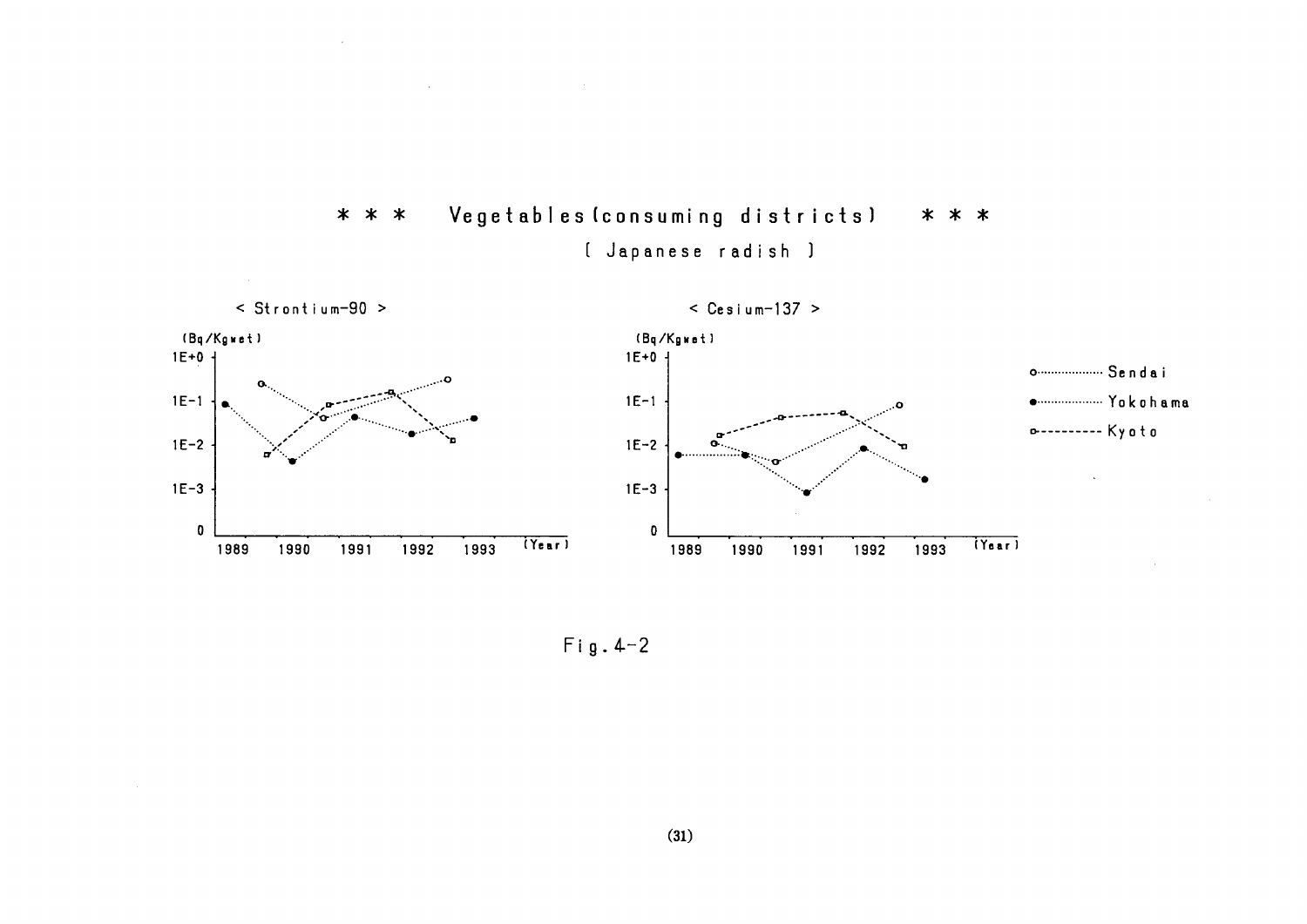Tea (Japanese Tea) \* \* \* \* \* \*

 $\mathcal{L}$ 



 $Fig. 5$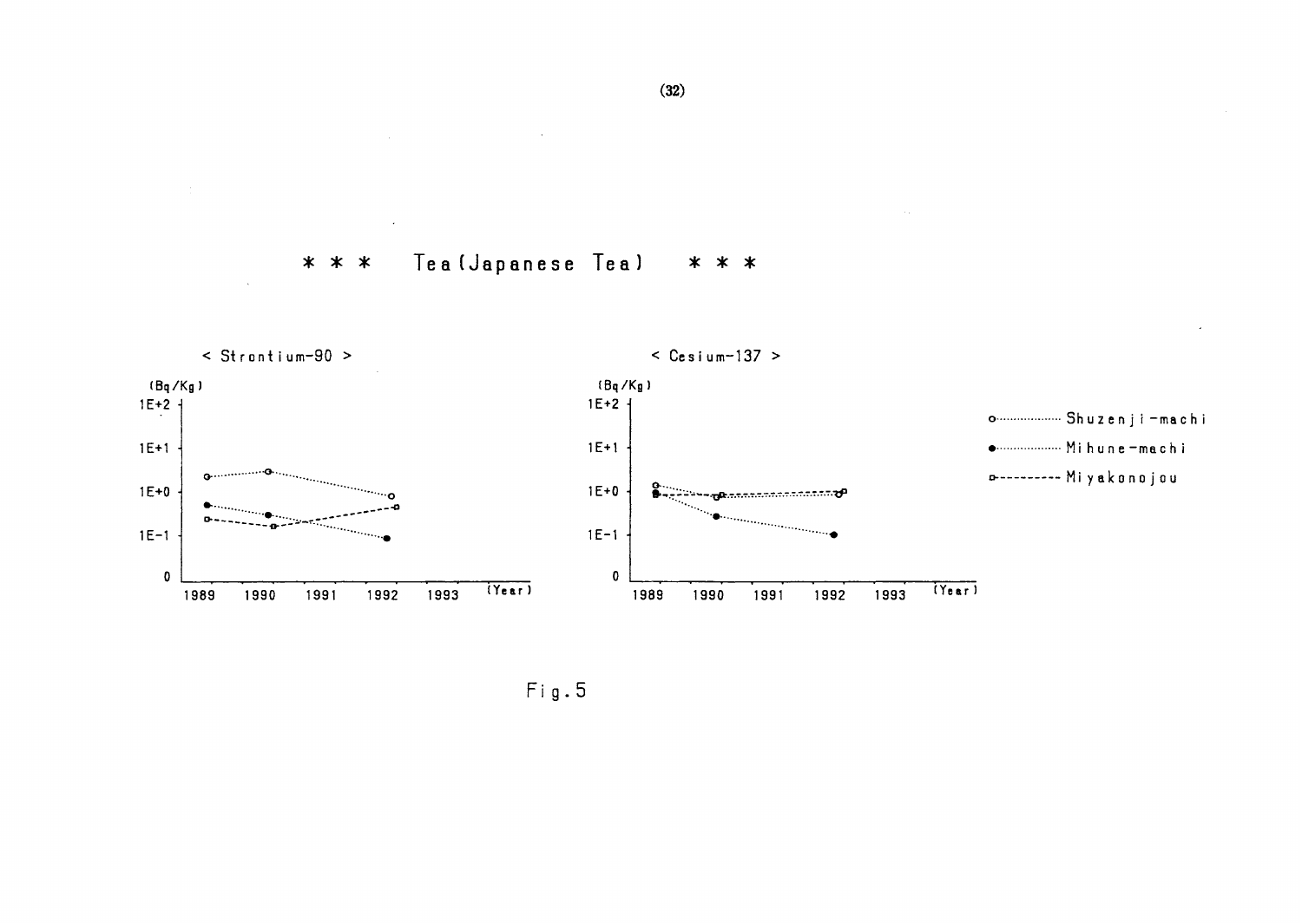

[ Limanda herzensteini ]

\* \* \*

 $Fig. 6$ 

Sea Fish

\* \* \*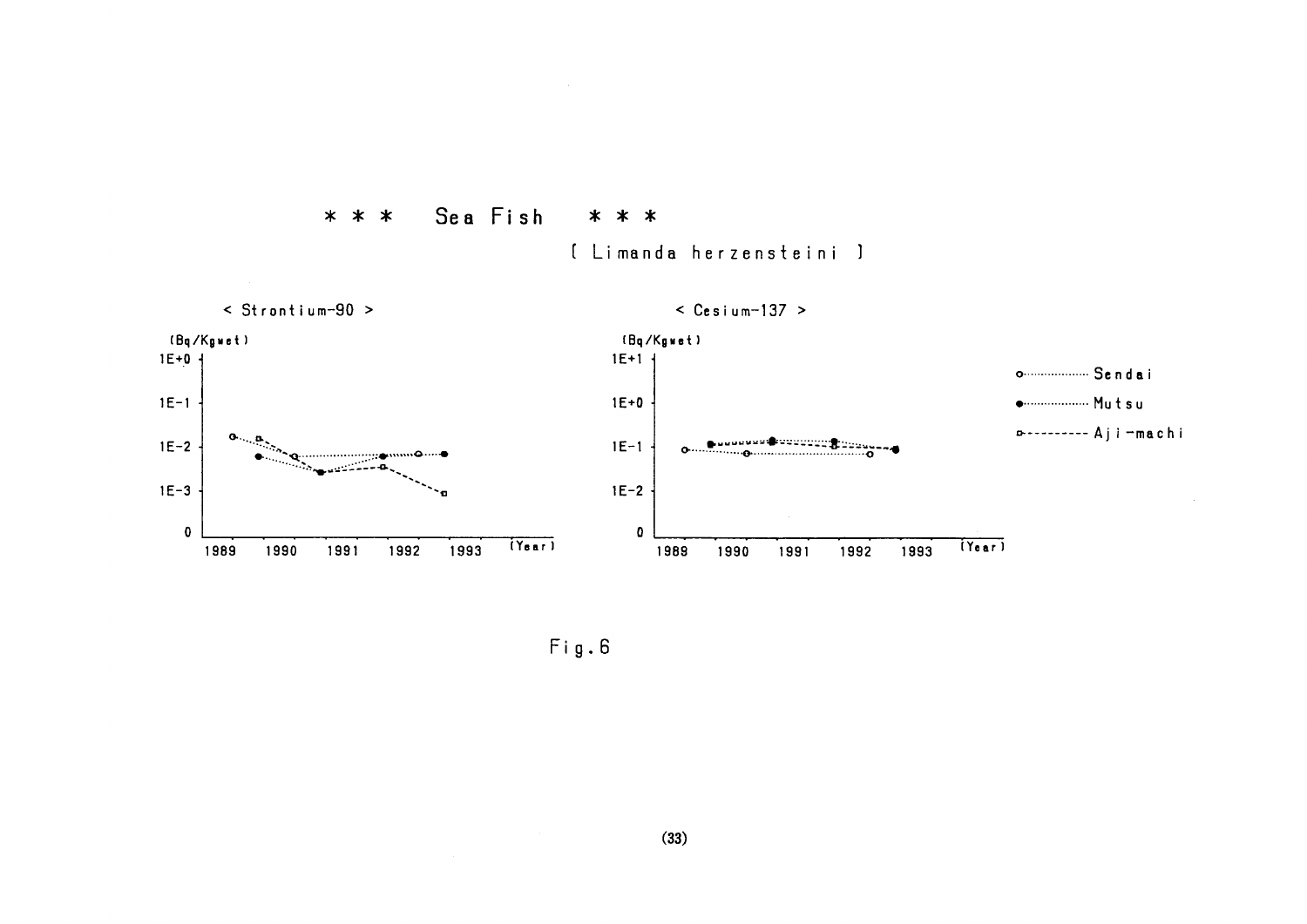

 $Fig.7$ 

 $\mathcal{A}$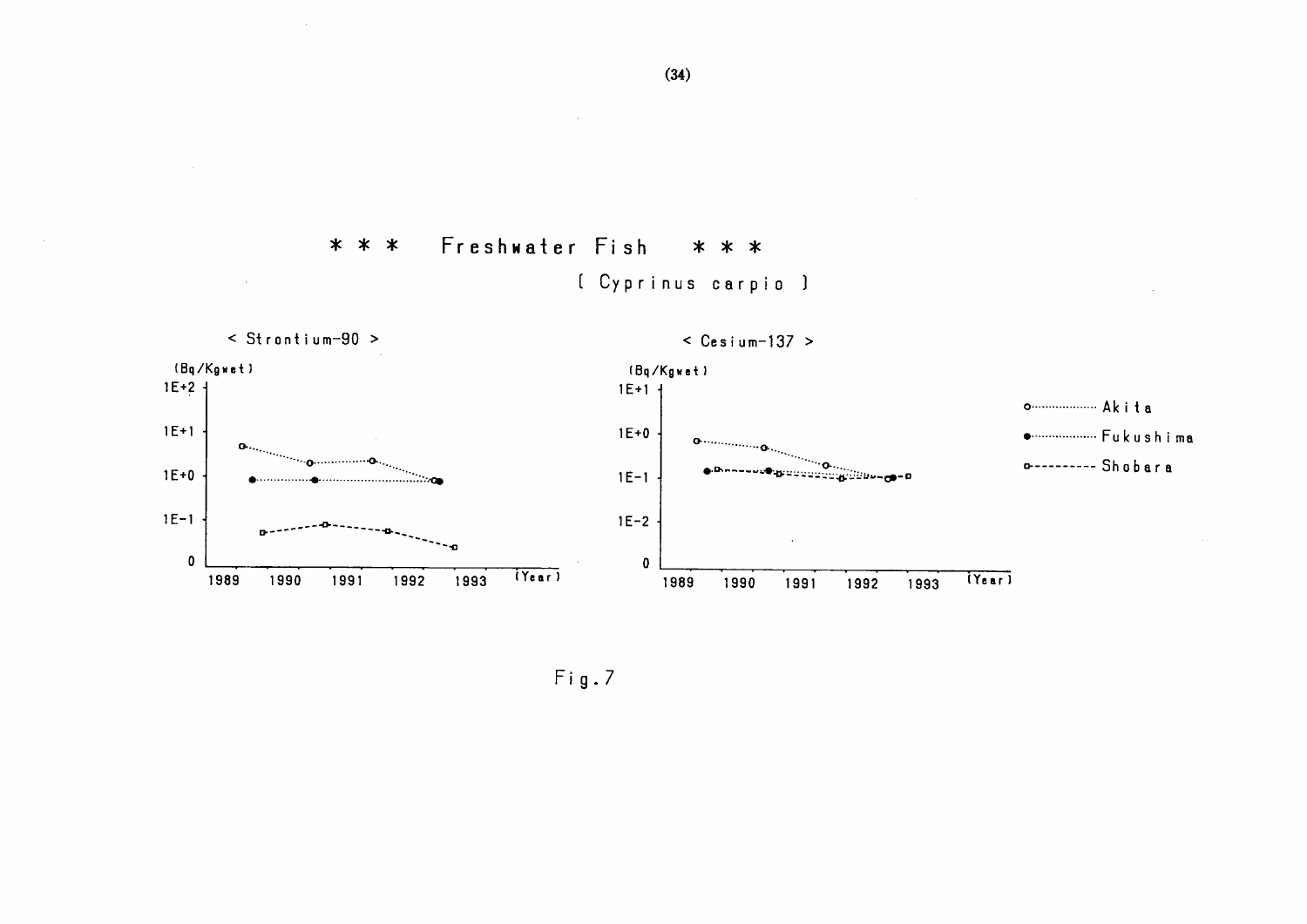





 $\sim$ 

 $Fig. 8$ 

 $\sim 10^7$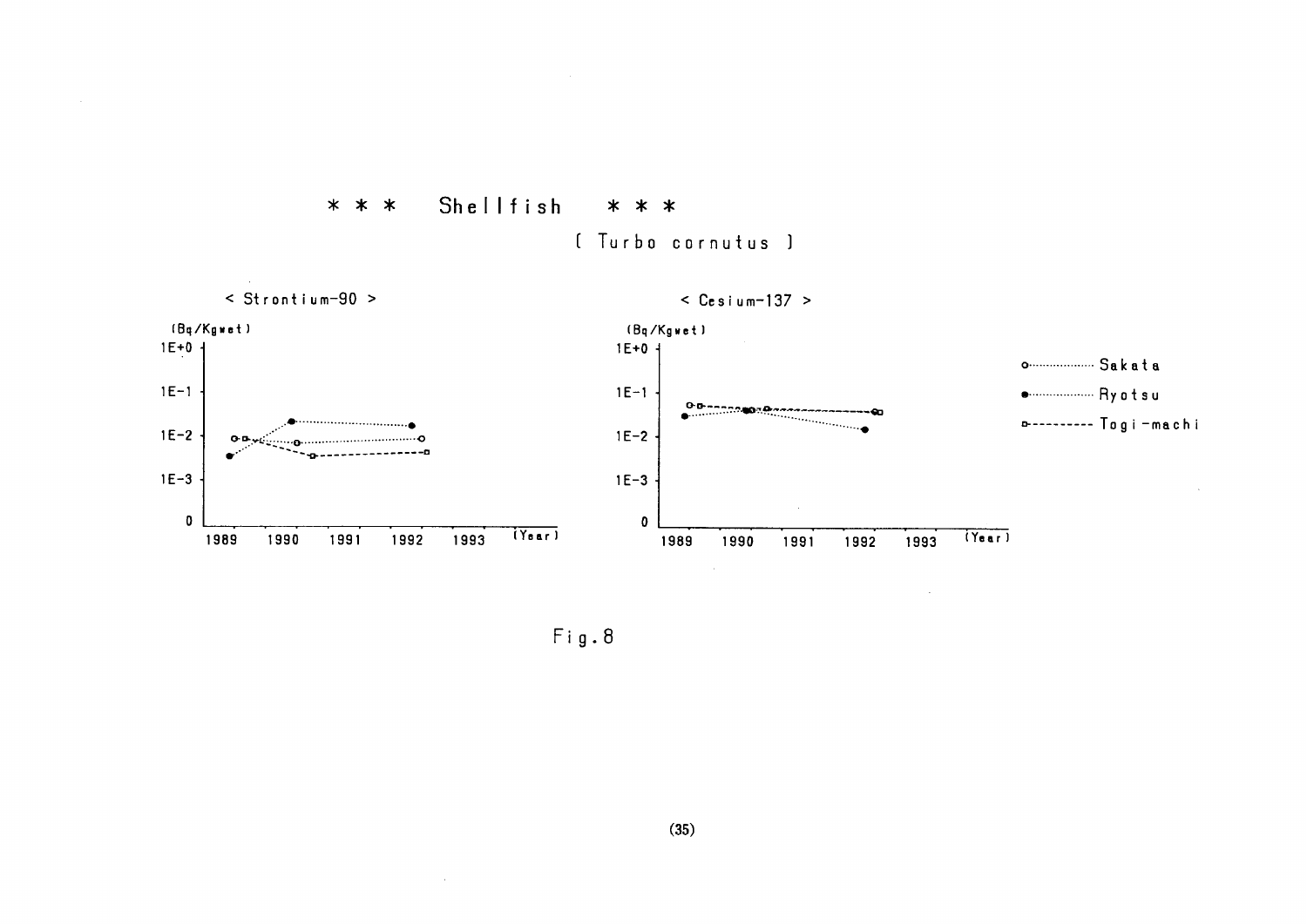

 $\sim$ 



 $\leq$  Strontium-90 >

 $\sim$ 

 $\leq$  Cesium-137 >

 $\sim 10^7$ 



 $\mathsf{Fig. 9}$